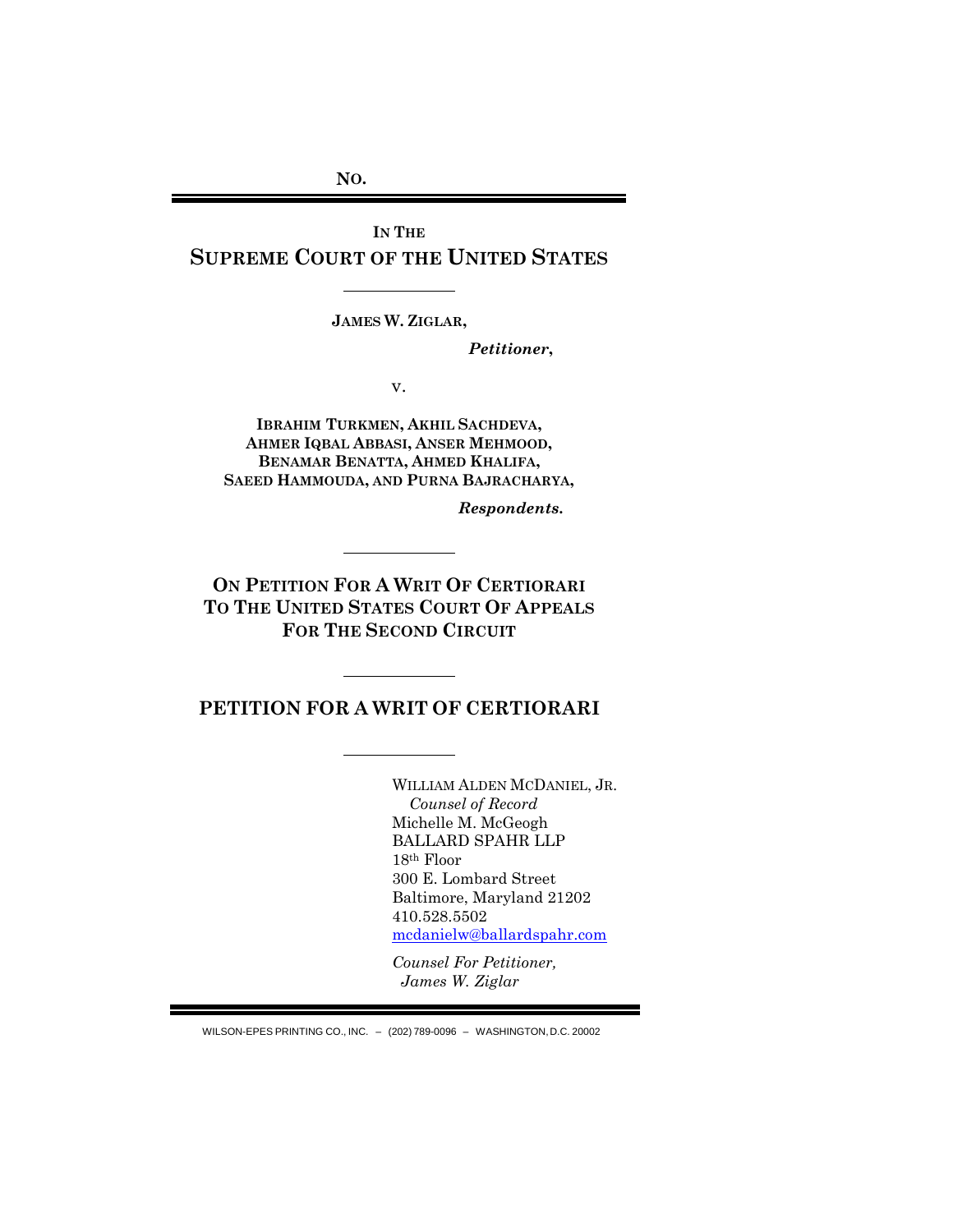## **QUESTIONS PRESENTED**

1. Did the Court of Appeals, in finding that Respondents' Fifth Amendment claims did not arise in a "new context" for purposes of implying a remedy under *Bivens v. Six Unknown, Named Agents Of The Federal Bureau Of Narcotics,* 403 U.S. 388 (1971), err by defining "context" at too high a level of generality where Respondents challenge the actions taken in the immediate aftermath of the attacks of September 11, 2001, by Petitioner James W. Ziglar, then the Commissioner of the United States Immigration And Naturalization Service, the then-Attorney General of the United States, and the then-Director of the Federal Bureau of Investigation regarding the detention of persons illegally in the United States whom the FBI had arrested in connection with its investigation of the September 11 attacks, thereby implicating concerns regarding national security, immigration, and the separation of powers?

2. Did the Court of Appeals, in denying qualified immunity to Petitioner Ziglar for actions he took in the immediate aftermath of the attacks of September 11, 2001, regarding the detention of persons illegally in the United States whom the FBI had arrested in connection with its investigation of those attacks, err: (A) by failing to focus on the specific context of the case to determine whether the violative nature of Mr. Ziglar's specific conduct was at the time clearly established, instead defining the "established law" at the high level of generality that this Court has warned against; and (2) by finding that even though the applicability of 42 U.S.C. § 1985(3) to the actions of federal officials like Petitioner Ziglar was not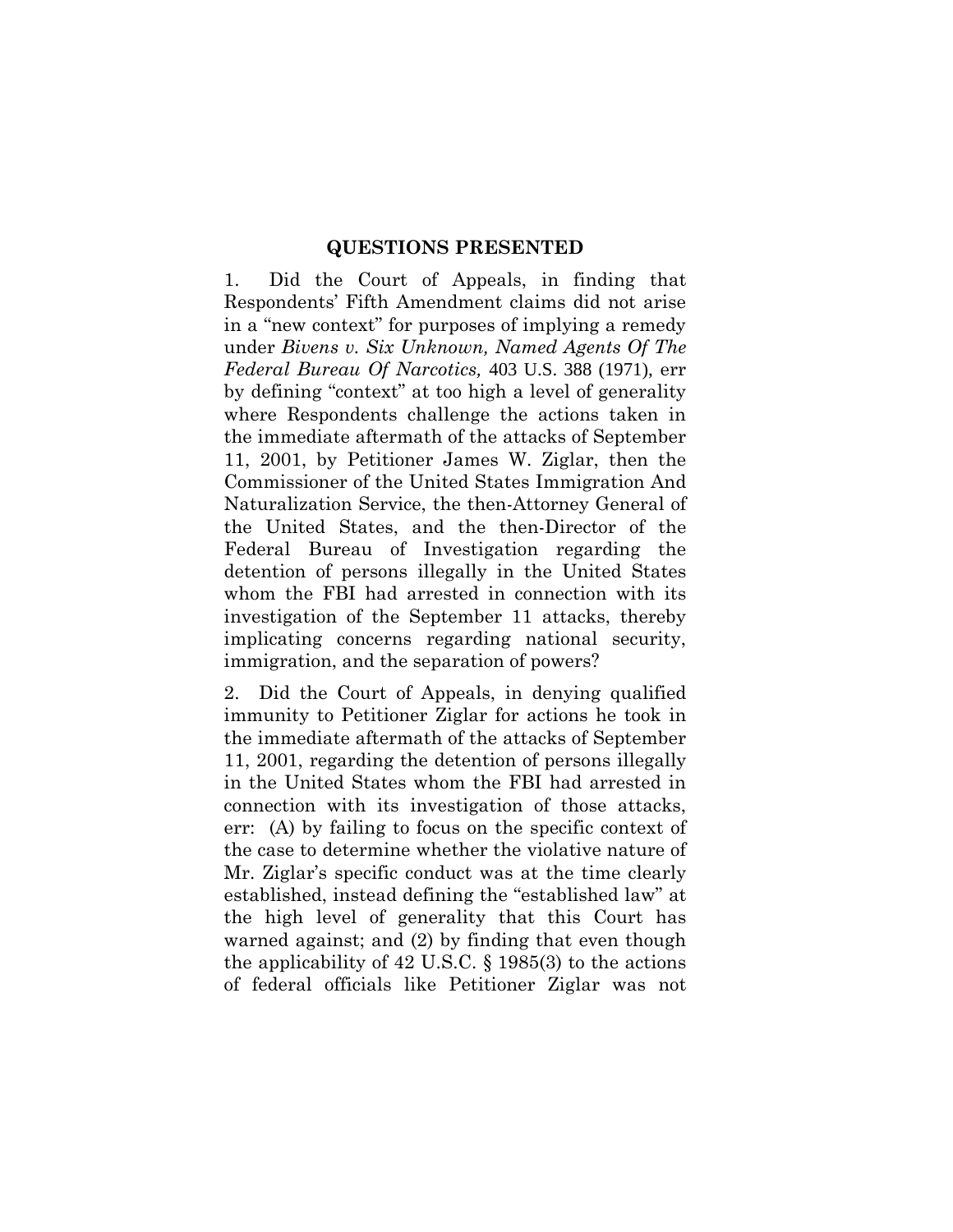clearly established at the time in question, Respondents nevertheless could maintain a § 1985(3) claim against him so long as his conduct violated some other clearly established law?

3. Did the Court of Appeals err in finding that Respondents' Fourth Amended Complaint met the pleading requirements of *Ashcroft v. Iqbal,* 556 U.S. 662 (2009), and related cases, because that complaint relied on allegations of hypothetical possibilities, conclusional assumptions, and unsupported insinuations of discriminatory intent that, at best, are merely consistent with Petitioner Ziglar's liability, but fall short of stating plausible claims?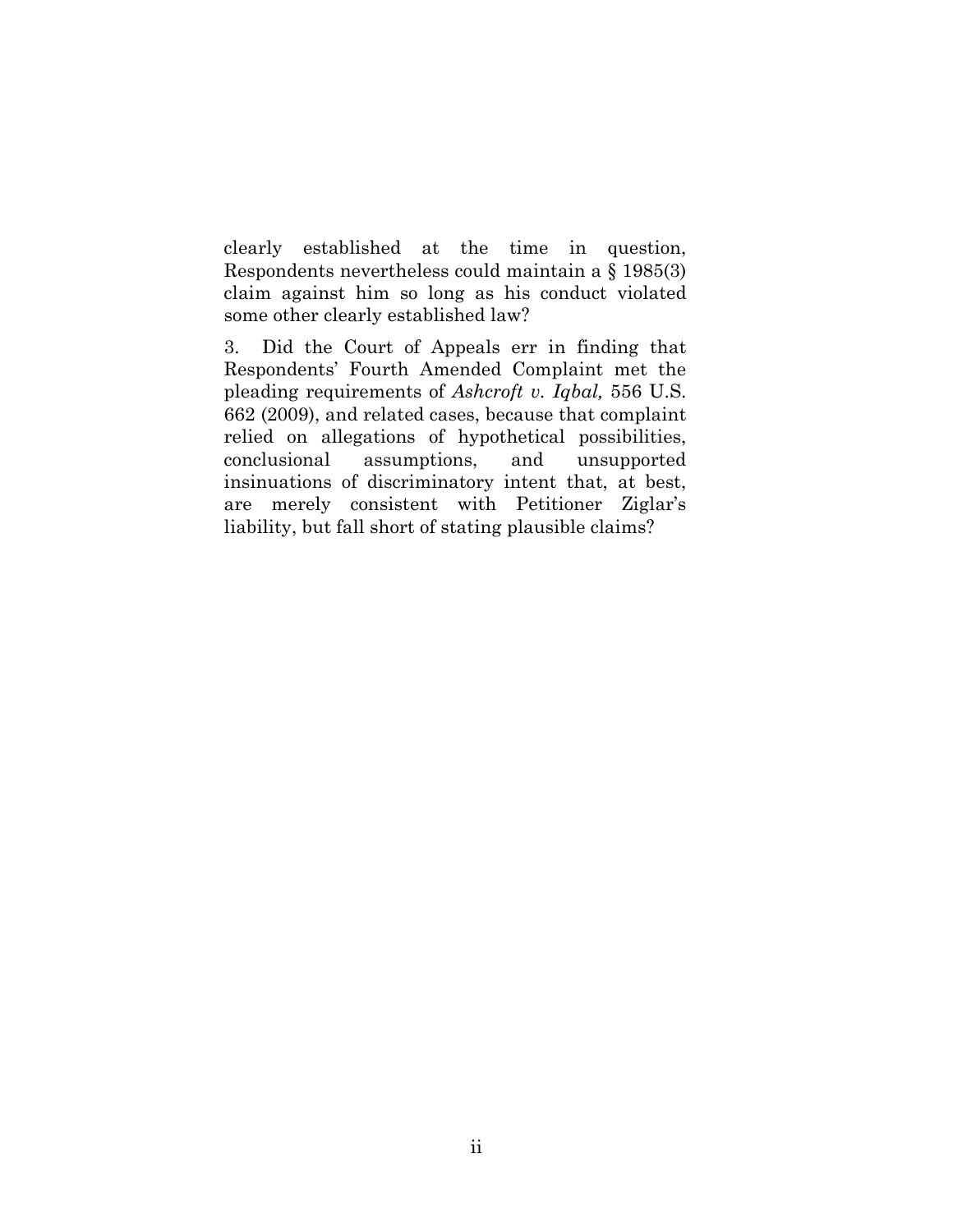# **PARTIES TO THE PROCEEDINGS BELOW**

Ibrahim Turkmen, Akhil Sachdeva, Ahmer Iqbal Abbasi, Anser Mehmood, Benamar Benatta, Ahmed Khalifa, Saeed Hammouda, and Purna Raj Bajracharya were plaintiffs and/or plaintiffsintervenors in the United States District Court for the Eastern District of New York, and appelleescross-appellants in the United States Court of Appeals for the Second Circuit.

Asif-Ur-Rehman Saffi, Syed Amjad Ali Jaffri, Shakir Baloch, Hany Ibrahim, Yasser Ebrahim, and Ashraf Ibrahim were plaintiffs in the District Court, but none of them participated in the appeals pertinent to this Petition.

Omer Gavriel Marmari, Yaron Shmuel, Paul Kurzberg, Silvan Kurzberg, Javaid Iqbal, Ehab Elmaghraby, and Irum E. Shiekh were intervenors in the District Court, but none of them participated in the appeals pertinent to this Petition.

Petitioner James W. Ziglar, John Ashcroft, and Robert Mueller were defendants in the District Court, and cross-appellees in the Court of Appeals.

Dennis Hasty, Michael Zenk, and James Sherman were defendants in the District Court and appellants in the Court of Appeals.

Salvatore Lopresti was a defendant in the District Court. He filed a notice of appeal from the ruling of the District Court, but when he failed to pay the requisite fee or file a brief in the Court of Appeals, that court dismissed his appeal pursuant to Fed. Rule App. Pro. 31(c).

Joseph Cuciti, Christopher Witschel, Clemett Shacks, Brian Rodriguez, Jon Osteen, Raymond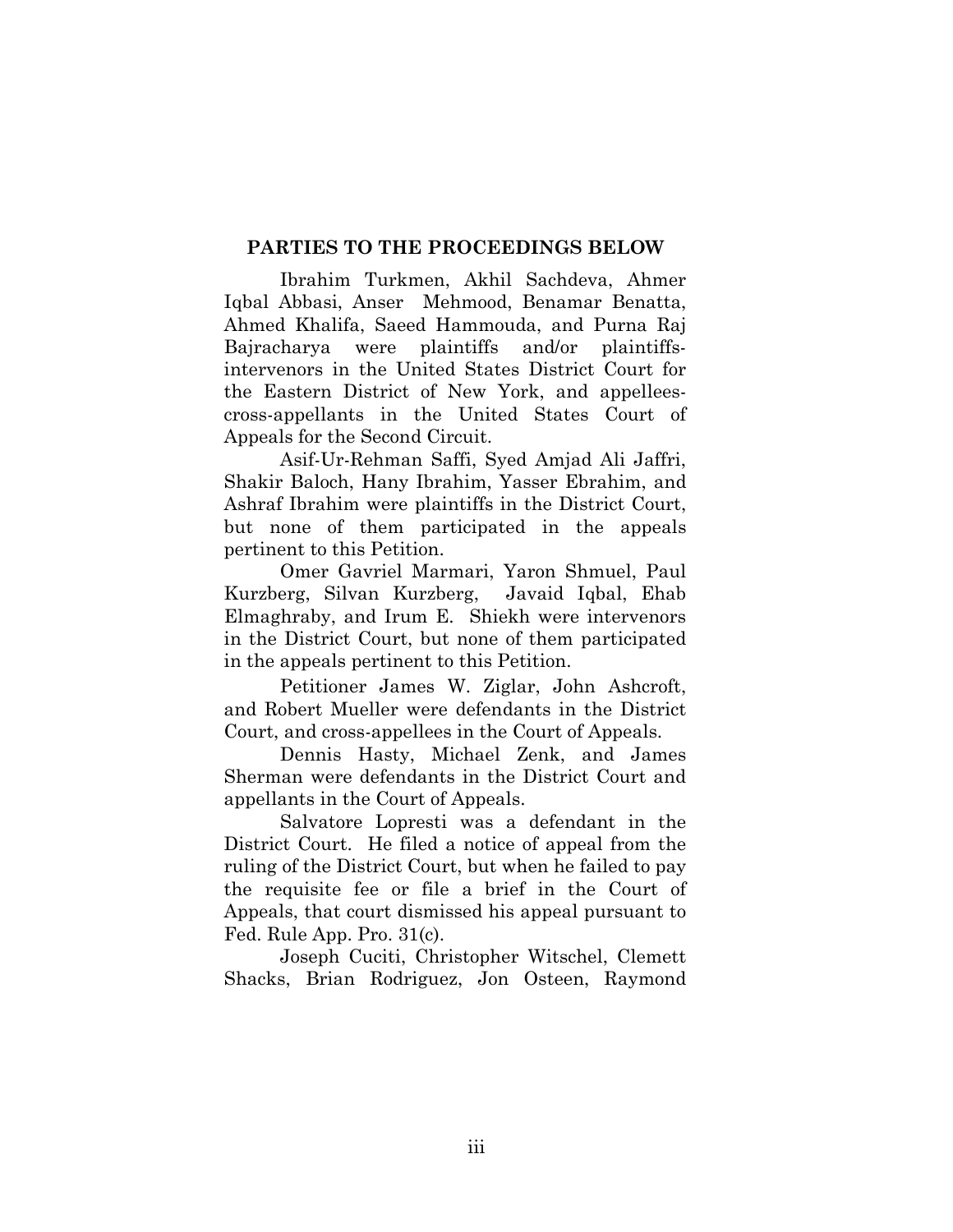Cotton, William Beck, Steven Barrere, Lindsey Bledsoe, Howard Gussak, Marcial Mundo, Daniel Ortiz, Stuart Pray, Elizabeth Torres, Phillip Barnes, Sydney Chase, Michael Defrancisco, Richard Diaz, Kevin Lopez, Mario Machado, Michael McCabe, Raymond Mickens, Scott Rosebery, and James Cuffee were defendants in the District Court, but none of them participated in the appeals pertinent to this Petition.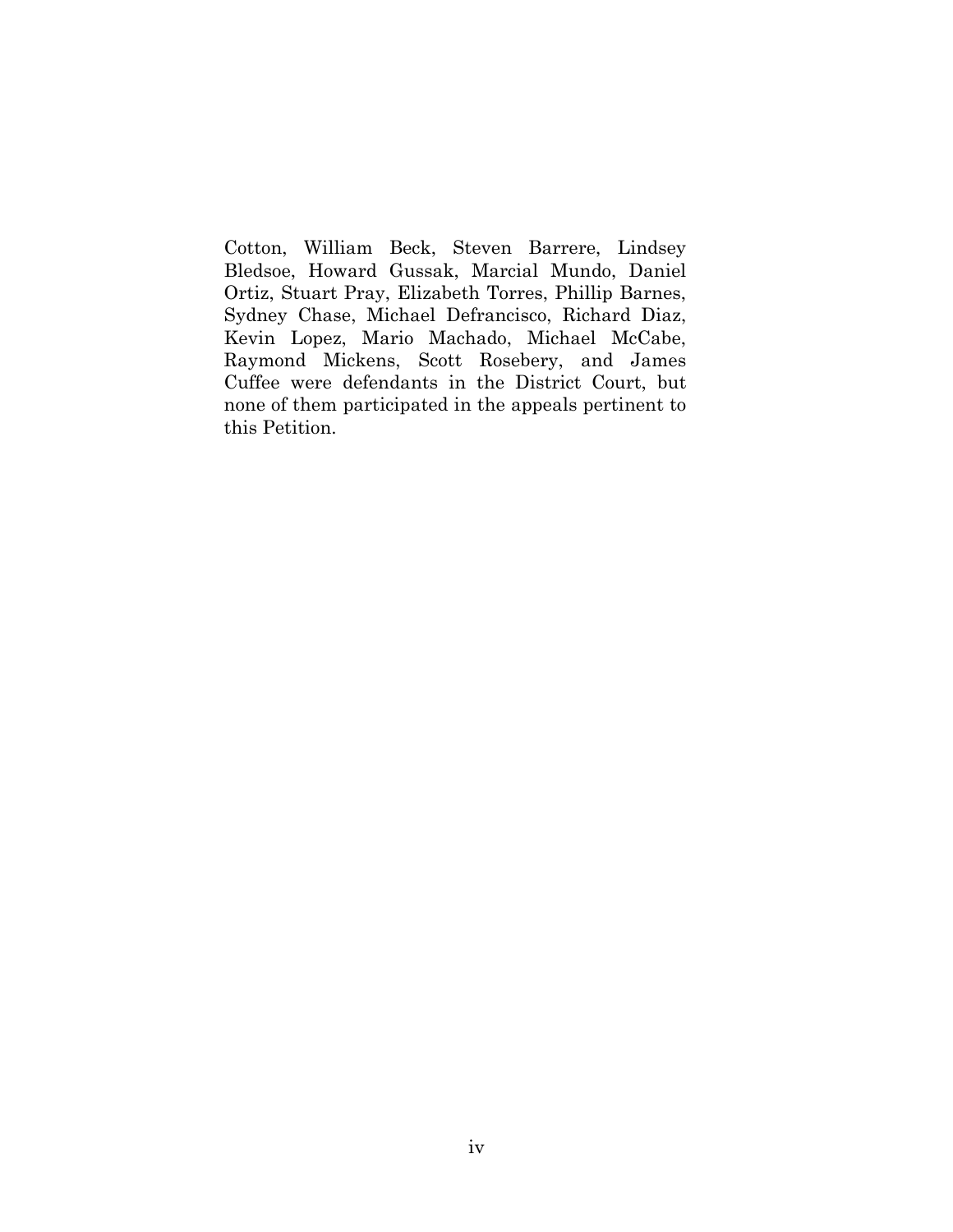# **TABLE OF CONTENTS**

|      | <b>CONSTITUTIONAL AND STATUTORY</b>                                                                                                                        |  |
|------|------------------------------------------------------------------------------------------------------------------------------------------------------------|--|
|      |                                                                                                                                                            |  |
| L.   | <b>RESPONDENTS' FOURTH AMENDED</b>                                                                                                                         |  |
| H.   | THE DISTRICT COURT'S DECISION 8                                                                                                                            |  |
| III. | THE COURT OF APPEALS12                                                                                                                                     |  |
|      |                                                                                                                                                            |  |
|      | 2. Substantive Due Process 14                                                                                                                              |  |
|      | 3. <i>Qualified Immunity</i> 16                                                                                                                            |  |
|      | 4.                                                                                                                                                         |  |
|      | 5. Qualified Immunity17                                                                                                                                    |  |
|      |                                                                                                                                                            |  |
|      | 7. Conspiracy: Qualified Immunity18                                                                                                                        |  |
|      | 8. Judge Raggi's Opinion 19                                                                                                                                |  |
|      |                                                                                                                                                            |  |
|      | <b>REASONS FOR GRANTING THE WRIT 22</b>                                                                                                                    |  |
| I.   | THE OPINION OF THE COURT OF<br><b>APPEALS CONTRADICTS THIS</b><br><b>COURT'S BIVENS JURISPRUDENCE</b><br>AND CONFLICTS WITH THE<br>DECISIONS OF FOUR OTHER |  |
|      | COURTS OF APPEALS22                                                                                                                                        |  |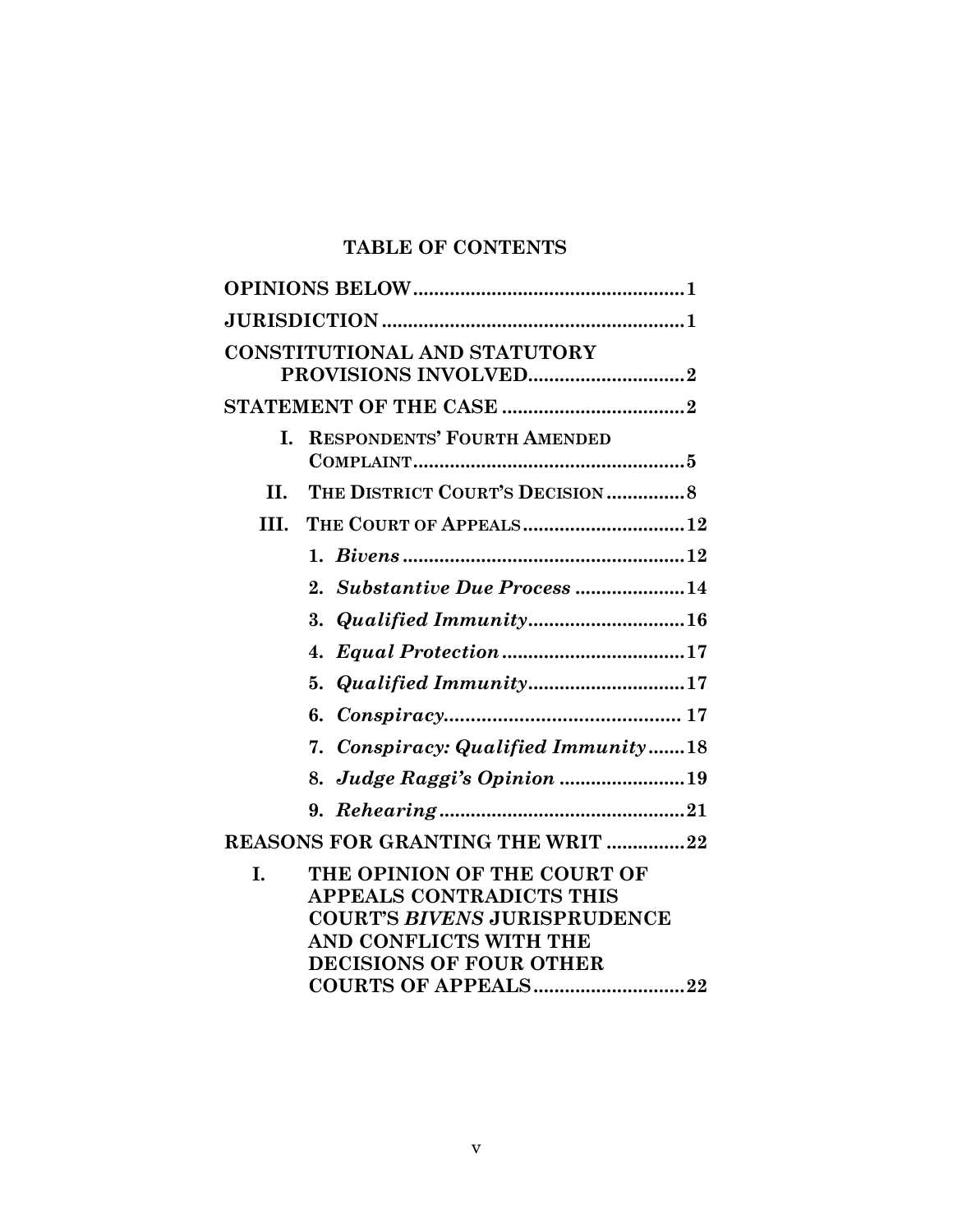|     | THE DECISION OF THE COURT OF<br><b>APPEALS CONTRADICTS THIS</b><br><b>COURT'S DECISIONS REGARDING</b><br><b>QUALIFIED IMMUNITY</b> | . 29 |
|-----|------------------------------------------------------------------------------------------------------------------------------------|------|
| HI. | THE COURT OF APPEALS ERRED IN<br><b>FINDING THE VAGUE AND</b><br><b>CONCLUSIONAL ALLEGATIONS OF</b>                                |      |
|     | THE FOURTH AMENDED<br><b>COMPLAINT SUFFICIENT UNDER</b>                                                                            |      |
|     | <b>IQBAL TO STATE A CLAIM FOR</b>                                                                                                  |      |
|     |                                                                                                                                    |      |
|     |                                                                                                                                    |      |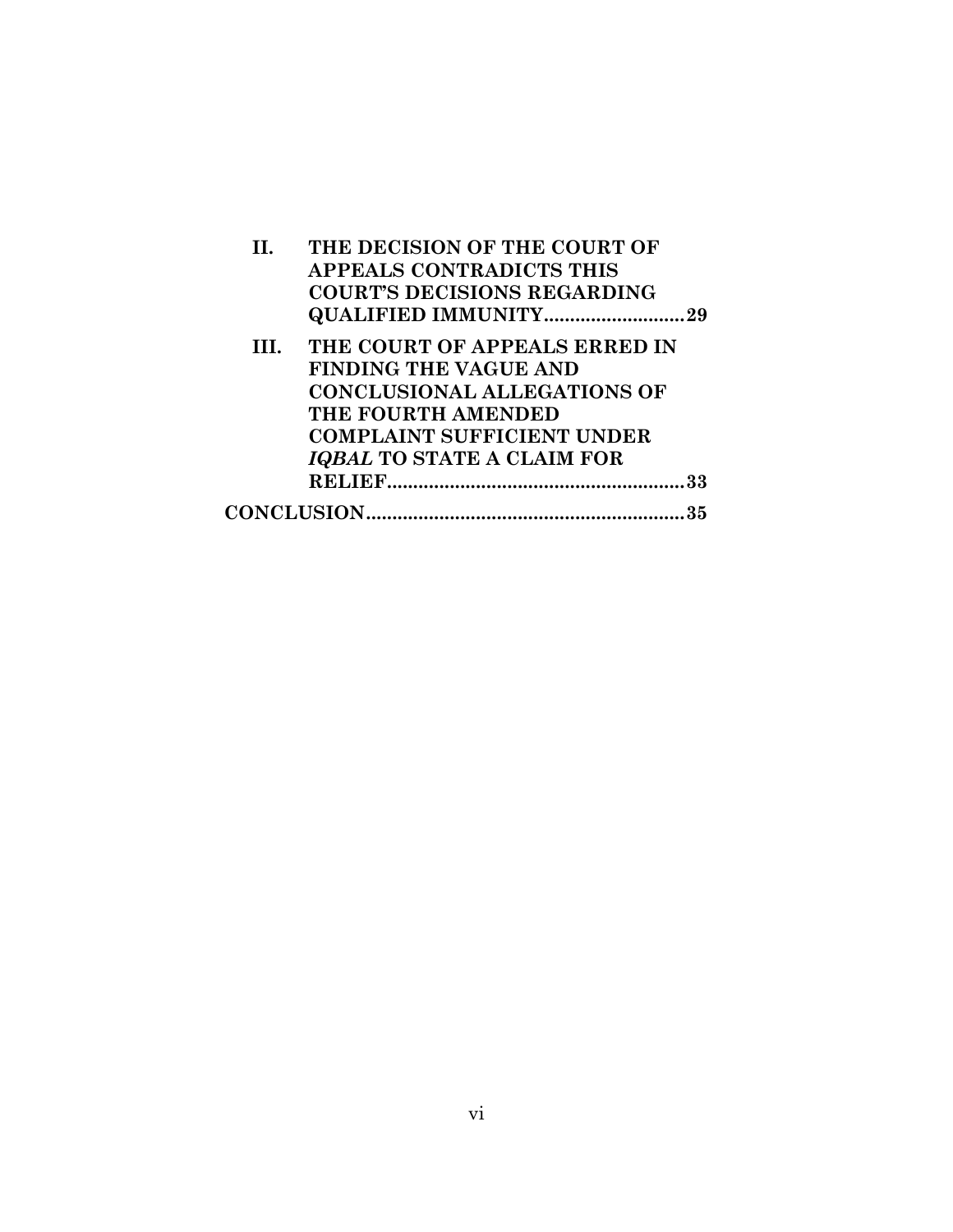# **TABLE OF AUTHORITIES**

i

| ASES: |
|-------|
|       |

# **Page(s)**

| Ali v. Rumsfeld,<br>649 F.3d 762 (C.A.D.C. 2011)  19 n.6                                             |
|------------------------------------------------------------------------------------------------------|
| Amidax Trading Group v. S.W.I.F.T. SCRL,<br>671 F.3d 140 (C.A. 2. 2011), cert. denied, 133 S.Ct.     |
| Anderson v. Creighton,                                                                               |
| Arar v. Ashcroft,<br>585 F.3d 559 (C.A. 2 2009) (en banc), cert. denied,                             |
| Ashcroft v. al-Kidd,                                                                                 |
| Ashcroft v. Iqbal,                                                                                   |
| Beauvoir v. Israel,                                                                                  |
| Bell v. Wolfish,                                                                                     |
| Bivens v. Six Unknown, Named Agents of the Federal<br>Bureau of Narcotics, 403 U.S. 388 (1971)passim |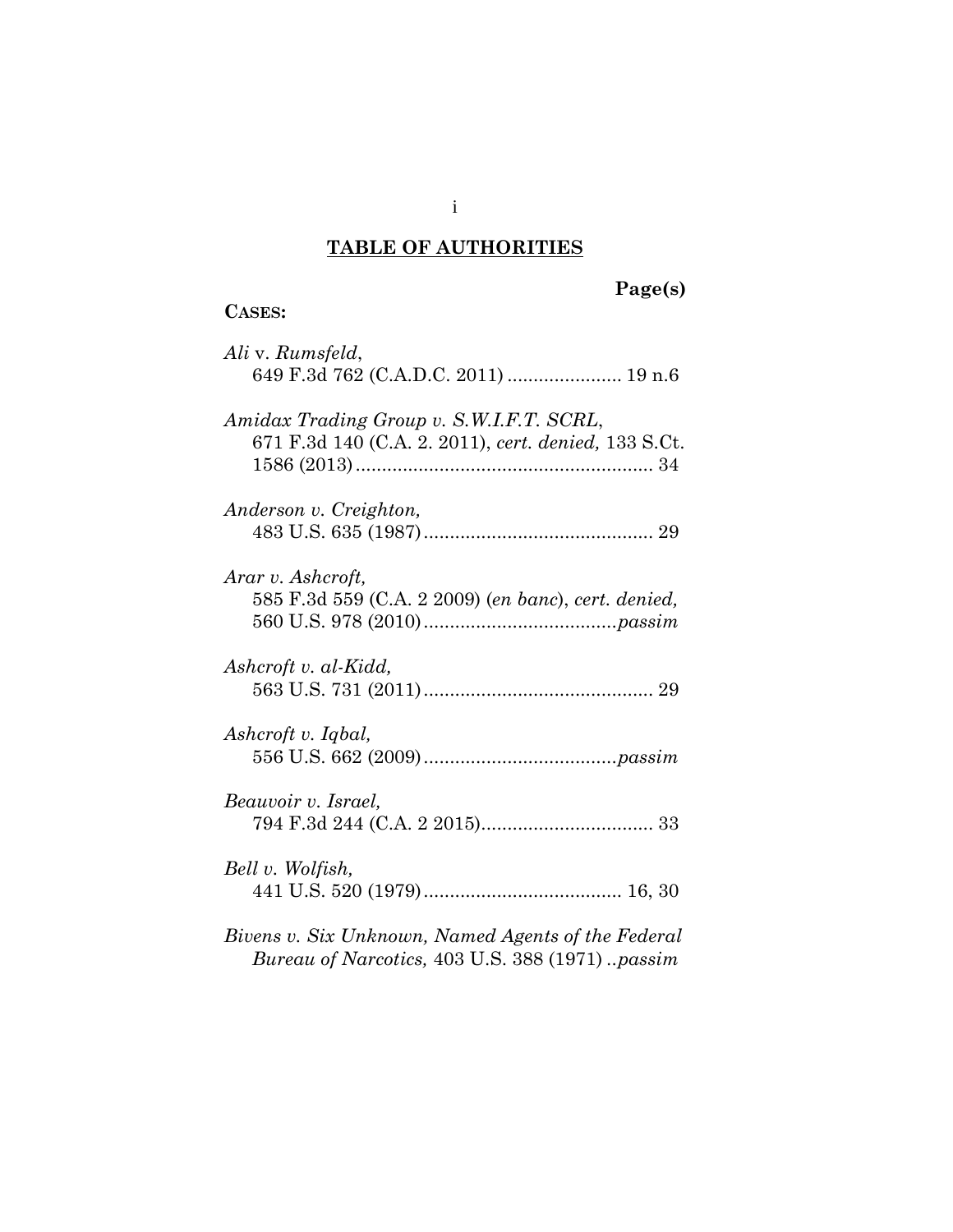| Bush v. Lucas,                                                  |
|-----------------------------------------------------------------|
| Carlson v. Green,                                               |
| Chappell v. Wallace,                                            |
| Correctional Services Corp. v. Malesko,                         |
| Davis v. Passman,                                               |
| Davis v. Scheuer,                                               |
| Doe v. Rumsfeld,<br>683 F.3d 390 (C.A.D.C. 2012)  5, 19 n.6, 23 |
| FDIC v. Meyer,                                                  |
| Harisiades v. Shaughnessy,                                      |
| Iqbal v. Hasty,                                                 |
| Lebron v. Rumsfeld,<br>670 F.3d 540 (C.A. 4 2012) 19 n.6, 26    |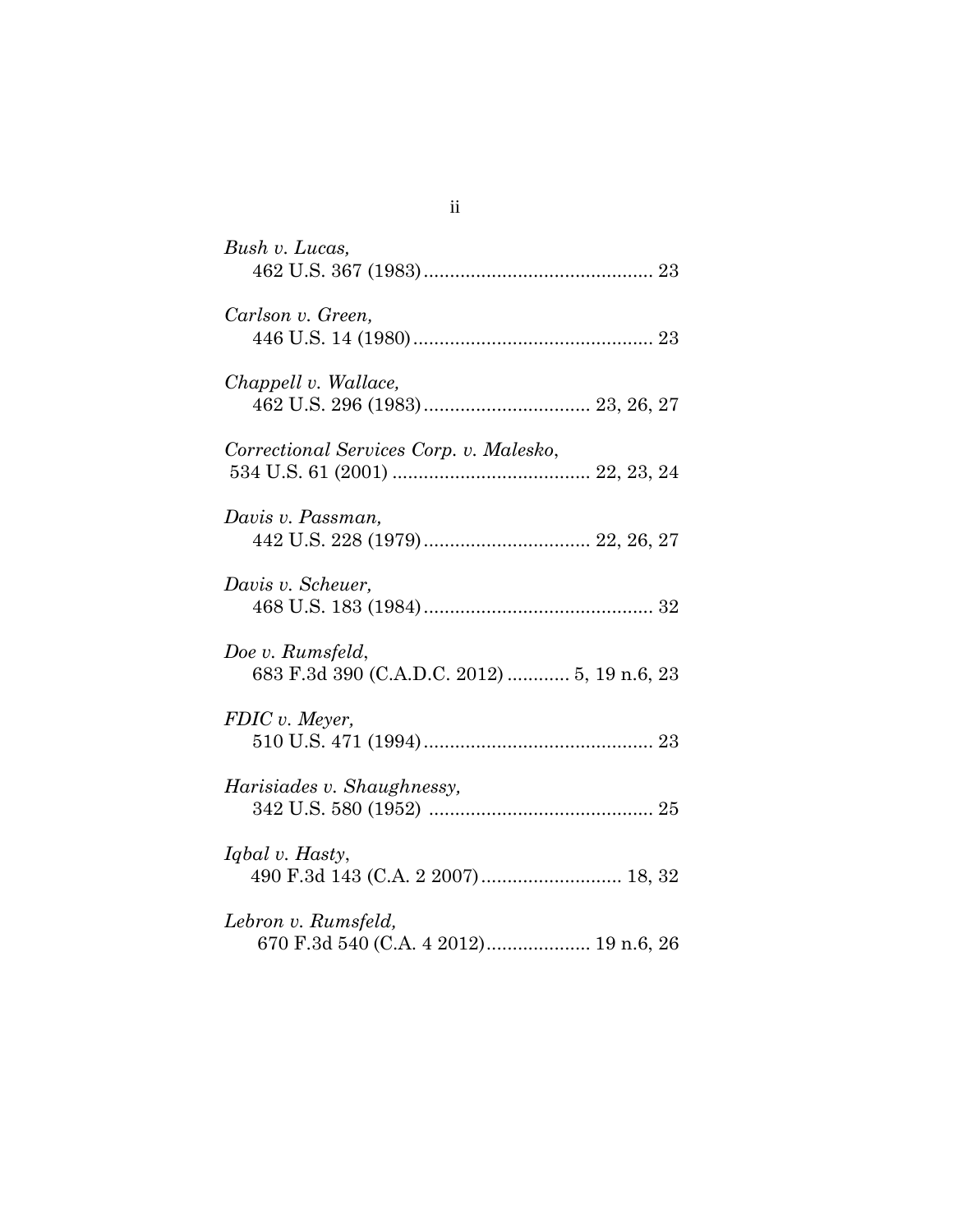| Mirmehdi v. United States,<br>689 F.3d 975 (C.A. 9 2012) 19 n.6, 27    |
|------------------------------------------------------------------------|
| Mullenix v. Luna,                                                      |
| Rasul v. Myers,<br>563 F.3d 527 (C.A.D.C. 2009)  19 n.6                |
| Reno v. American-Arab Anti-Discrimination Comm.,                       |
| Schweiker v. Chilicky,                                                 |
| Turkmen v. Ashcroft,                                                   |
| Turkmen v. Ashcroft,<br>915 F. Supp.2d 314 (E.D.N.Y. 2013)  1          |
| Turkmen v. Hasty,                                                      |
| Turkmen v. Hasty,<br>808 F.3d 197 (C.A. 2 2015)                        |
| United States v. Stanley,                                              |
| Vance v. Rumsfeld,<br>701 F.3d 193 (C.A. 7 2012) (en banc)  19 n.6, 22 |

| ×<br>۰. | ×<br>۰. | I |
|---------|---------|---|
|         |         |   |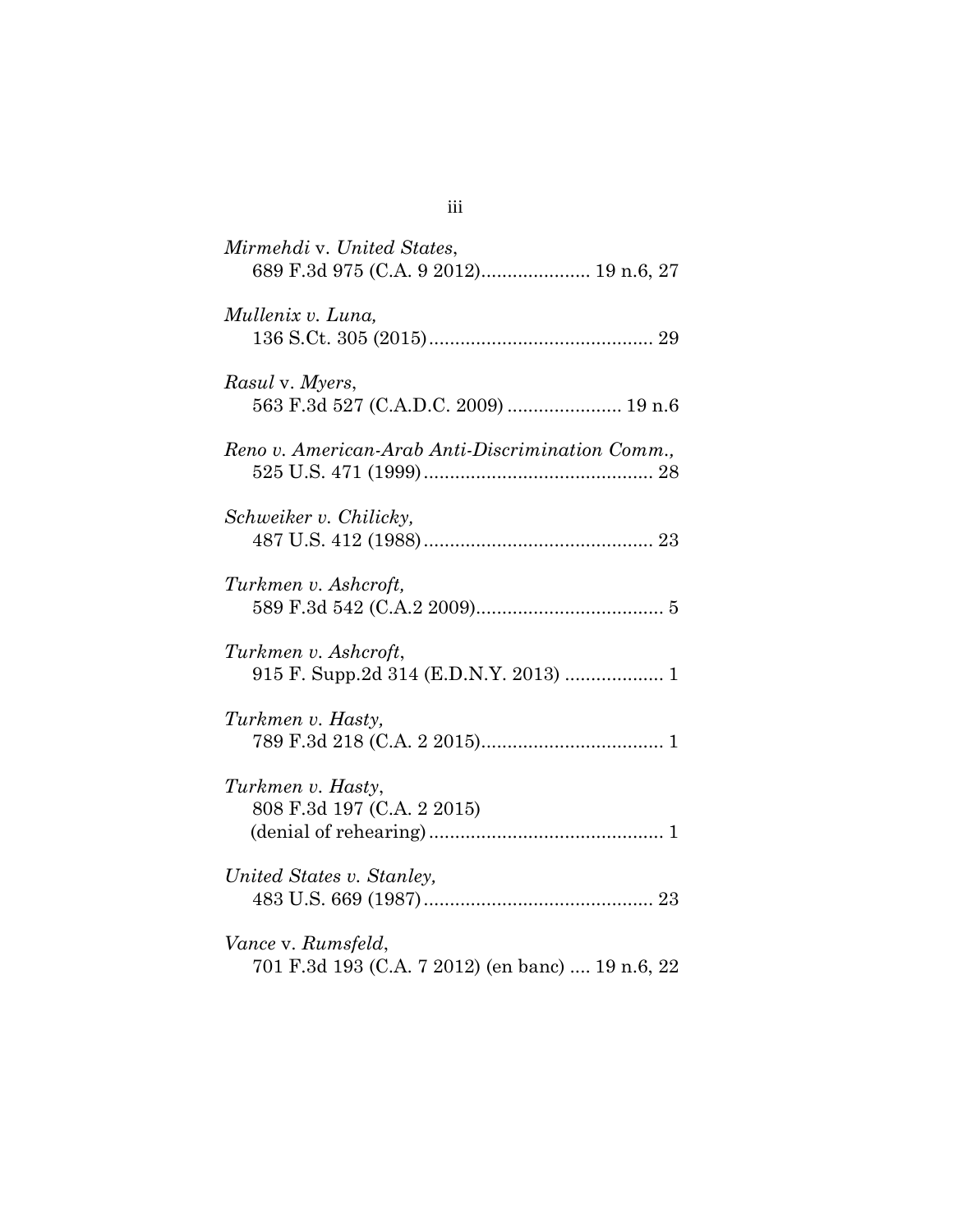| Wilkie v. Robbins, |  |  |
|--------------------|--|--|
|                    |  |  |

| Wilson v. Lane, |  |
|-----------------|--|
|                 |  |

# **FEDERAL STATUTES:**

# **RULES:**

# **CONSTITUTIONAL PROVISIONS:**

# iv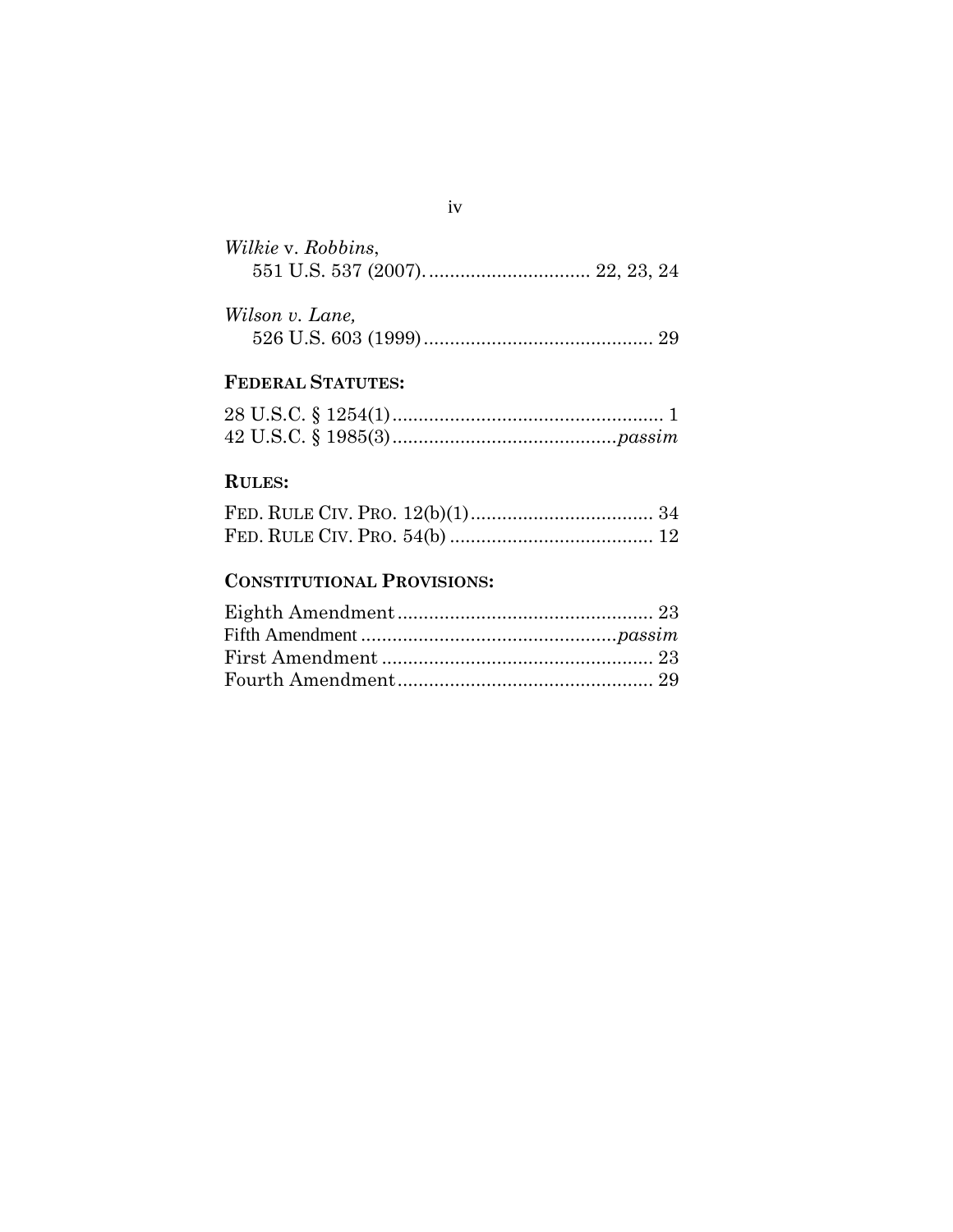### **PETITION FOR A WRIT OF CERTIORARI**

Petitioner James W. Ziglar ("Ziglar") respectfully petitions for a writ of certiorari to review the judgment of the United States Court of Appeals for the Second Circuit.

## **OPINIONS BELOW**

The opinion of the United States Court of Appeals for the Second Circuit is reported at *Turkmen v. Hasty,* 789 F.3d 218 (C.A. 2 2015) (Pooler & Wesley, JJ.) (Raggi, J., concurring in the judgment in part and dissenting in part). Pet. App. 1a-156a. The order of the Court of Appeals denying rehearing and rehearing en banc is reported at *Turkmen v. Hasty*, 808 F.3d 197 (C.A. 2 2015)(Katzmann, C.J., not participating)(Pooler & Wesley, JJ., concurring)(Jacobs, Cabranes, Raggi, Hall, Livingston & Droney, JJ., dissenting). Pet. App. 227a-240a. The opinion of the United States District Court for the Eastern District of New York is reported at *Turkmen v. Ashcroft*, 915 F. Supp.2d 314 (E.D.N.Y. 2013)(Gleeson, J.). Pet. App. 157a-226a.

#### **JURISDICTION**

The Court has jurisdiction pursuant to 28 U.S.C. § 1254(1). The United States Court of Appeals for the Second Circuit issued its opinion and judgment June 17, 2015. *Id.* at 1a-2a. On December 11, 2015, the Court of Appeals denied Ziglar's petition for rehearing or rehearing en banc. *Id.* at 227a. On February 26, 2016, Justice Ginsburg in her capacity as Circuit Justice for the Court of Appeals for the Second Circuit extended the time for Ziglar to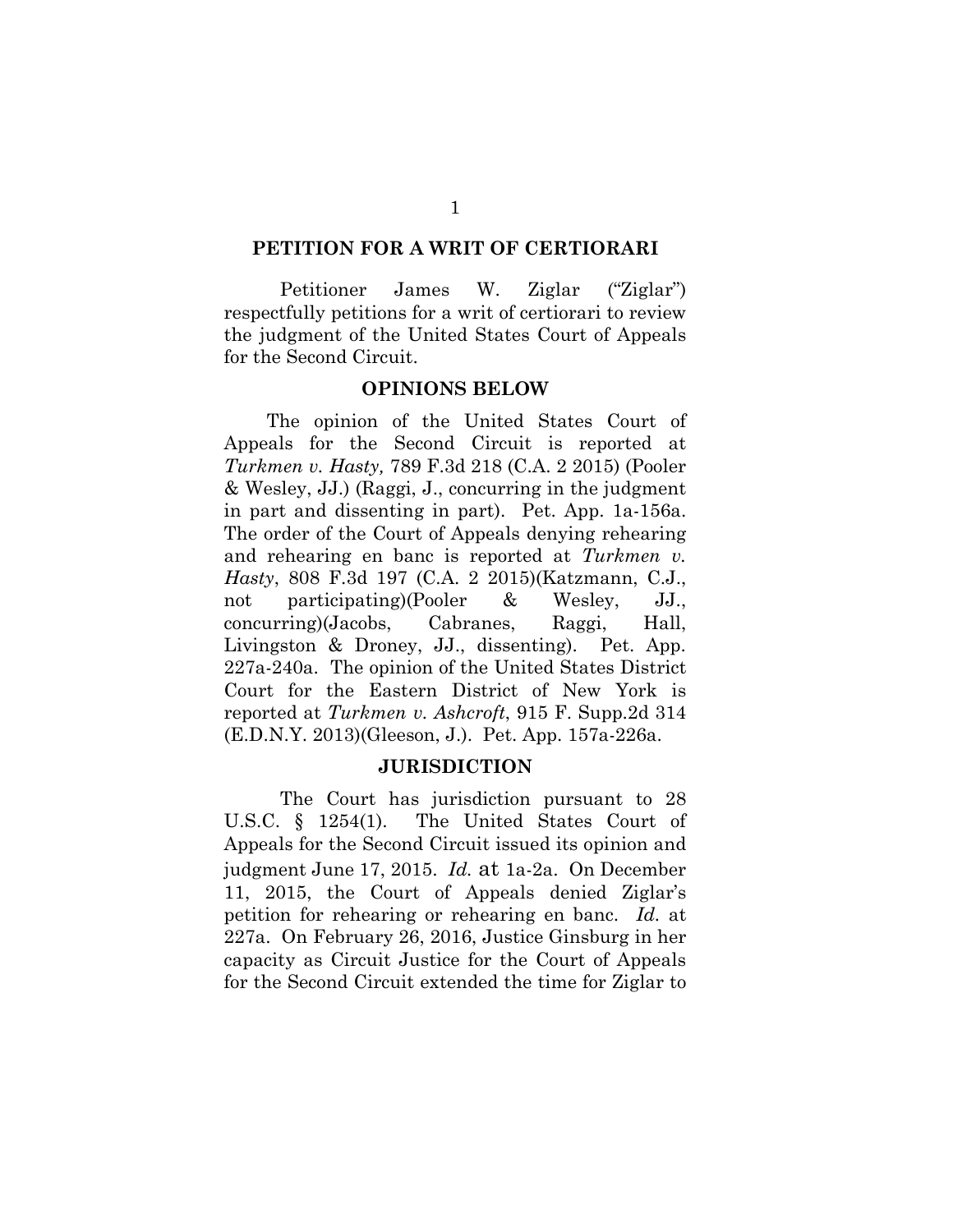file his Petition for a Writ of Certiorari to April 11, 2016. On April 4, 2016, Circuit Justice Ginsburg granted Ziglar's second motion to extend time, to May 9, 2016.

## **CONSTITUTIONAL AND STATUTORY PROVISIONS INVOLVED**

Relevant constitutional and statutory provisions are set forth in the Appendix. *Id.* at 241a-243a.

### **STATEMENT OF THE CASE**

The six judges of the Court of Appeals who dissented from the denial of rehearing in this case observed that the panel majority opinion "raise[s] a serious concern" in that it "fail[s] to adhere to controlling Supreme Court precedent," and does so "in three areas of law:" (1) recognition of a *Bivens*  remedy; (2) qualified immunity; and (3) pleading standards under *Ashcroft v. Iqbal,* 556 U.S. 662 (2009), and related cases. Pet. App. at 239a. The panel majority's erroneous decision as to each of those areas of law, the rehearing dissenters noted, "raises questions of exceptional importance meriting further review." *Id.* at 232a. The more so given the context in which this case arose.

Petitioner James W. Ziglar held the office of Commissioner of the United States Immigration And Naturalization Service ("INS") when terrorists struck the World Trade Center and other targets September 11, 2001. *Id.* at 3a. He served as INS Commissioner throughout the months immediately following those attacks, the time period relevant to this case and one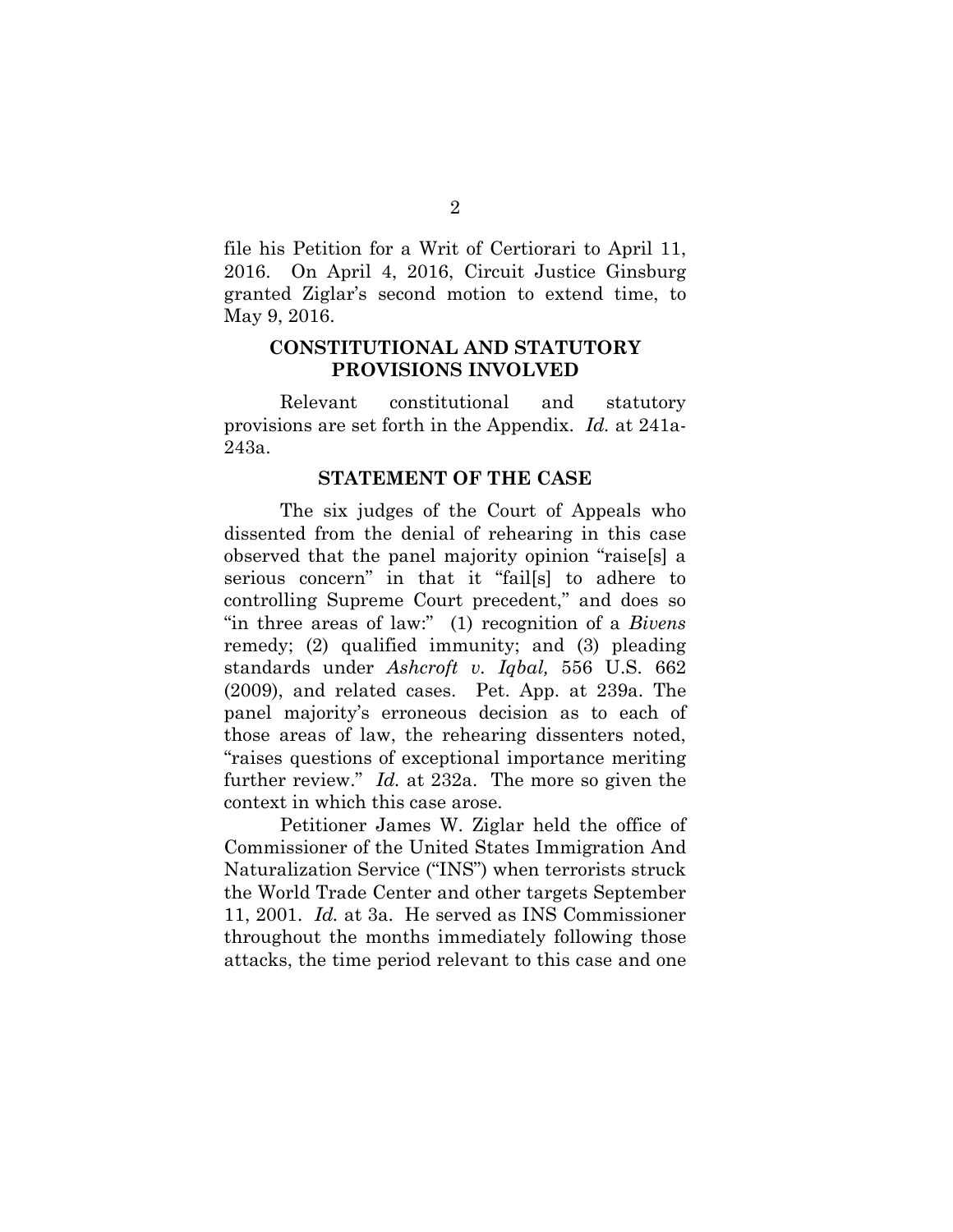of the most extraordinary periods in our nation's history.

At that time, INS was a component of the Department of Justice. *Id.* at 6a-7a. Ziglar thus served under then-Attorney General John Ashcroft and with then-Director of the Federal Bureau of Investigation Robert Mueller in formulating the response to these unprecedented attacks on American citizens on American soil. The perpetrators of these attacks comprised persons who were not U.S. citizens, a number of whom were not legally present in the United States.

Respondents, plaintiffs below, comprise eight persons who, on 9/11, also were not U.S. citizens and also were not legally present in the U.S. During the 9/11 investigation, the United States arrested each of them for immigration violations and detained them for a period of time. *Id.* at 7a-9a. As the case now stands, Respondents have asserted claims on behalf of themselves and a class of similarly-situated persons alleging constitutional torts and seeking money damages under *Bivens v. Six Unknown, Named Agents of the Federal Bureau of Narcotics,* 403 U.S. 388 (1971), and conspiracy under 42 U.S.C. § 1985(3), naming as defendants Ziglar, Ashcroft and Mueller (the "DOJ Defendants"), as well as several employees of the Bureau of Prisons ("BOP") who worked at the Metropolitan Detention Center ("MDC") in New York City where Respondents were detained (the "MDC Defendants".) *Id.* at 9a-10a.

In reversing the District Court and upholding the sufficiency of these claims against the DOJ and MDC Defendants, the Court of Appeals extended the reach of *Bivens* far beyond any context approved by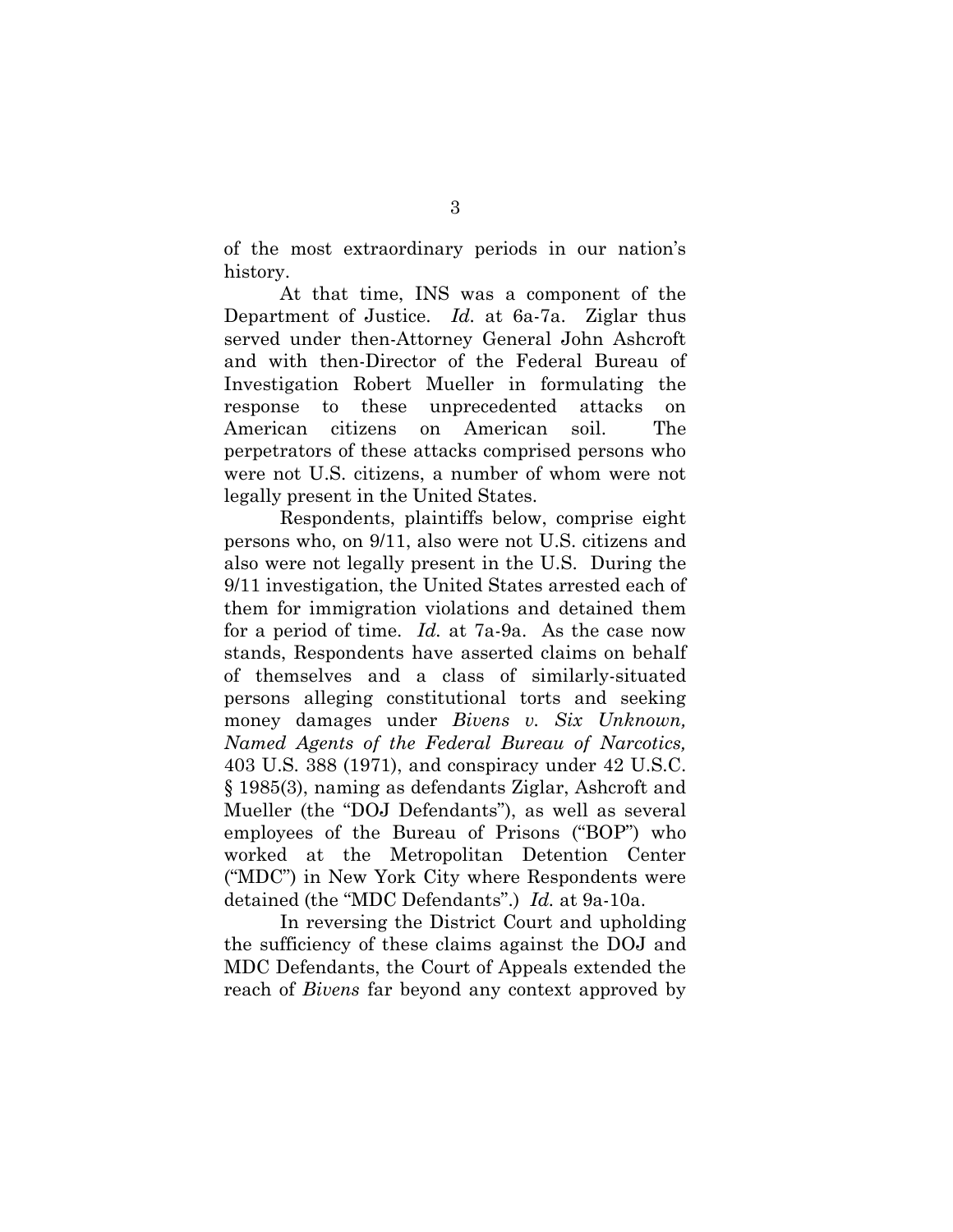this Court, deep into the realm of national security, a context at least four other U.S. Courts of Appeals have found inappropriate for implication of a *Bivens* remedy. The Court of Appeals went astray in this regard by analyzing context at an impermissibly "high level of generality" at which "any claim can be analogized to some other claim for which a *Bivens* action is afforded." *Arar v. Ashcroft,* 585 F.3d 559, 572 (C.A. 2 2009) (*en banc*), *cert. denied,* 560 U.S. 978 (2010). Indeed, the Court of Appeals defind the context of this case—which arose out of actions by the highest-level executives of the Department of Justice to address pressing national security, law enforcement, and immigration concerns during a national emergency unprecedented in our nation's history—as no more than a run-of-the mill inmate case: "federal detainee Plaintiffs, housed in a federal facility, allege that individual federal officers subjected them to punitive conditions." Pet. App. at 24a.

That characterization fails to capture the true context of this case, which asks the federal courts to create an implied constitutional remedy to evaluate and judge national security decisions made at the very highest levels of the national government in matters entrusted peculiarly to the executive branch of government during a in the immediate aftermath of the greatest attack on American lives on American soil by foreign terrorists. Looked at in its proper context, everything about this case presents a powerful case for *not* extending *Bivens.* For good reason, this Court (like every other federal Court of Appeals that has considered the question) "has never implied a *Bivens* remedy in a case involving . . .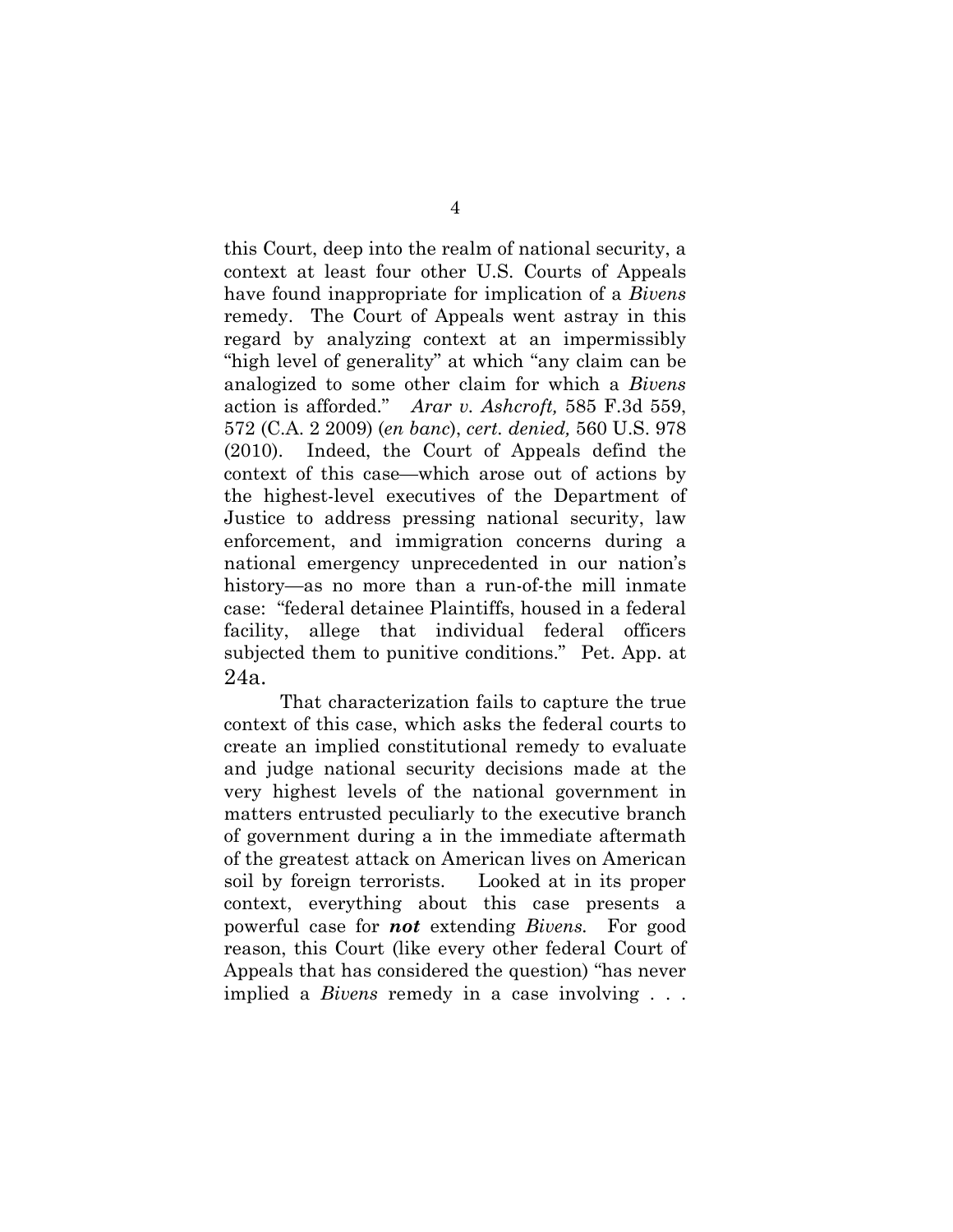national security." *Doe v. Rumsfeld*, 683 F.3d 390, 394 (C.A.D.C. 2012). The opinion of the Court of Appeals here flies in the face of this Court's *Bivens*  jurisprudence, as well as that of all other federal courts of appeals that have addressed this issues, and should not be permitted to stand.

The Court of Appeals similarly failed in refusing, in the teeth of this Court's numerous precedents, to extend qualified immunity to Ziglar, and in finding that the sparse allegations of Respondents' pleading as to him met the requirements of *Iqbal.*

### **I. RESPONDENTS' FOURTH AMENDED COMPLAINT**

A group of plaintiffs instituted this case in 2002. Pet. App. at 172a. The case went through various iterations until, in 2009, the Court of Appeals remanded it for the District Court to evaluate plaintiffs' claims under *Iqbal. Turkmen v. Ashcroft,* 589 F.3d 542 (C.A.2 2009). On remand, two of the original plaintiffs (the others having settled) joined by six new plaintiffs (together making up the eight Respondents) filed a Fourth Amended Complaint ("FAC"), the pleading at issue in the matter now before this Court. Pet. App. at 5a.[1](#page-15-0)

Claims One to Five and Seven of the FAC named the DOJ Defendants and five MDC

 $\overline{a}$ 

<span id="page-15-0"></span><sup>&</sup>lt;sup>1</sup> The opinions below set out the lengthy procedural history of this case. Pet. App. at  $4a-6a \& 172a-175a$ .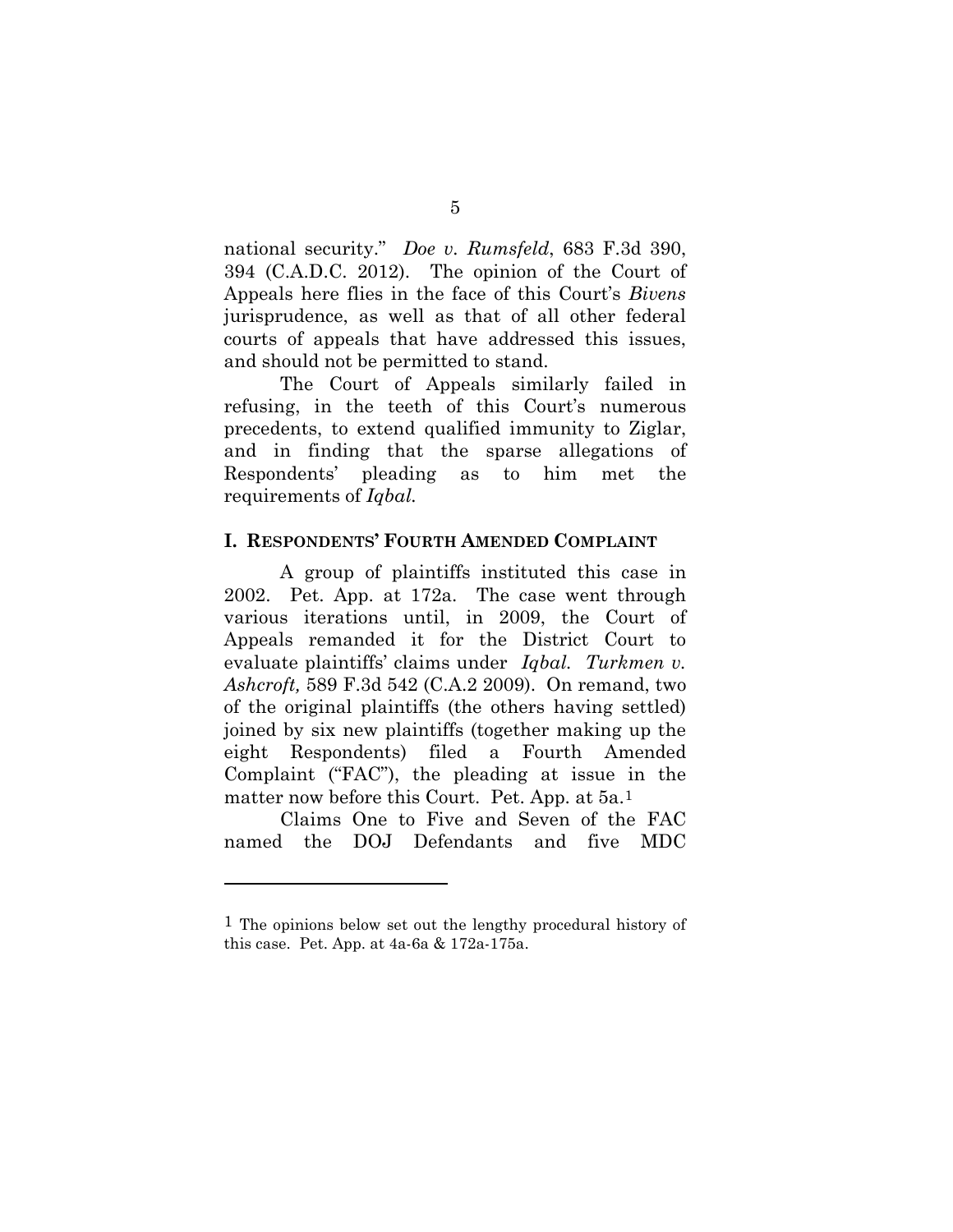Defendants, while Claim Six named only the MDC Defendants.[2](#page-16-0) Insofar as it concerns Ziglar, only three of those claims remain at issue: Claim One, which alleged that the punitive conditions of Respondents' confinement violated their Fifth Amendment substantive due process rights; Claim Two, which alleged that Respondents were held in restrictive confinement because of their race, ethnicity, or national origin, in violation of their Fifth Amendment equal protection rights; and Claim Seven, which alleged a conspiracy among all the defendants to deprive Respondents of their equal protection rights pursuant to 42 U.S.C. § 1985(3). *Id.*  at 5a-6a.

Respondents rested each of these claims on the same base: the alleged punitive conditions of confinement that the defendants imposed on Respondents were unlawful because Ziglar and the other defendants lacked "information connecting

 $\overline{a}$ 

<span id="page-16-0"></span><sup>2</sup> Respondents did not appeal the District Court's dismissal of Claims Four and Five. Pet. App. 20a n.13. Holding that Claim Three, a free-exercise claim, arose in a new *Bivens* context, the Court of Appeals affirmed the District Court's dismissal of that claim as to the DOJ Defendants, and reversed the District Court's refusal to dismiss that claim as to the BOP defendants. *Id.* at 27a. As noted, Claim Six did not name Ziglar as a defendant, but the District Court held that "the factual allegations incorporated by reference into Claim One embrace the strip search allegations" of Claim Six, and therefore "deem[ed] Claim One to allege, *inter alia*, strip searches in violation of the Fifth Amendment against the DOJ Defendants." Pet. App. at 184a n.9.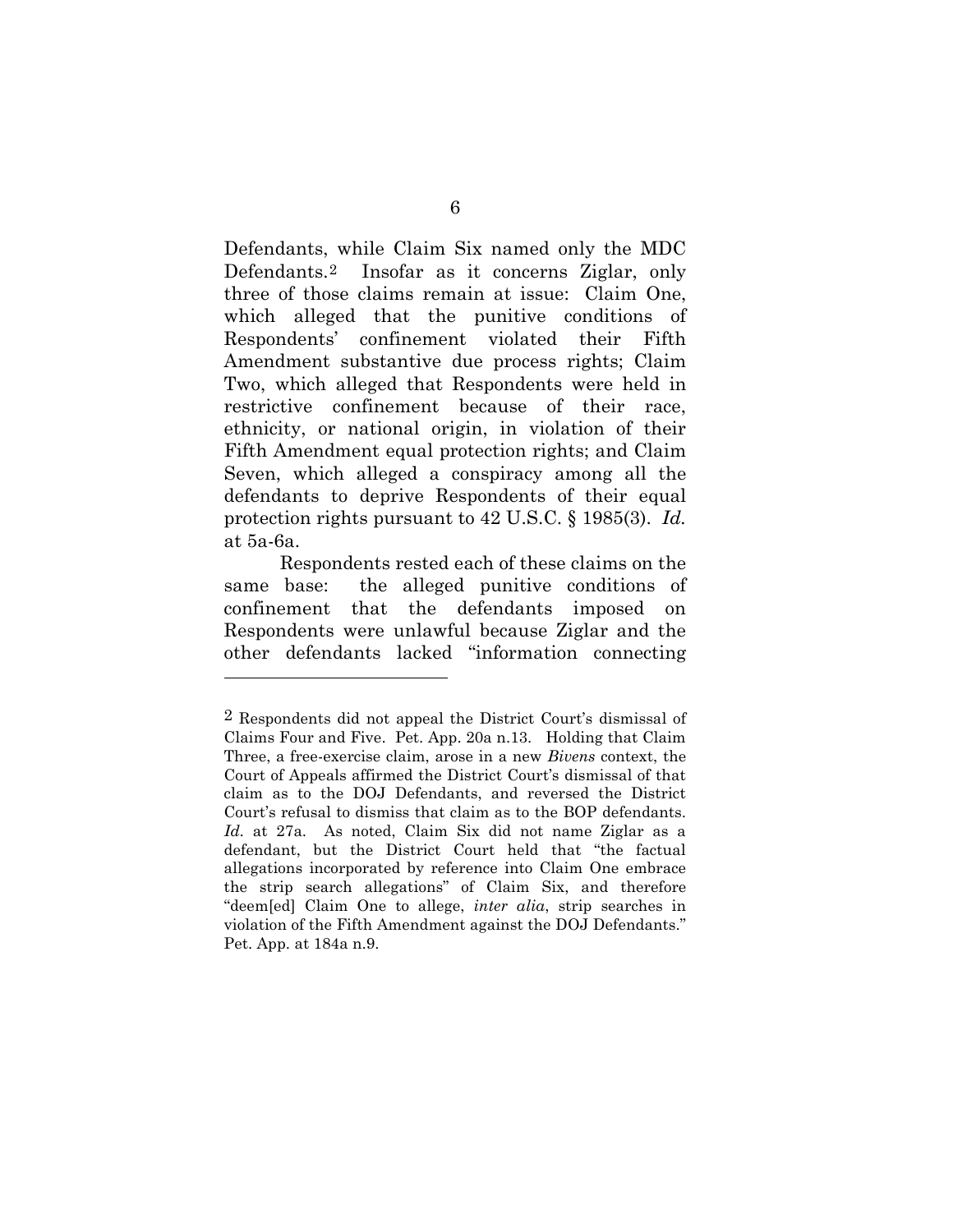[Respondents] and class members to terrorism or raising a concern that they might pose a danger to the facility." *Id.* at 272.

Specifically, Respondents alleged that the FBI designated each of them as "of interest" or "of high interest" to its 9/11 investigation. *Id.* at 67a-68a. This classification, Respondents claimed, meant that pursuant to its policy BOP placed them in "the most restrictive and secure conditions permitted." *Id.* at 49a. They alleged that pursuant to the FBI's "hold until cleared" policy, because of this classification none of them could be released, or placed in lessrestrictive confinement, unless and until the FBI 9/11 investigation found they had no ties to terrorism. *E.g., id.* at 8a.

The FAC alleged that the DOJ Defendants received "detailed daily reports regarding arrests and detentions, *id.* at 35a-36a, and "were aware that the FBI had no information tying Plaintiffs and class members to terrorism prior to treating them as 'of interest' " to the 9/11 investigation. *Id.* at 36a (quotation marks omitted). It further alleged that Ashcroft ordered that all persons on a list that the FBI's New York City office had compiled be treated as "of interest" and held until cleared, "despite a complete lack of any information or a statement of FBI interest" in these persons. *Id.* at 38a. Without citation to any facts, the FAC then alleged that "Ashcroft, Mueller, and Ziglar's decision to hold" the persons on the FBI list until cleared "was based on their discriminatory notion that all Arabs and Muslims were likely to have been involved in the terrorist attacks, or at least to have relevant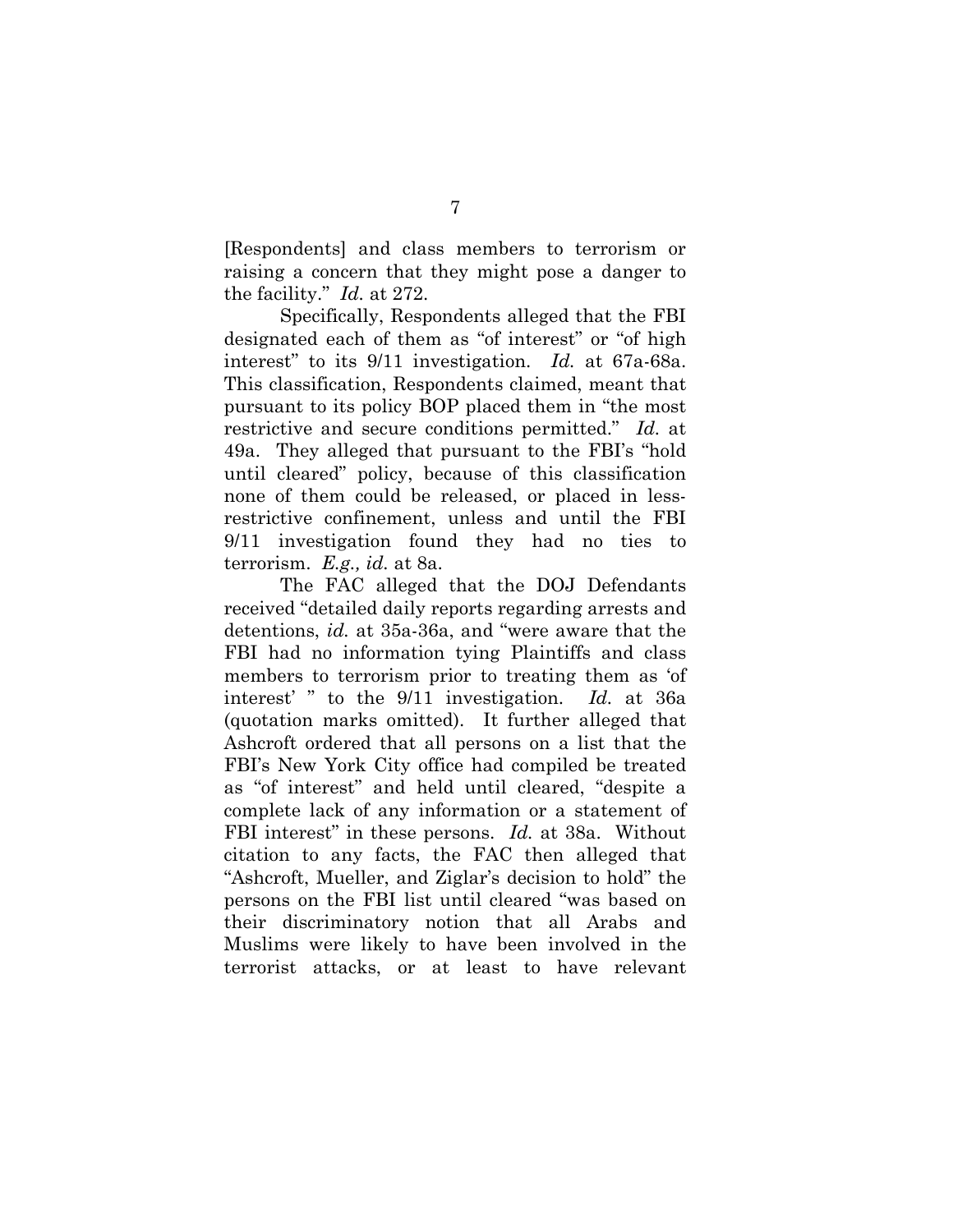information." *Id.* at 196a n.17 (quotation marks omitted).

Respondents incorporated into the FAC two reports prepared by the DOJ Office of Inspector General stating the results of its investigation into the conditions at MDC and the federal law enforcement response to 9/11 ("OIG Reports"). Respondents attempted to limit this incorporation by stating they were incorporating the OIG Reports "except where contradicted by the allegations" of the FAC, but did not specify what those contradictions might be. *Id.* at 246a n.1 & 247a-248a n.2.[3](#page-18-0)

### **II. THE DISTRICT COURT'S DECISION**

 $\overline{a}$ 

Ziglar, Ashcroft, and Mueller moved to dismiss the FAC for failure to state claims upon which relief can be granted, as did the MDC Defendants. The

<span id="page-18-0"></span><sup>3</sup> "There are two OIG reports. The first OIG report, published in June 2003, covers multiple aspects of law enforcement's response to 9/11. See U.S. Dep't of Justice, Office of the Inspector General, The September 11 Detainees: A Review of the Treatment of Aliens Held on Immigration Charges in Connection with the Investigation of the September 11 Attacks (April 2003) (the 'OIG Report'), available at http://www.justice.gov/oig/special/0306/full.pdf. The second OIG report, published in December 2003, focuses on abuses at the MDC See U.S. Dep't of Justice, Office of the Inspector General, Supplemental Report on September 11 Detainees' Allegations of Abuse at the Metropolitan Detention Center in Brooklyn, New York (Dec. 2003) (the 'Supplemental OIG Report'), available at [http://www.justice.gov/oig/special/0312/final.pdf.](http://www.justice.gov/oig/special/0312/final.pdf)" Pet. App. 6a n.5. Portions of the first OIG Report appear at Pet. App. 342a-477a.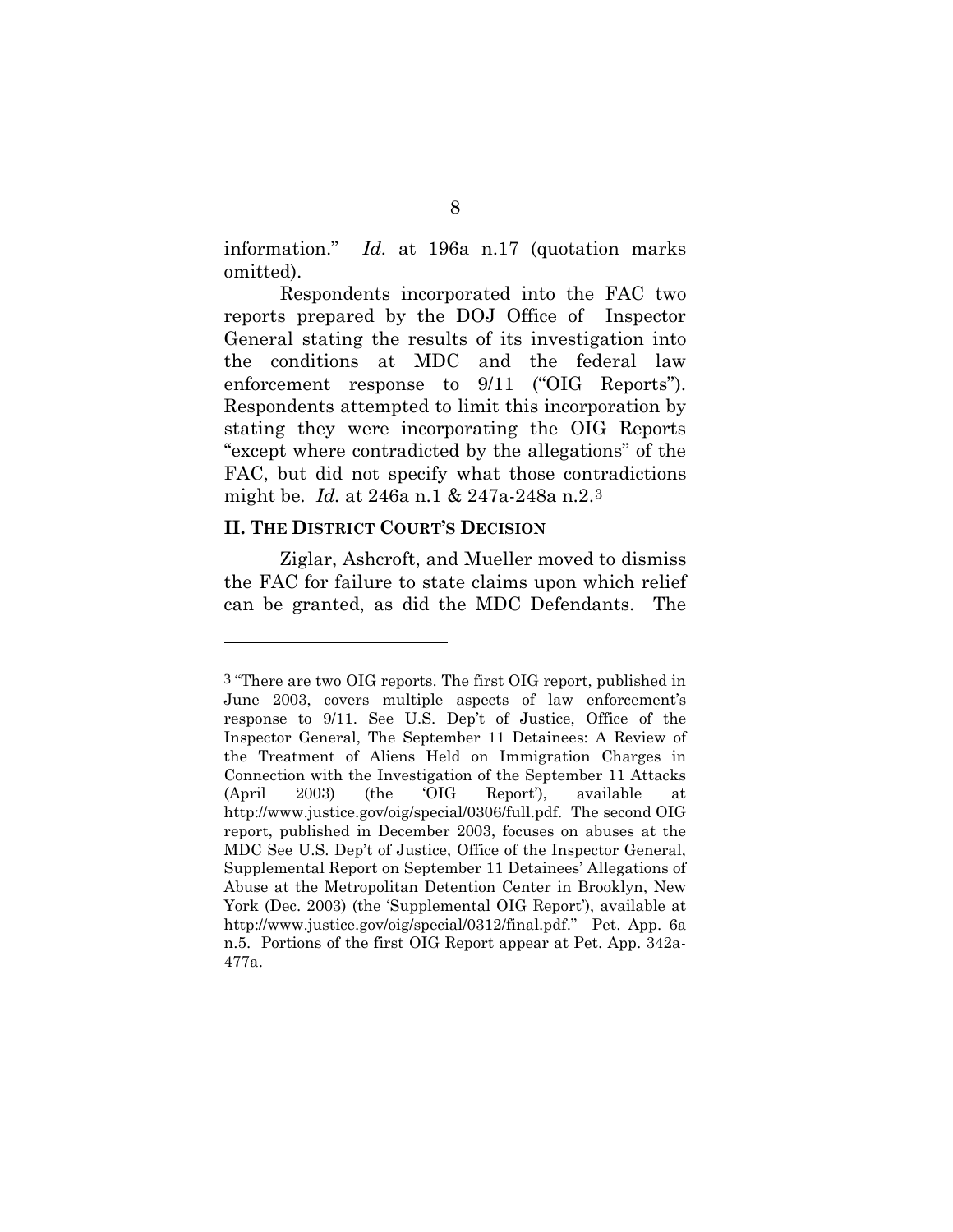District Court decided all the motions in its January 15, 2013, Memorandum & Order. *Id.* at 157a-226a. In that opinion, the District Court analyzed the motions filed by Ziglar, Ashcroft, and Meuller as a group under the rubric "DOJ defendants" without distinguishing among the three motions, and analyzed the MDC Defendants' motions in the same way (as did the Court of Appeals).

The District Court first rejected Ziglar's argument that recognition of potential *Bivens*  liability under Claim One, regarding conditions of confinement, would extend *Bivens* to a new context. *Id*. at 184a-185a n.10. It then held that Claim One did "not plausibly plead that the DOJ defendants possessed punitive intent," an element of the Respondents' substantive due process claim. *Id.* at 189a-191a. "The DOJ defendants," the District Court said, "were entitled to expect that their subordinates would implement their directions lawfully." *Id.* at 190a. Therefore, the District Court held, it could "not reasonably infer that the failure to make that expectation explicit suggests punitive intent." *Ibid.* It therefore dismissed Claim One as to the DOJ Defendants.

As to Claim Two, which alleged that the DOJ defendants "created and implemented the harsh confinement policy because of [Respondents'] race, religion, and national origin," *id.* at 194a, the District Court found that the FAC's averments, viewed together under the *Iqbal* standard, did "not plausibly suggest that the DOJ Defendants purposefully directed the detention of the plaintiffs in harsh conditions of confinement due to their race, religion, or national origin." *Id.* at 200a. In so ruling, the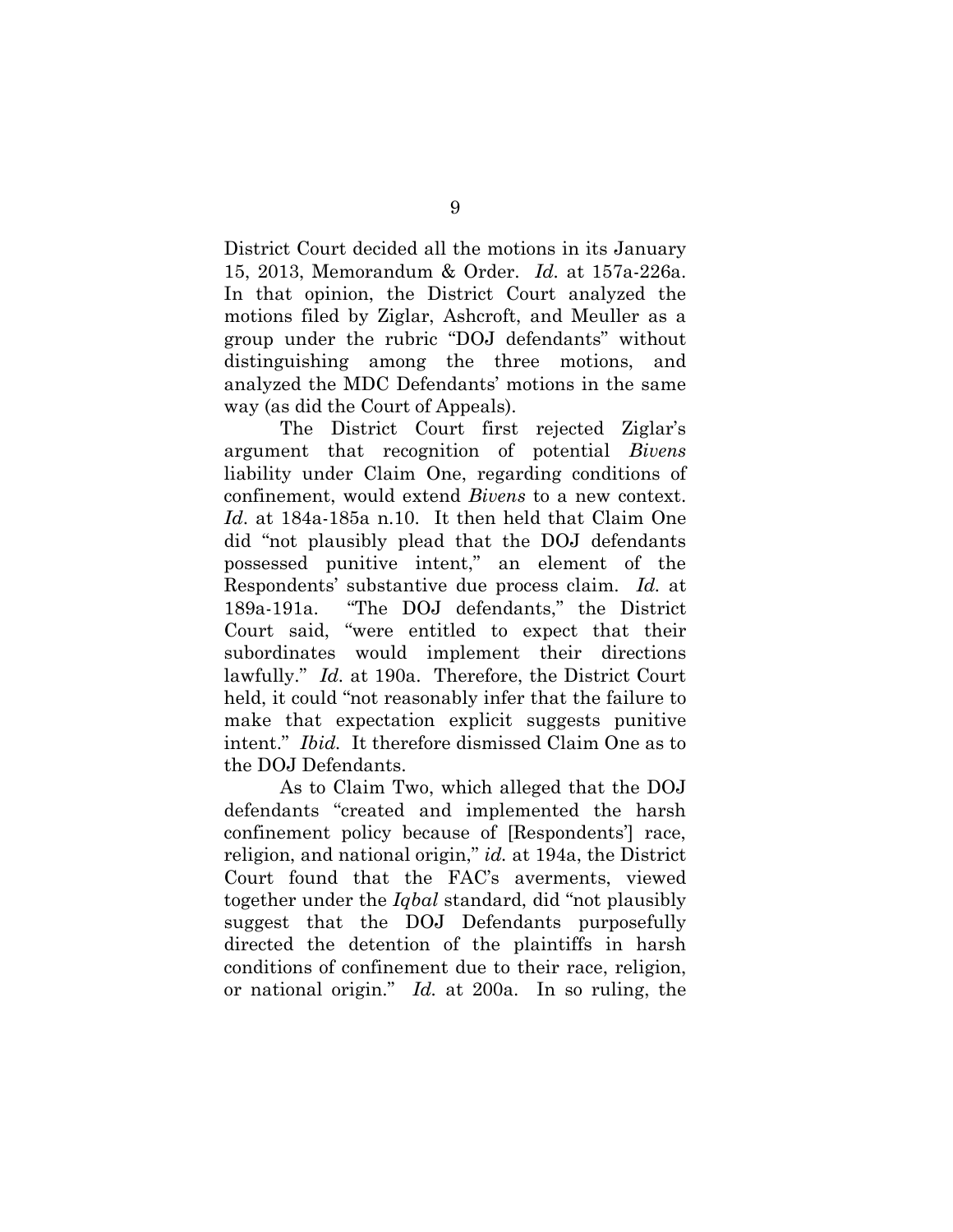District Court noted that "[b]ecause of the broad powers of the political branches in the areas of immigration and naturalization, in that one setting discrimination on grounds of race, religion and national origin is not invidious." *Id.* at 197a-198a. This conclusion made the District Court "reluctant to allow allegations of lawful conduct to support an inference that the DOJ Defendants" acted in violation of the equal protection guarantee of the Fifth Amendment. It said that the FAC's allegation that the DOJ Defendants "created the alleged overtly discriminatory harsh confinement policy" at issue "require[d] inference upon inference," and "each of those inferences [but] very weakly suggested." *Id.* at 198a.

The District Court noted that the allegation that the DOJ Defendants "were aware that Arab and Muslim noncitizens encountered during the [9/11] investigation were, without individualized assessment, treated as 'of interest' potentially raises an inference these defendants harbored discriminatory animus." *Ibid.* But it found "this allegation standing alone would be insufficient to render plaintiffs' equal protection claim plausible" because "the same allegation is also consistent with a policy to treat everyone encountered during the [9/11] investigation as 'of interest.' " *Ibid.* 

The District Court observed that in *Iqbal,* this Court had found that the policy of holding high interest detainees until cleared in and of itself did not suggest discriminatory animus, and that, similarly, the fact that this policy disparately affected Muslims and Arabs did not so do, either. The District Court conceded that Respondents had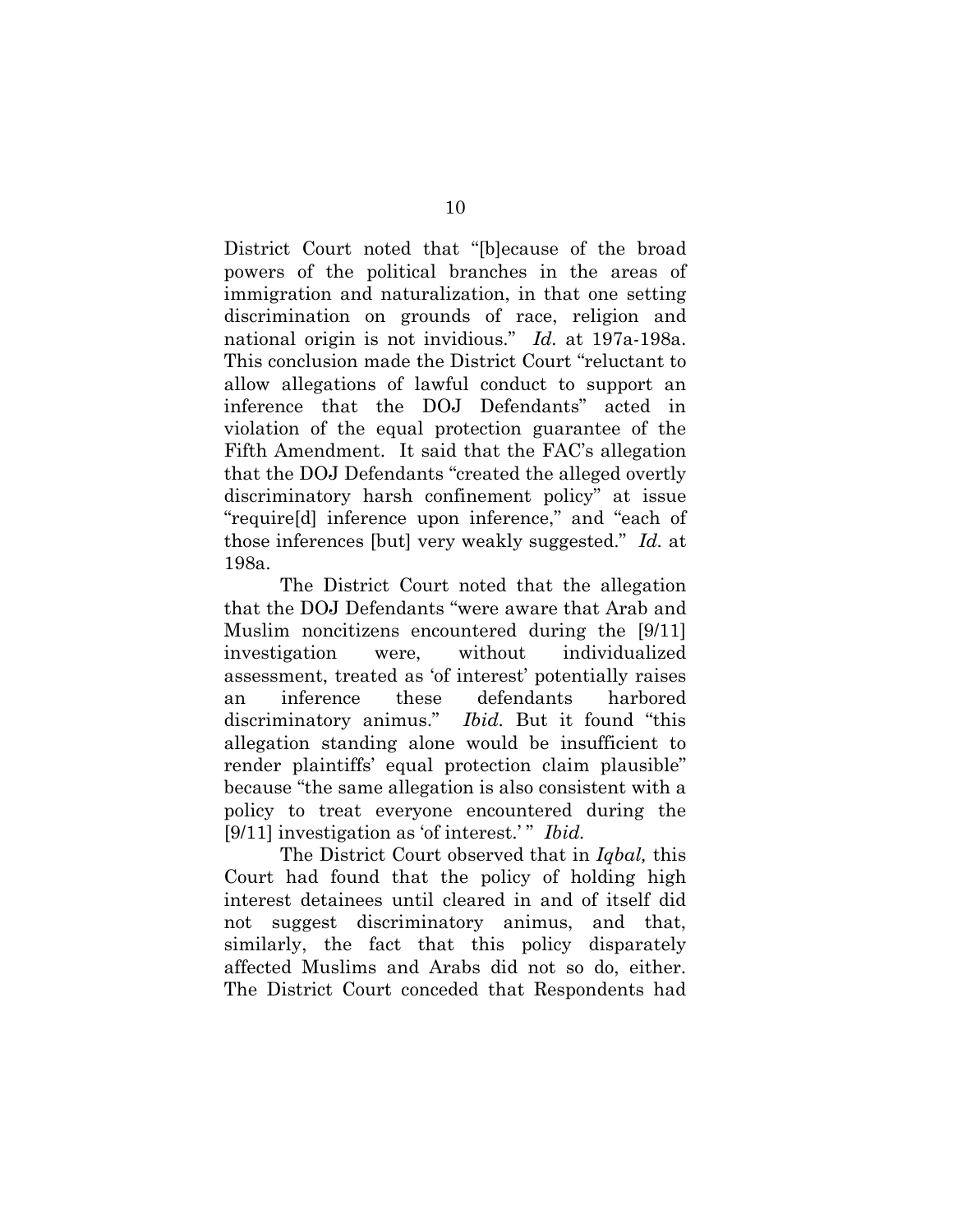"amplified their claim" in this regard by alleging that the DOJ Defendants knew that the FBI lacked information tying detainees to terrorism, and by alleging that non-Arab and non-Muslim detainees "were cleared quickly or moved into the general population without clearance." *Id.* at 199a-200a. But viewing the FAC as a whole, the District Court said, it could not find these inferences sufficient to meet *Iqbal's* pleading requirements (though it found "the issue to be a close one." *Id.* at 200.

The District Court accordingly dismissed both Claims One and Two as to the DOJ Defendants, and did so without reaching the issue of qualified immunity. *Id.* at 225a. It also dismissed Claim Three, Respondents' free exercise claim, finding that it "fails to plausibly plead that the DOJ defendants intended to burden [Respondents'] free exercise" rights. *Id.* at 219a. Finally, it dismissed Claim Seven, § 1985(3) conspiracy, because as to the DOJ Defendants, none of the underlying objects of the conspiracy had "survived the motion." *Id.* at 226a.

As for the motion of the MDC Defendants, the District Court dismissed Claims Four and Five (which had not named the DOJ Defendants), but denied their motion with respect to the claims based on the alleged harsh conditions of confinement and unlawful strip searches (Claims One, Two, and Six), their free exercise claim (Claim Three), and the § 1985(3) conspiracy claim. *Id.* at 225a.

In so ruling, the District Court denied the MDC Defendants' claim they were entitled to qualified immunity. *Id.* at 220a, 223a & 225a. The MDC Defendants took an interlocutory appeal from that judgment. At Respondents' request, the District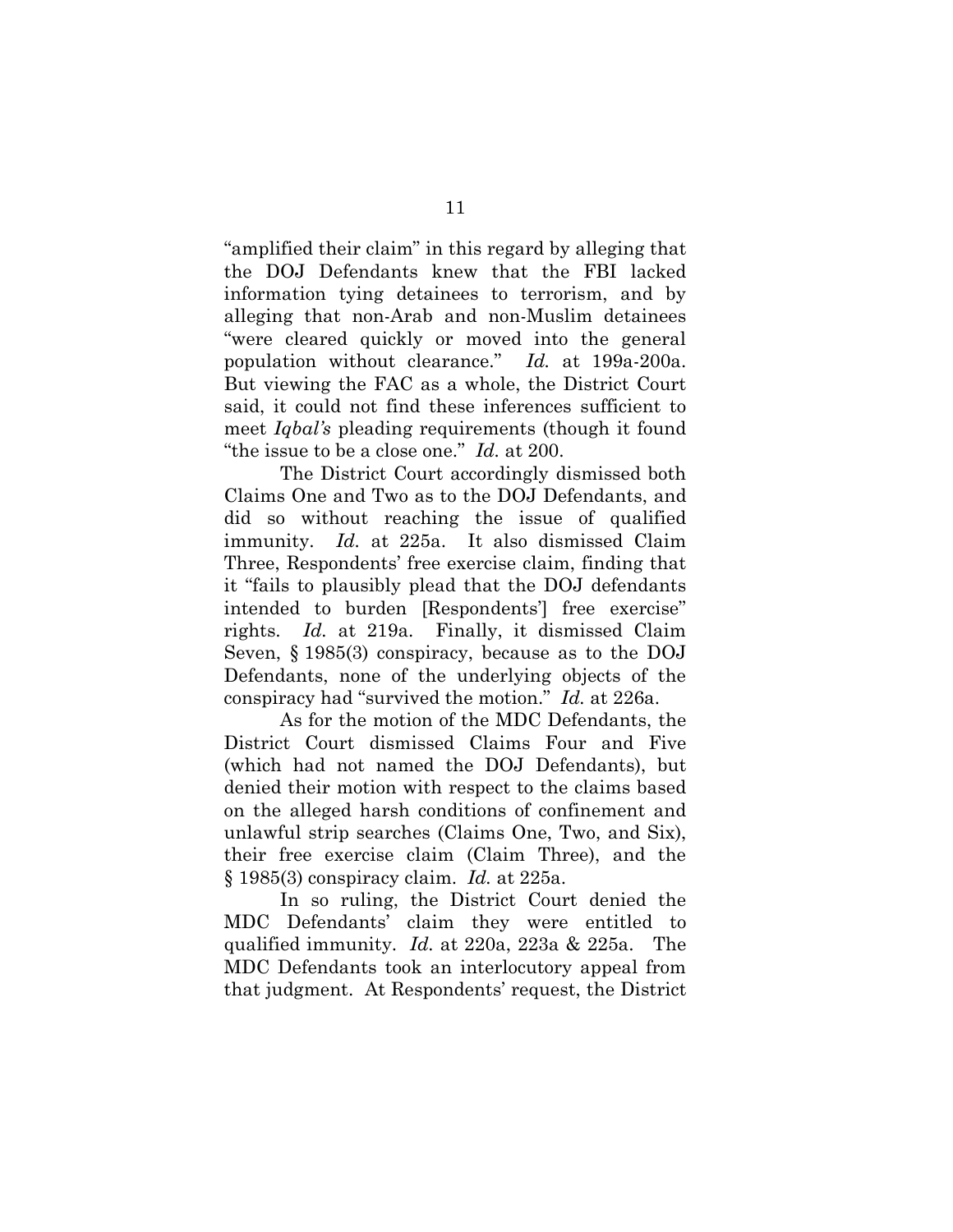Court then entered final judgment as to the DOJ Defendants pursuant to FED. RULE CIV. PRO. 54(b), and Respondents cross-appealed the dismissal of the claims against the DOJ Defendants. *Id.* at 19a-20a.

#### **III. THE COURT OF APPEALS**

The Court of Appeals consolidated the various appeals. On June 17, 2013, a divided panel issued its opinion affirming in part and reversing in part (Pooler & Wesley, JJ.), *id.* at 2a-83a, over a lengthy opinion by Judge Raggi concurring in part in the judgment and dissenting in part. *Id.* at 83a-156a.

1. *Bivens.* The panel majority first addressed whether Respondents could avail themselves of a *Bivens* remedy in this case. It noted this Court's numerous decisions " 'warn[ing] that the *Bivens*  remedy is an extraordinary thing that should rarely if ever be applied in new contexts.' " *Id.* at 22a (quoting *Arar,* 585 F.3d at 571). If the underlying claims do indeed extend *Bivens* to a new context, the panel majority said, the court must consider, first, whether there exists an alternative remedial scheme available to the Respondents, and second, even if there is not, whether "special factors counsel hesitation in creating a *Bivens* remedy." *Ibid.*  (quotation marks omitted).

The panel majority observed that it need not consider alternative remedies or special factors if it decided that the "context" for the underlying claims was not "new." *Ibid.* Following *Arar,* the panel majority stated that it would look "to both the rights injured and the mechanism of the injury to determine the context." *Id.* at 23a. The panel majority stated: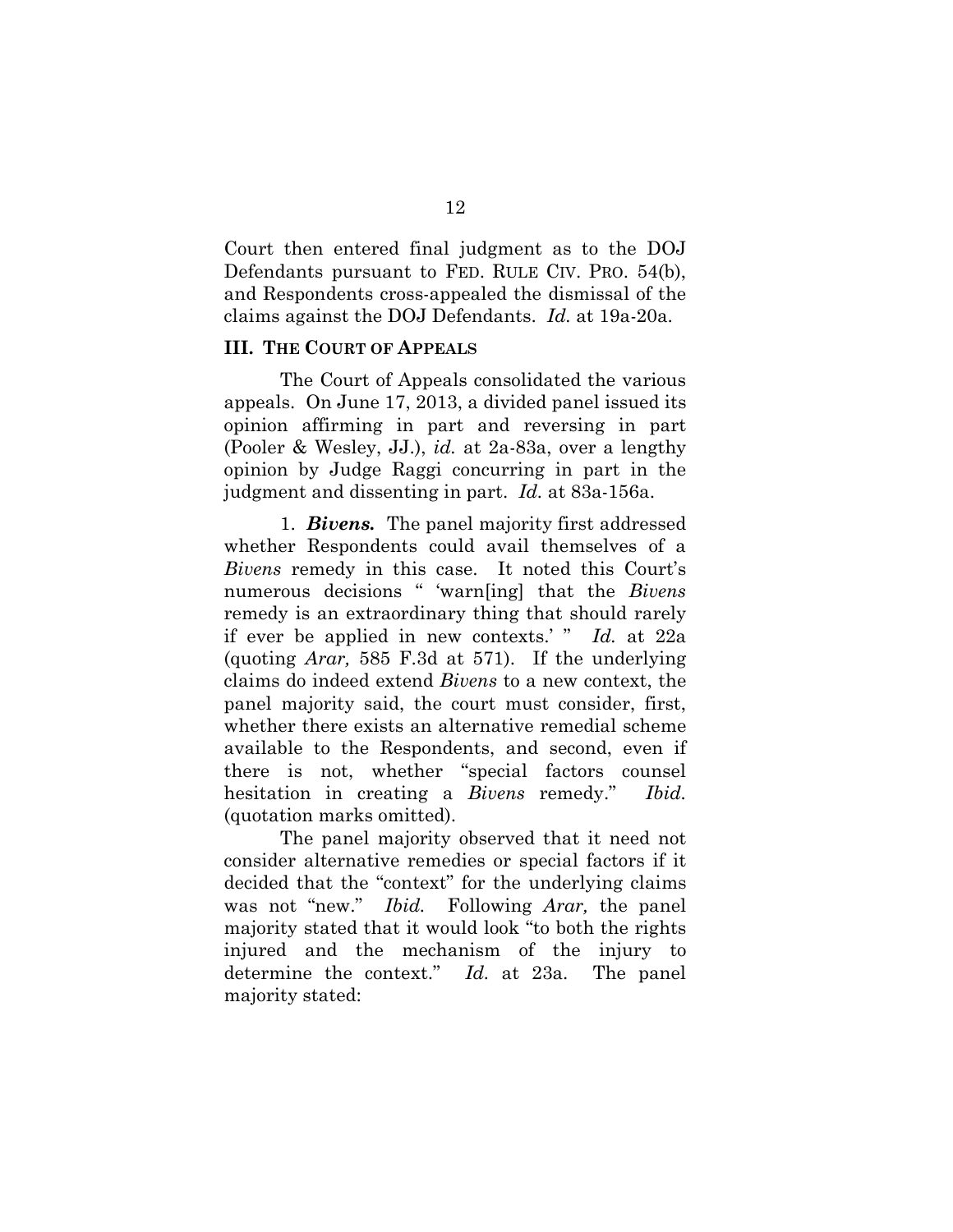"In our view, setting the context of the *Bivens*  claims here as the national response in the wake of  $9/11$  conflates the two-step process dictated by this Court in *Arar*. The reasons why Plaintiffs were held at the MDC as if they were suspected of terrorism do not present the 'context' of their confinement—just as the reason for Arar's extraordinary rendition did not present the context of his claim. Without doubt, 9/11 presented unrivaled challenges and severe exigencies—but that does not change the 'context' of Plaintiffs' claims." *Ibid.*

The panel majority then found it "plain" that the underlying claims in this case arose "firmly within a familiar *Bivens* context," that being the mundane claim of "federal detainee Plaintiffs, housed in a federal facility, allegeling that individual federal officers subjected them to punitive conditions." *Id.* at 24a. The panel majority accordingly recognized a *Bivens* remedy for Respondents' substantive due process and equal protection conditions-of-confinement claims. *Id.* at 27.[4](#page-23-0)

By thus defining the context at a "high level of generality," *Arar,* 585 F.3d at 572, the panel

 $\overline{a}$ 

<span id="page-23-0"></span><sup>4</sup> The panel majority did not, however, extend *Bivens* to Respondents' free exercise clause claims. It accordingly reversed the District Court's refusal to dismiss this claim as to the MDC Defendants, and affirmed the District Court's dismissal of it as to the DOJ Defendants. Pet. App. 27a.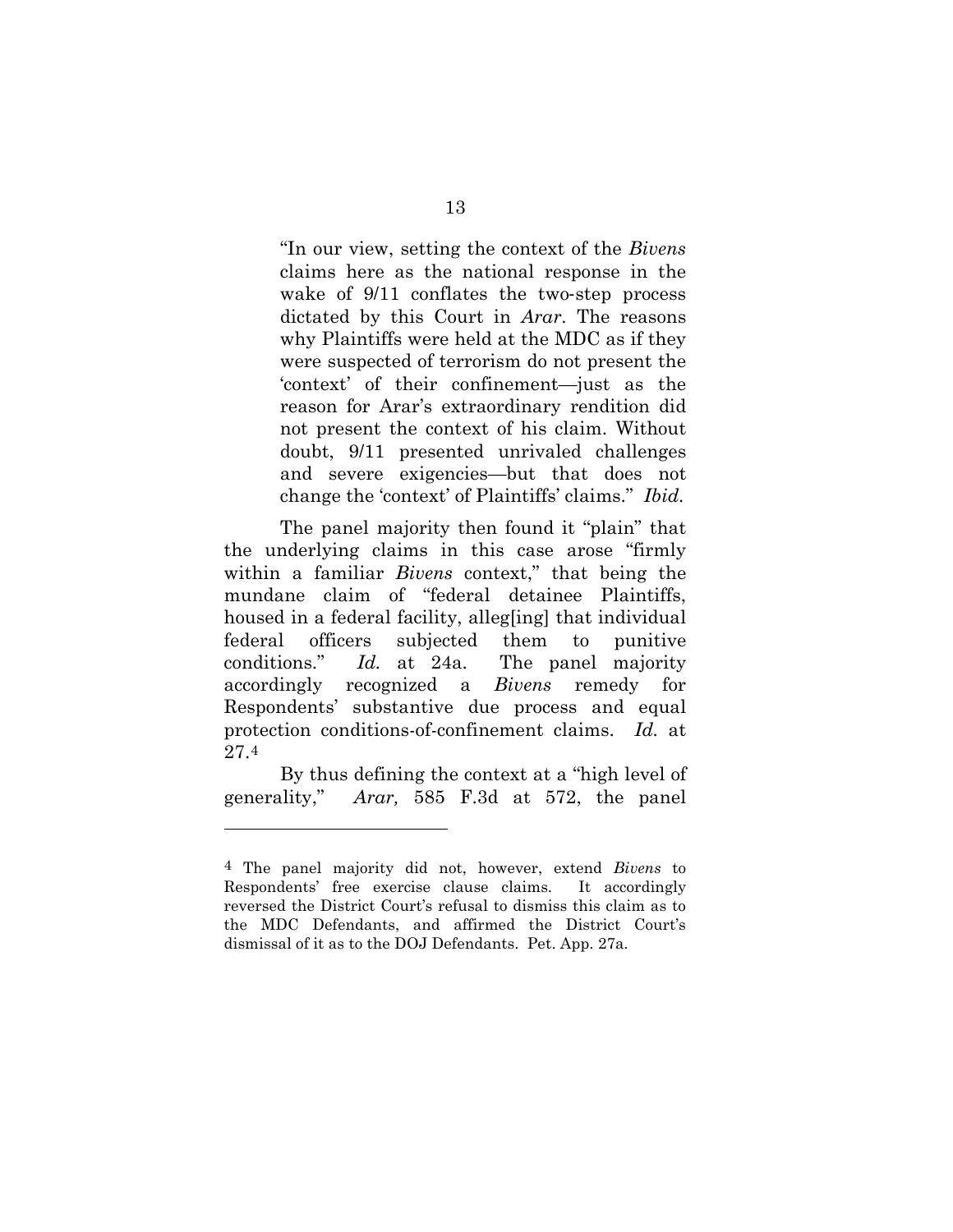majority avoided examining whether the Respondents enjoyed alternative remedies, such as those Congress has established under the immigration laws, and even if not, whether special factors—for example, national security, the national emergency surrounding 9/11, the primacy of executive and legislative branches in immigration matters, the failure of Congress to establish a private remedy even though it had known for years of the Respondents' claims—counseled against implying a remedy under the Constitution in this case. Pet. App. at 29a n.17.

2. *Substantive Due Process: Claim One.* The panel majority then turned to Claim One, Respondents' substantive due process challenge to the conditions of their confinement. It noted that Respondents had conceded that none of the DOJ Defendants had created "the particular conditions in question." *Id.* at 30a. It then rejected Respondents' claim that "Ashcroft's initial arrest and detention mandate required subordinates to apply excessively restrictive conditions to civil detainees against whom the government lacked individualized suspicion of terrorism," *id.* at 30a, because that policy was facially valid and "the DOJ Defendants had a right to presume that subordinates would carry it out in a constitutional manner." *Id.* at 30a-31a.

The panel majority then created out of whole cloth a theory to sustain Claim One that Respondents themselves had never advanced in the thirteen years of litigation of this matter, the socalled "list-merger theory." *Id.* at 32a n.21. The panel majority first posited that the FAC plausibly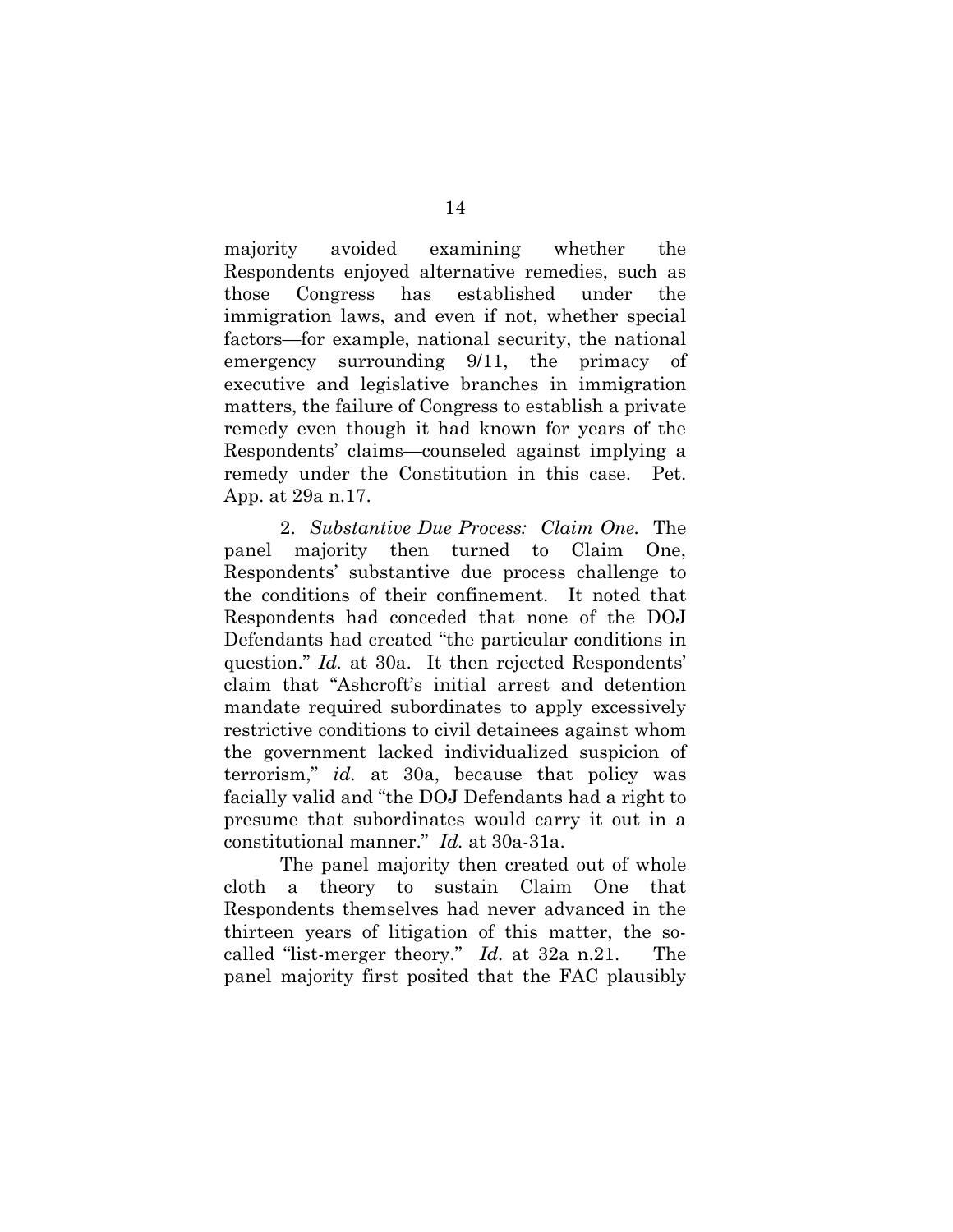pleaded that the DOJ Defendants knew that DOJ was detaining illegal aliens in punitive conditions of confinement even though there existed no suggestion that these detainees had any ties to terrorism, "except for the fact they were, or were perceived to be, Arab or Muslim." *Id.* at 31a. While aware of this fact, the panel majority continued, the DOJ Defendants "were responsible for a decision to merge" a list of detainees that the New York office of the FBI had created (called the "New York List") with a national list that INS had created. *Ibid.* The INS national list "contained the names of detainees whose detention was dependent not only on their illegal immigration status and their perceived Arab or Muslim affiliation, but also a suspicion that they were connected to terrorist activities." *Ibid.* The FBI's New York List, by contrast, contained the names of detainees whom the New York FBI could not determine "had any connection with terrorist activity." *Id.* at 18a. The panel majority concluded the "merger ensured that [Respondents] would continue to be confined in punitive conditions," and this sufficed to state a Fifth Amendment substantive due process claim. *Id.* at 31a-32a.

The panel majority concluded that the FAC plausibly pleaded that it was Ashcroft who had made the decision to merge the lists in early November, 2001, with knowledge that it would result in the confinement of persons the FBI had not linked to terrorism in the harshest possible conditions. *Id.* at 39a. It concluded also that the FAC plausibly pleaded that "Mueller and Ziglar complied with Ashcroft's [merger] order notwithstanding their knowledge that the government had no evidence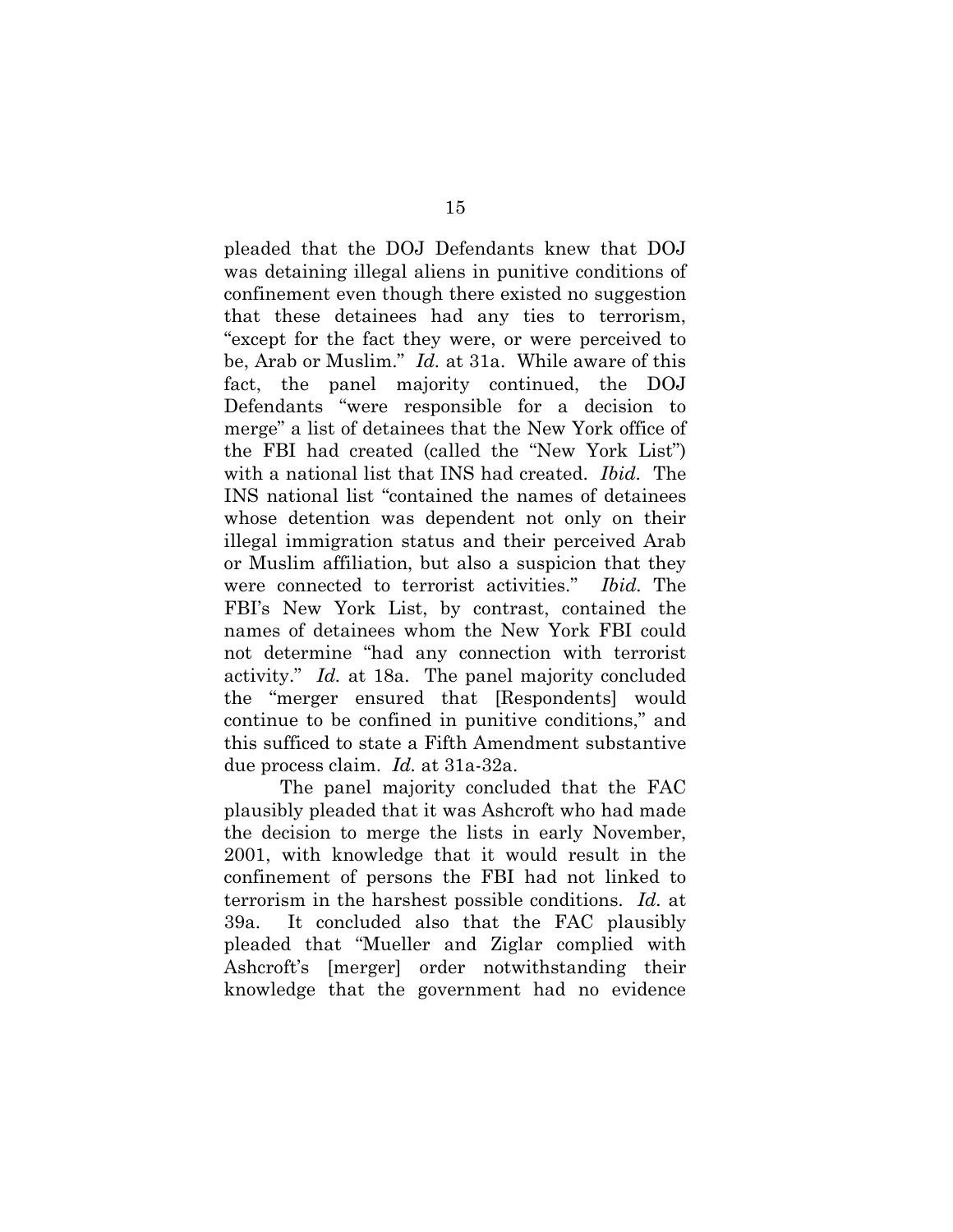linking [Respondents] to terrorist activity." *Id.* at 46a. The panel majority held: "In this instance, [Respondents] plausibly allege that Ashcroft's decision was facially invalid; it would be unreasonable for Mueller and Ziglar to conclude that holding ordinary civil detainees under the most restrictive conditions of confinement available was lawful." *Id.* at 42a. It accordingly permitted Respondents' substantive due process claim, Claim One, to proceed, subject to the limitation that liability could be found only after the decision to merge the lists, which had occurred November 2, 2016. *Id.* at 46a.

3. *Qualified Immunity: Substantive Due Process.* Relying largely on its substantive due process analysis, the panel majority held that Ziglar (like Ashcroft and Mueller) had no entitlement to qualified immunity because the FAC plausibly pleaded that he had personally violated Respondents' well-established rights. *Id.* at 47a. It cited *Bell v. Wolfish,* 441 U.S. 520 (1979)*,* as support for its conclusion that conditions of pretrial detention "not reasonably related to a legitimate governmental objective is punishment in violation of the constitutional rights of the detainees," and no reasonable government official could have thought otherwise. *Id.* at 47a. The panel majority then rejected the contention "that the post-9/11 context warranted qualified immunity even if it were not otherwise available "because a pretrial detainee's right to be free from punishment does not vary with the surrounding circumstances." *Ibid.*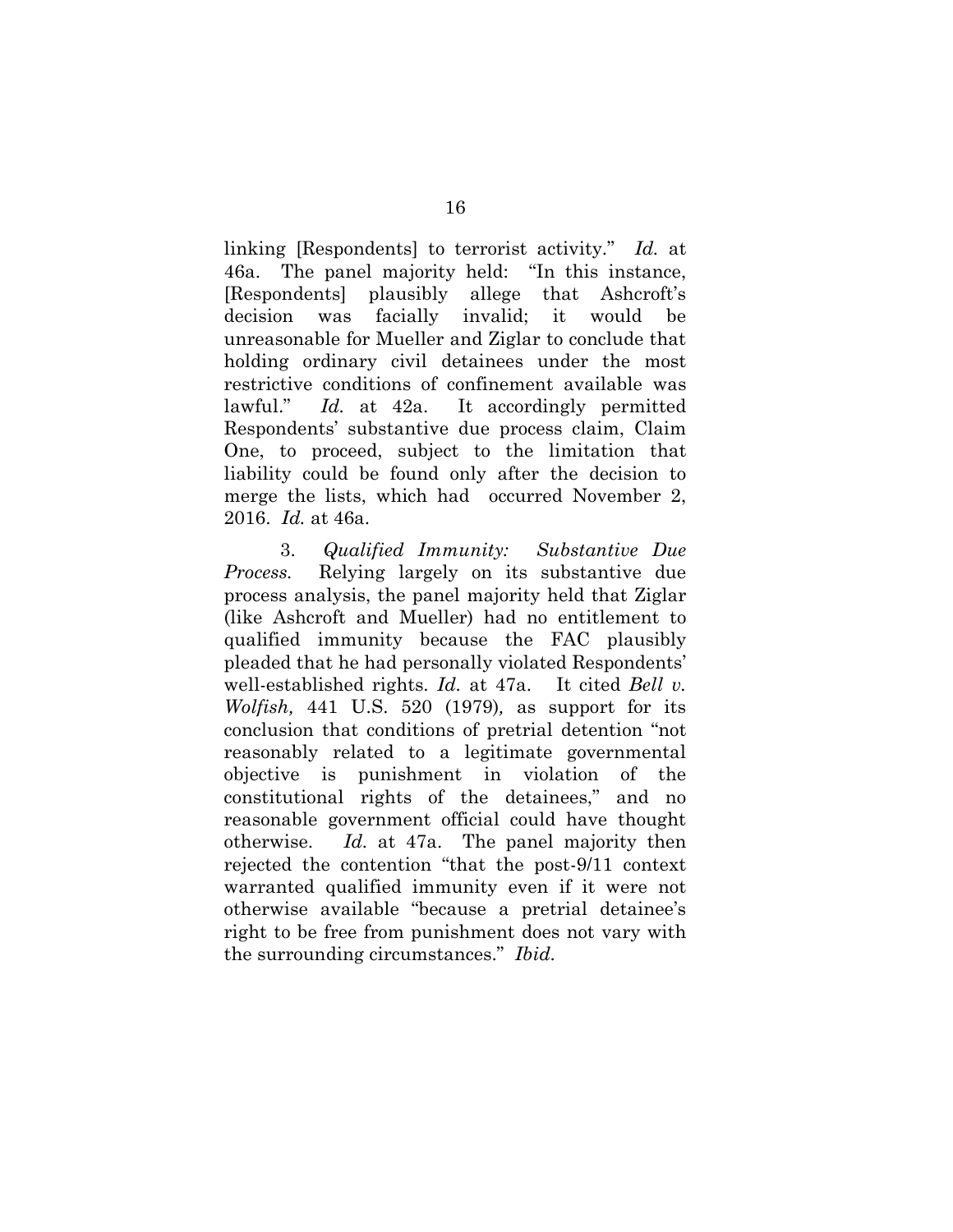4. *Equal Protection.* Relying again largely on its substantive due process analysis, the panel majority found that the FAC plausibly pleaded that the DOJ Defendants acted with the requisite discriminatory purpose to state an equal protection claim. It reasoned that the FAC plausibly alleged that the FBI had compiled a list "not based on individualized suspicion, but rather based on race, ethnicity, religion, and/or national origin," and that with knowledge of this, the DOJ Defendants "condoned the New York FBI's discrimination by merging the New York List with the INS List, thereby ensuring that some of the individuals on the New York List would be subject to the challenged conditions of confinement." *Id.* at 59a

5. *Qualified Immunity: Equal Protection.*  The panel majority denied Ziglar, Ashcroft, and Mueller qualified immunity on the equal protection claim. it first found that they had violated Respondents' rights. It then concluded that it had been "clearly established at the time of [Respondents'] detention that it was illegal to hold individuals in harsh conditions of confinement and otherwise target them for mistreatment because of their race, ethnicity, religion, and/or national origin." *Id.* at 71a.

6. *Conspiracy.* The panel majority found that the FAC had plausibly pleaded that the DOJ Defendants had engaged in a conspiracy under 42 U.S.C. § 1985(3) to deprive Respondents "of the equal protection of the laws" due to the DOJ Defendants' "racial" or "class-based invidiously discriminatory animus." *Id. a*t 77a-78a (citations and quotation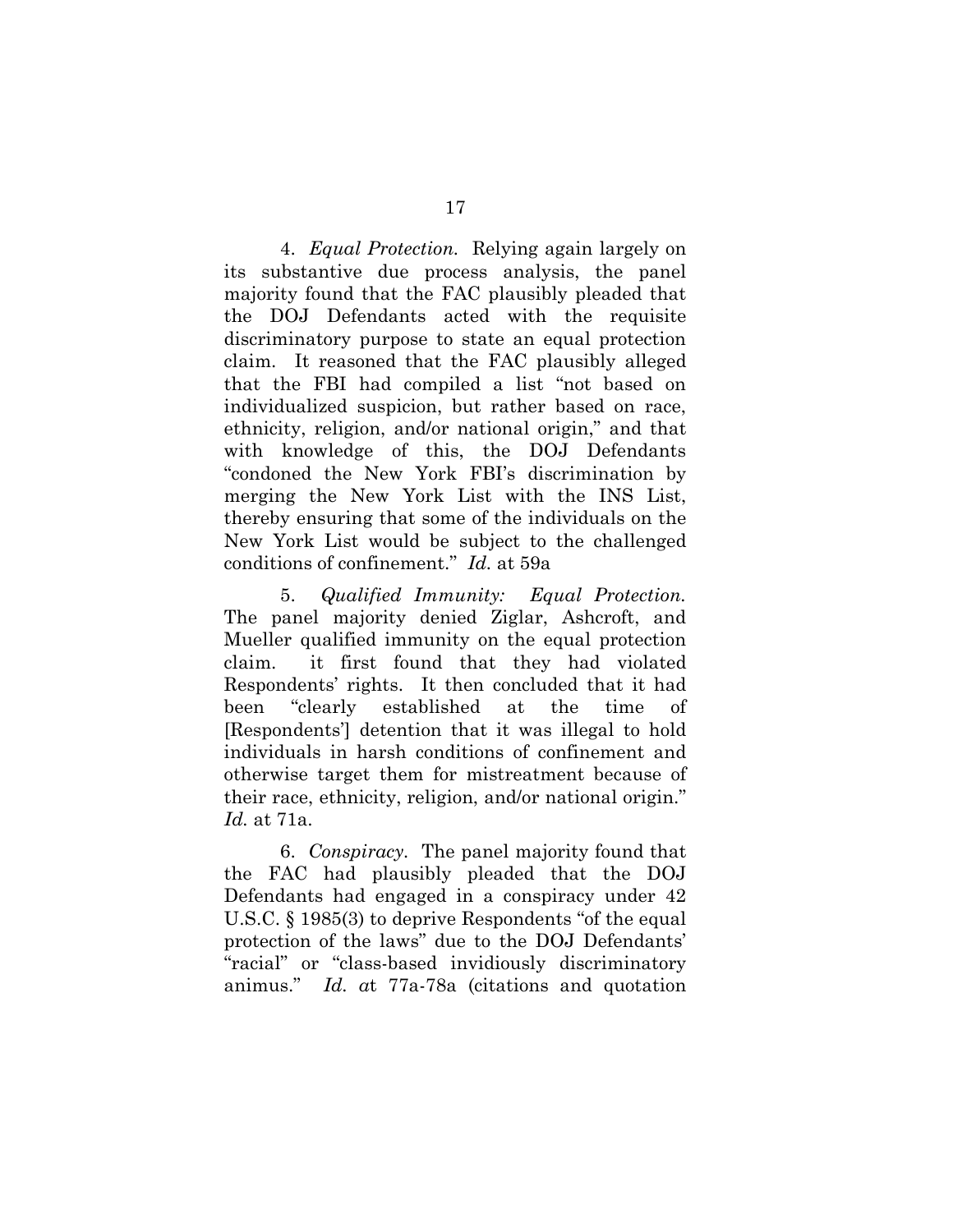marks omitted). The panel majority also found that the FAC had plausibly pleaded a tacit conspiracy among the DOJ Defendants and defendants Hasty and Sherman "to effectuate the harsh conditions of confinement with discriminatory intent." *Id.* at 78a.[5](#page-28-0)

7. *Conspiracy: Qualified Immunity.* Citing *Iqbal v. Hasty*, 490 F.3d 143 (C.A. 2 2007), the panel majority conceded that the applicability of  $\S$  1985(3) to federal officials remains an open question, but said that so long as the alleged conspiracy violated some other established law, the defendants were not entitled to qualified immunity. Pet. App. at 81a.

As to Ziglar, Ashcroft, and Mueller, then, the panel majority accordingly reversed the District Court's dismissal of Respondents' two conditions-ofconfinement claims (Claim One, substantive due process, and Claim Two, equal protection), as well as the conspiracy claim (Claim Seven). It affirmed the District Court's dismissal of Claim Three, free exercise, as to the DOJ Defendants. *Id.* at 83a.

It also affirmed the District Court's denial of the MDC Defendants' motion to dismiss, except as to Claim Three, free exercise, which it held the District Court should have dismissed, and except to find that

 $\overline{a}$ 

<span id="page-28-0"></span><sup>5</sup> The panel majority rejected the argument of the MDC Defendants that the intracorporate conspiracy doctrine barred Respondents' § 1985(3) conspiracy claim, Pet. App. at 79a-80a, finding it could not conclude at this stage of the case that the various defendants "acted as members of a single policymaking entity for purposes of [that] claim." *Id.* at 80a.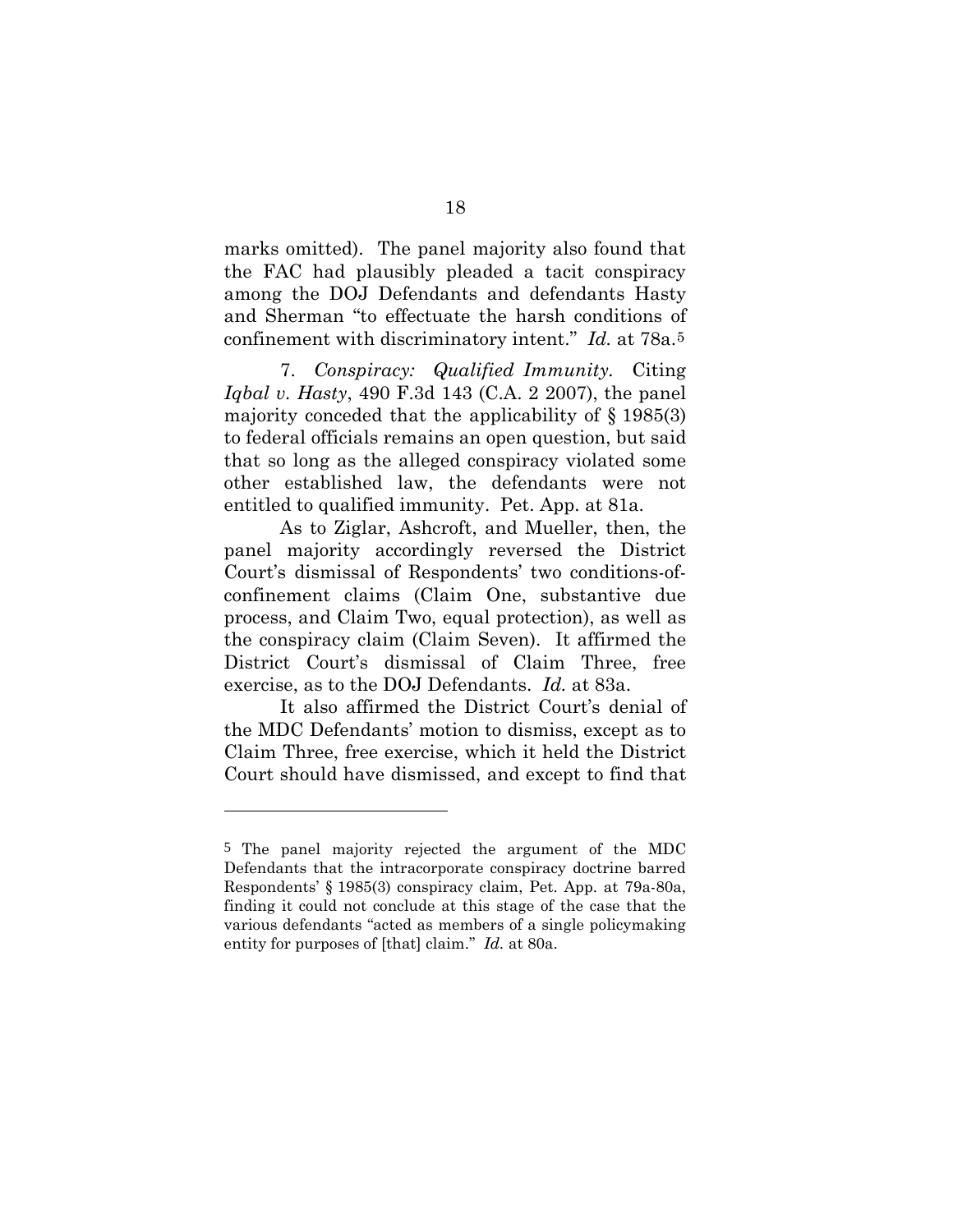the FAC stated no claims as to defendant Zenk. (It also affirmed the dismissal of claims brought by plaintiffs who had been held at the federal detention facility in Passaic, New Jersey.) *Ibid.*

8. *Judge Raggi's Opinion.* Judge Raggi filed a lengthy opinion concurring in the judgment in part and dissenting in part. *Id.* at 83a-156a. She began by noting that the Court of Appeals in this case had become "the first to hold that a *Bivens* action can be maintained against the nation's two highest ranking law enforcement officials" for "policies propounded to safeguard the nation in the immediate aftermath of the infamous al Qaeda terrorist attacks of September 11, 2001." *Id.* at 84a. Her opinion cited four decisions of other courts of appeals that "have declined to extend *Bivens* to suits against executive branch officials for national security actions taken after the 9/11 attacks." *Id.* at 84a n. 1.[6](#page-29-0)

As to *Bivens,* Judge Raggi found the majority's narrow focus on the "rights injured" and the "mechanism of injury," to the exclusion of other factors, had led it to define "context" too broadly. *Id.*  at 90a. Existing precedent, she reasoned, required an "unqualified" and "careful, holistic examination of all legal and factual components of the 'scenario' in

 $\overline{a}$ 

<span id="page-29-0"></span><sup>6</sup> Her opinion cited *Vance* v. *Rumsfeld*, 701 F.3d 193 (C.A. 7 2012) (en banc); *Mirmehdi* v. *United States*, 689 F.3d 975 (C.A. 9 2012); *Doe* v. *Rumsfeld*, 683 F.3d 390 (C.A.D.C. 2012); *Lebron*  v. *Rumsfeld*, 670 F.3d 540 (C.A. 4 2012); *Ali* v. *Rumsfeld*, 649 F.3d 762 (C.A.D.C. 2011); and *Rasul* v. *Myers*, 563 F.3d 527 (C.A.D.C. 2009). Pet. App. at 84a n.1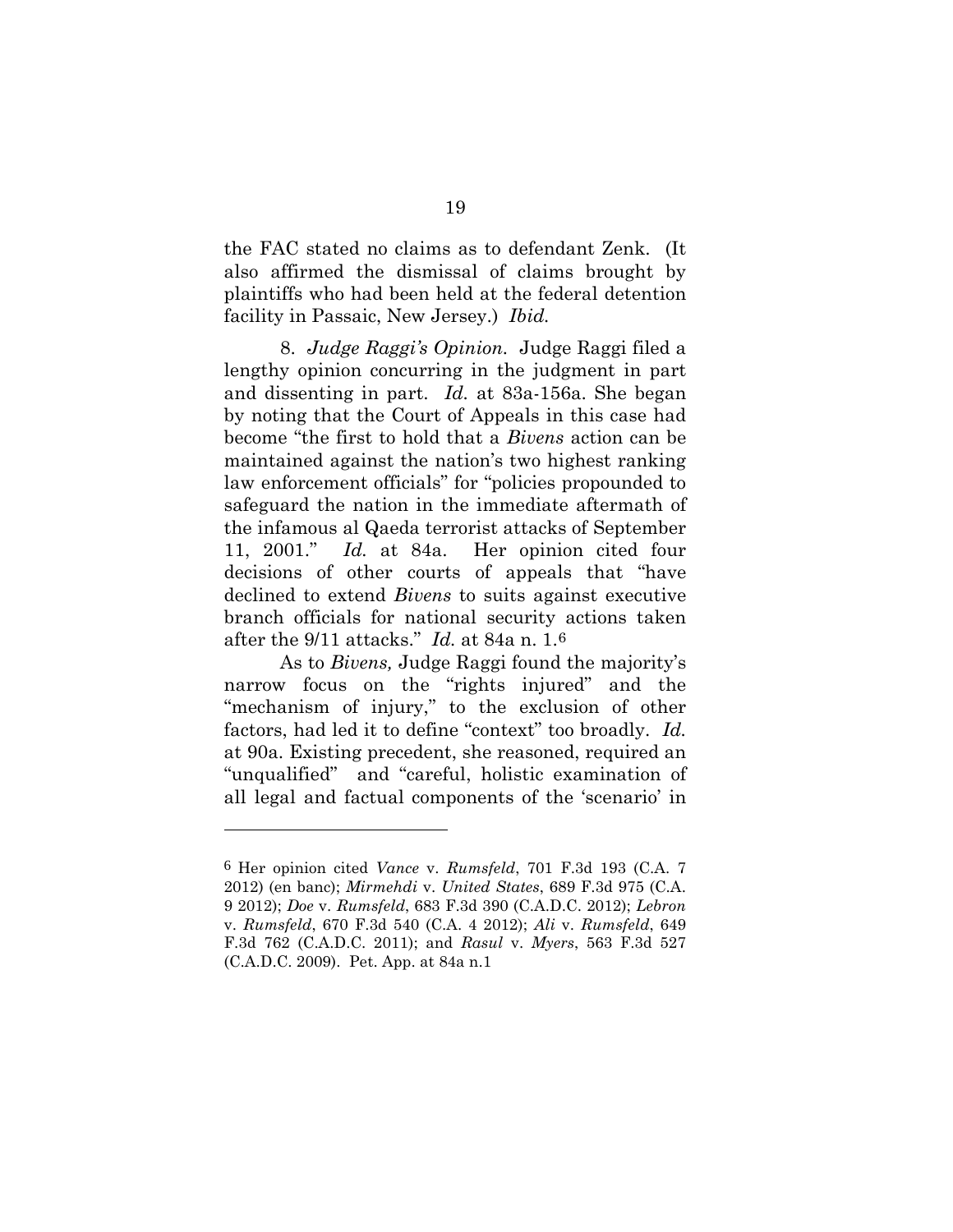which a claim arises to see if it is, indeed, a recurrent example of a previously recognized *Bivens* context." *Ibid.* 

Accordingly, Judge Raggi would have had the court conduct a more full analysis of all the legal and factual circumstances of Respondents' claims to determine whether those claims truly arose in an established *Bivens* context. She found that "because rights and mechanisms of injury can arise in a variety of circumstances, presenting different legal and factual components, these two factors cannot alone identify context except at an impermissibly high level of generality." *Id.* at 91a. She saw the context of this case as consisting of "lawfully arrested illegal aliens challeng[ing] an executive confinement policy, purportedly made at the cabinet level in a time of crisis, and implicating national security and immigration authority." *Ibid. "*In the absence of a judgment made in *that* context," she continued, "the majority cannot conclude that a *Bivens* remedy is available to these plaintiffs simply because they assert rights and mechanisms of injury present in some other *Bivens* cases." *Ibid.* (emphasis in original).

Judge Raggi then proceeded to consider whether special factors counseled hesitation before recognizing a new *Bivens* remedy. She identified four such factors: "(1) plaintiffs challenge an official executive policy (rather than rogue action), implicating (2) the executive's immigration authority, (3) as well as its national security authority, and (4) Congress has afforded no damages remedy to 9/11 detainees despite awareness of the concerns raised here." *Id.* at 97a-98a. These factors,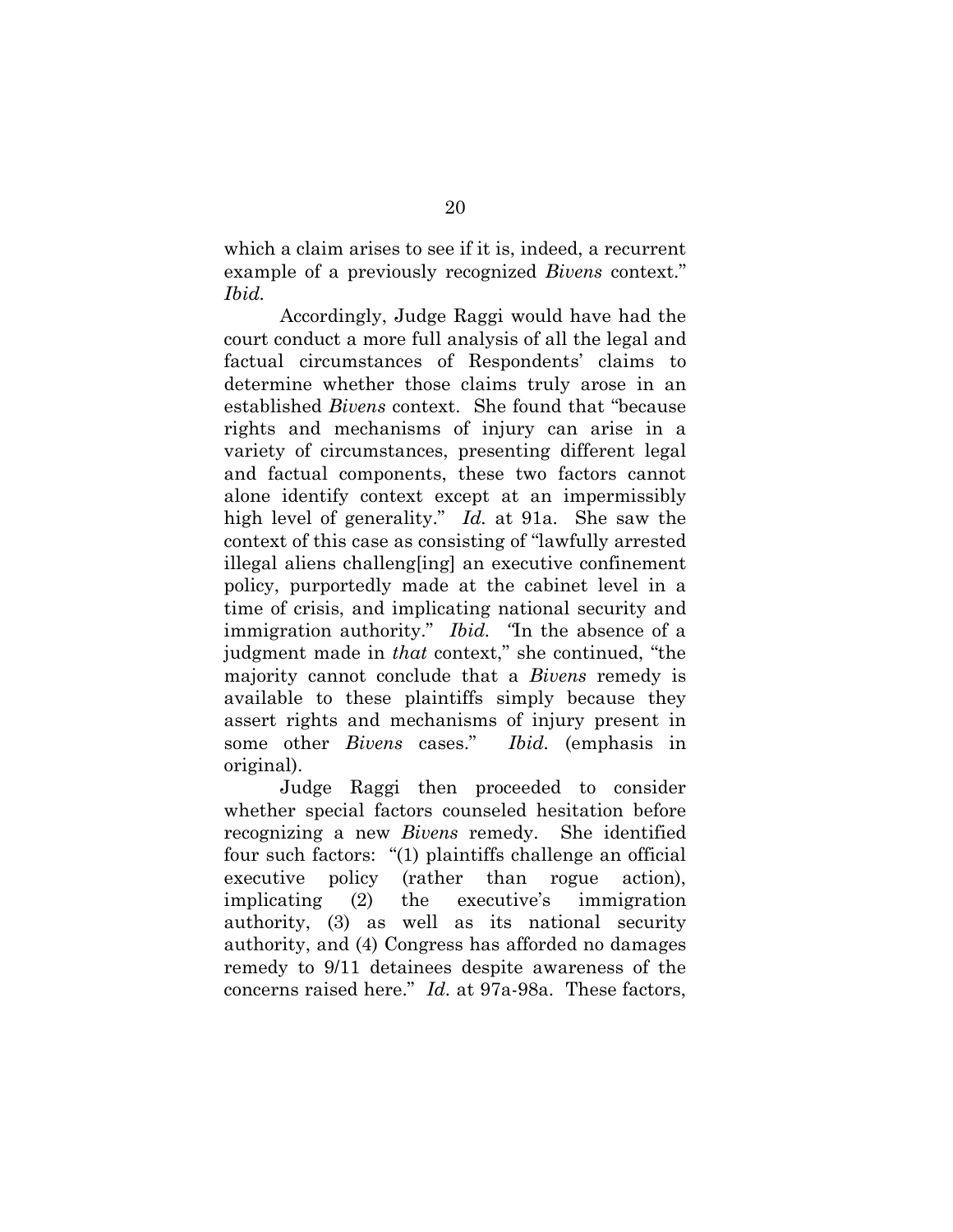she concluded, required that the court not extend *Bivens* to the context of this case. *Id.* at 98a-113a.

Judge Raggi also would have extended qualified immunity to all of the defendants, because she could not conclude that any of the defendants here "were plainly incompetent or defiant of established law." *Id.* at 115.

9. *Rehearing.* Ziglar filed a timely petition for rehearing and rehearing en banc. (Ashcroft and Mueller filed a joint petition.) The Court of Appeals denied those petitions on a 6-6 vote (Chief Judge Katzmann not participating). *Id.* at 227a-229a. The panel majority filed a brief concurrence, *id.* at 229a-231a, while the six dissenters filed a longer opinion. The dissent found that the panel majority had failed "to adhere to controlling Supreme Court precedent," *id.* at 239a, "in three areas of law," *id* at 239: the implication of a *Bivens* remedy, *id.* at 232a-236a; qualified immunity, *id.* at 236a-237a; and the sufficiency of the FAC's factual allegations under *Iqbal* to state claims*. Id.* at 238a-239a. It emphasized that these concerns were heightened because they arose "in a case requiring a former Attorney General and FBI Director, among other federal officials, to defend against claims for money damages based on a detention policy applied to illegal aliens in the immediate aftermath of a terrorist attack on this country by aliens." *Id.* at 239a.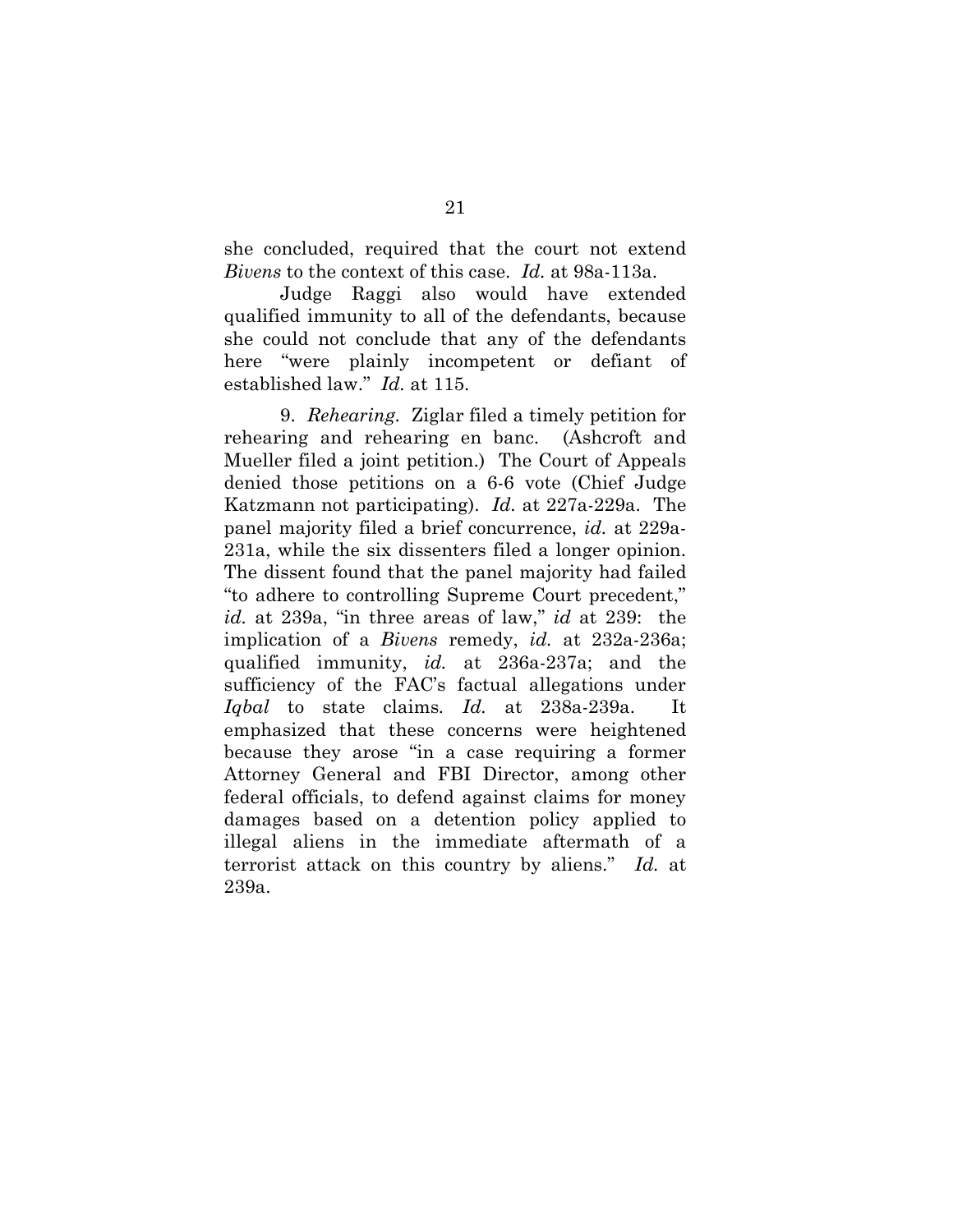### **REASONS FOR GRANTING THE WRIT**

**I. THE OPINION OF THE COURT OF APPEALS CONTRADICTS THIS COURT'S** *BIVENS* **JURISPRUDENCE AND CONFLICTS WITH THE DECISIONS OF FOUR OTHER COURTS OF APPEALS.**

"Because implied causes of action are disfavored, the Court has been reluctant to extend *Bivens* liability to any new context or new category of defendants." *Iqbal*, 556 U.S. at 675 (quotation marks omitted). This Court has warned repeatedly that federal courts must pay "particular heed" not to expand *Bivens* to a new context where "special factors counse[l] hesitation." *Wilkie v. Robbins*, 551 U.S. 537, 550 (2007)(quotation marks omitted). "But where a proposed *Bivens* claim presents legal and factual circumstances that were not present in an earlier *Bivens* case, a new assessment is necessary because no court has yet made the requisite 'judgment' that a judicially implied damages remedy is 'the best way' to implement constitutional guarantees in that context.' " Pet. App. at 91a (quoting *Wilkie*, 551 U.S. at 550).

<span id="page-32-0"></span>Indeed, for more than 30 years this Court has "refused to extend *Bivens* liability to any new context or new category of defendants," *Correctional Services Corp. v. Malesko*, 534 U.S. 61, 68 (2001), though during that time "it has reversed more than a dozen appellate decisions that created new actions for damages." *Vance v. Rumsfeld,* 701 F.3d at 198. In the 38 years since *Bivens,* this Court has extended it twice only: for claims of employment discrimination in violation of the Due Process Clause, *Davis v. Passman,* 442 U.S. 228 (1979); and for Eighth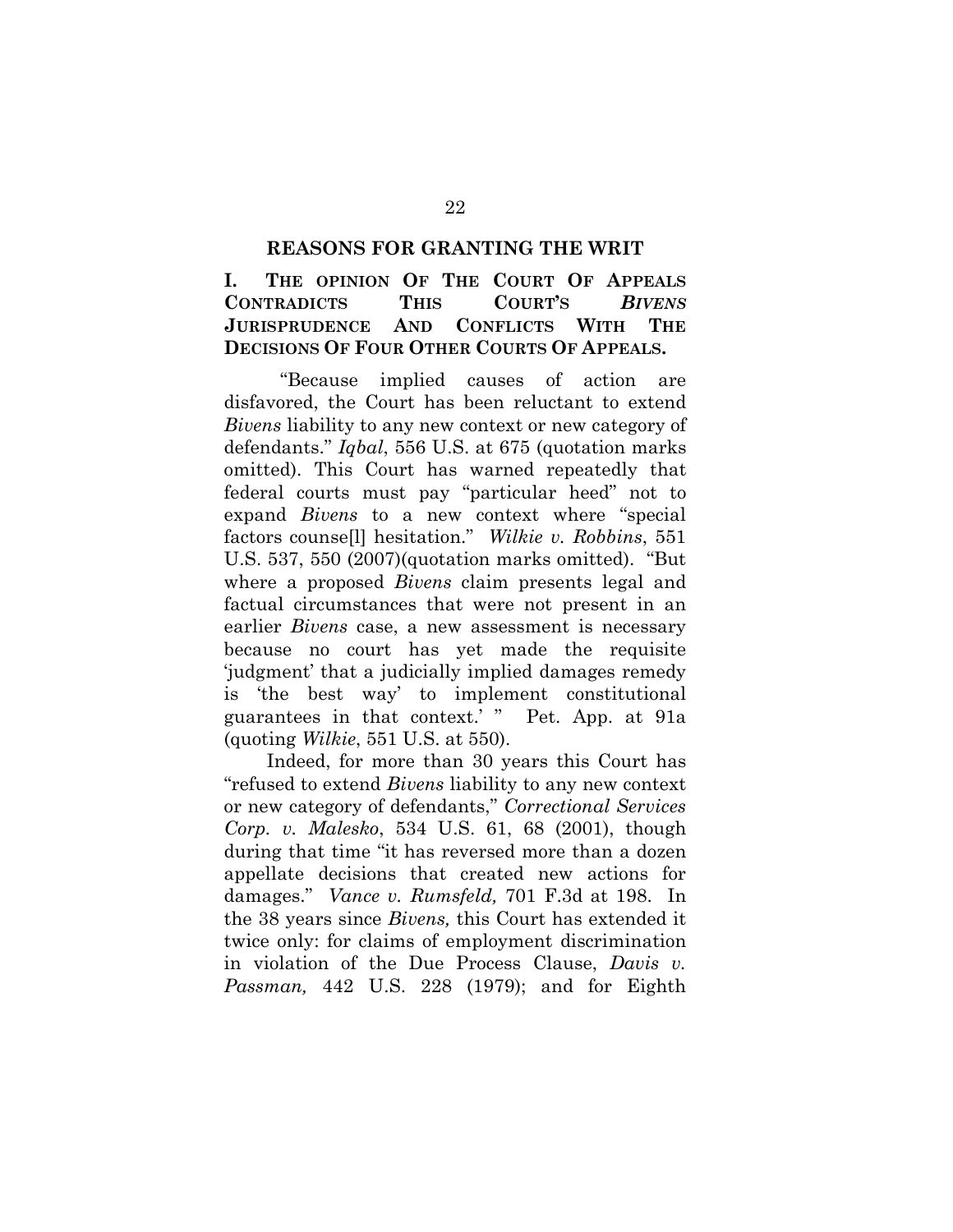Amendment violations by prison officials, *Carlson v. Green,* 446 U.S. 14 (1980).

Since *Carlson* in 1980, this Court has declined to extend the *Bivens* remedy to any claim. It has in that time rejected extending *Bivens* to claims of violations of employees' First Amendment rights by their employers, *Bush v. Lucas,* 462 U.S. 367 (1983); for injuries suffered incident to military service, *United States v. Stanley,* 483 U.S. 669 (1987); *Chappell v. Wallace,* 462 U.S. 296 (1983); for denials of Social Security benefits, *Schweiker v. Chilicky,* 487 U.S. 412 (1988); against federal agencies, *FDIC v. Meyer,* 510 U.S. 471 (1994); against private corporations operating under federal contracts, *Malesko,* 534 U.S. at 68; and for retaliation by federal officials against private landowners, *Wilkie,* 551 U.S. at 562.

<span id="page-33-0"></span>And this Court has "never implied a *Bivens* remedy in a case involving. . . national security." *Doe v. Rumsfeld*, 683 F.3d at 394.

The panel majority, by looking only at "the rights injured and the mechanism of the injury" to determine whether Respondents' *Bivens* claims arose in a "new context," focused too narrowly to meet the requirements of these precedents. As this same Court of Appeals recognized in *Arar*, context must be defined as a "potentially recurring scenario that has similar legal and factual components," 585 F.3d at 572, and that requires an "unqualified" and "careful, holistic examination of all legal and factual components of the 'scenario' in which a claim arises to see if it is, indeed, a recurrent example of a previously recognized *Bivens* context." Pet. App. at 90a. The panel majority put the matter at a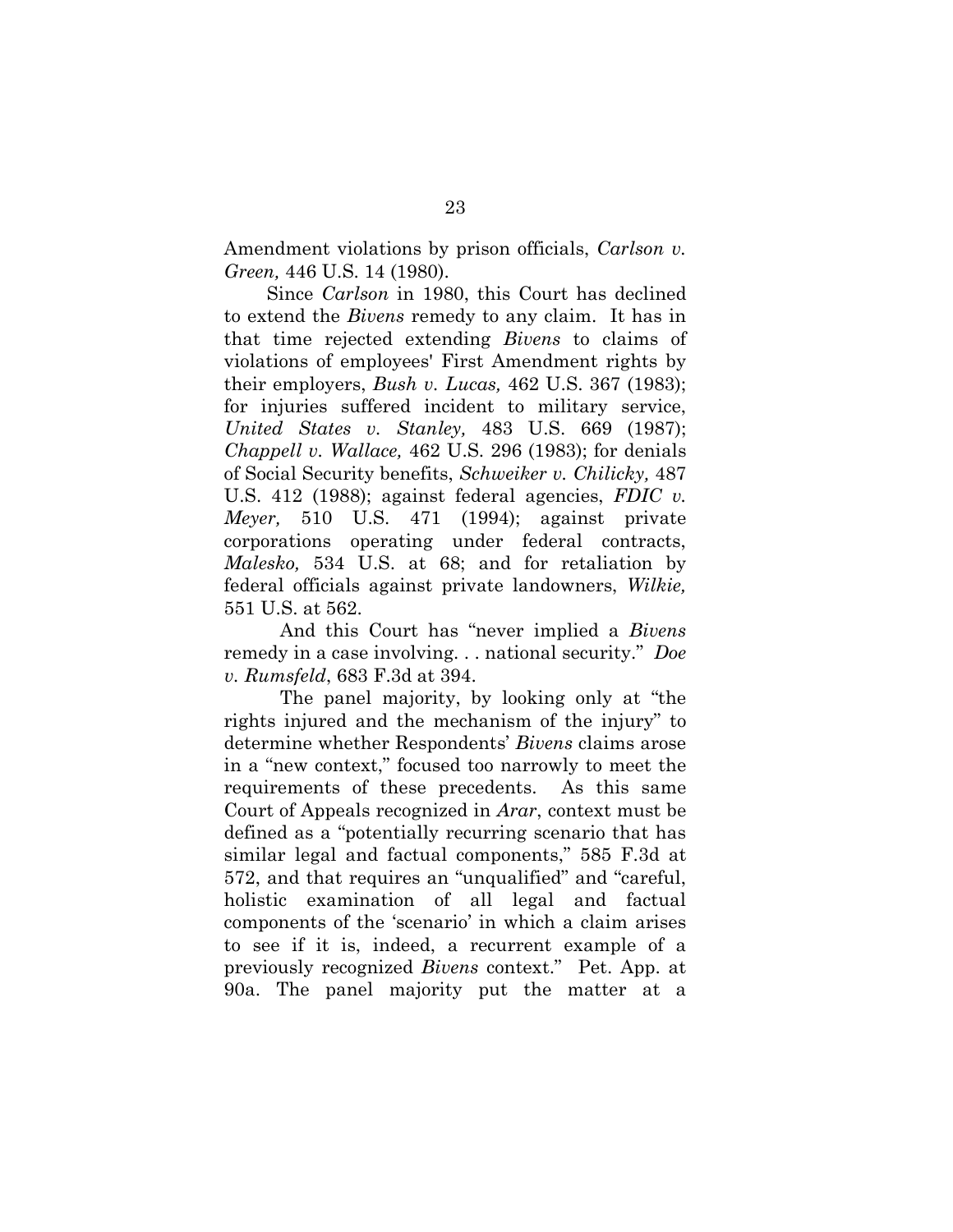impermissibly "high level of generality" at which "any claim can be analogized to some other claim for which a *Bivens* action is afforded," *Arar,* 585 F.3d at 572, and helps little in determining whether the particular claim at issue arose in a new context. To the contrary, it invites courts to recognize a *Bivens*  remedy in "every sphere of legitimate government action." *Wilkie,* 551 U.S. at 561.

The panel majority's cramped focus led it to define the context of this case as a run-of-the mill complaint by an inmate about jail conditions. That falls far short of capturing the context of this case. Respondents were citizens of foreign nations illegally present in the United States at a time when foreign nationals, some also illegally present in the United States, attacked and killed thousands of American citizens by acts of terror. Many of the Respondents had come from the same nations as those who killed thousands of American citizens. The FBI detained them in the immediate aftermath of those terrorist attacks, at a time of heightened national crisis pursuant to executive branch decisions made at the highest levels of the government. That is the context this case presents. It "fundamentally differ[s] from anything recognized in *Bivens* or subsequent cases." *Malesko,* 534 U.S. at 70. As Judge Raggi's dissent demonstrated, "[i]n the absence of a judgment made in *that* context, the majority cannot conclude that a *Bivens* remedy is available to these plaintiffs simply because they assert rights and mechanisms of injury present in some other *Bivens* cases." Pet. App. at 91a (emphasis in original).

<span id="page-34-0"></span>Because the context of this case is indeed new, the panel majority erred by not evaluating those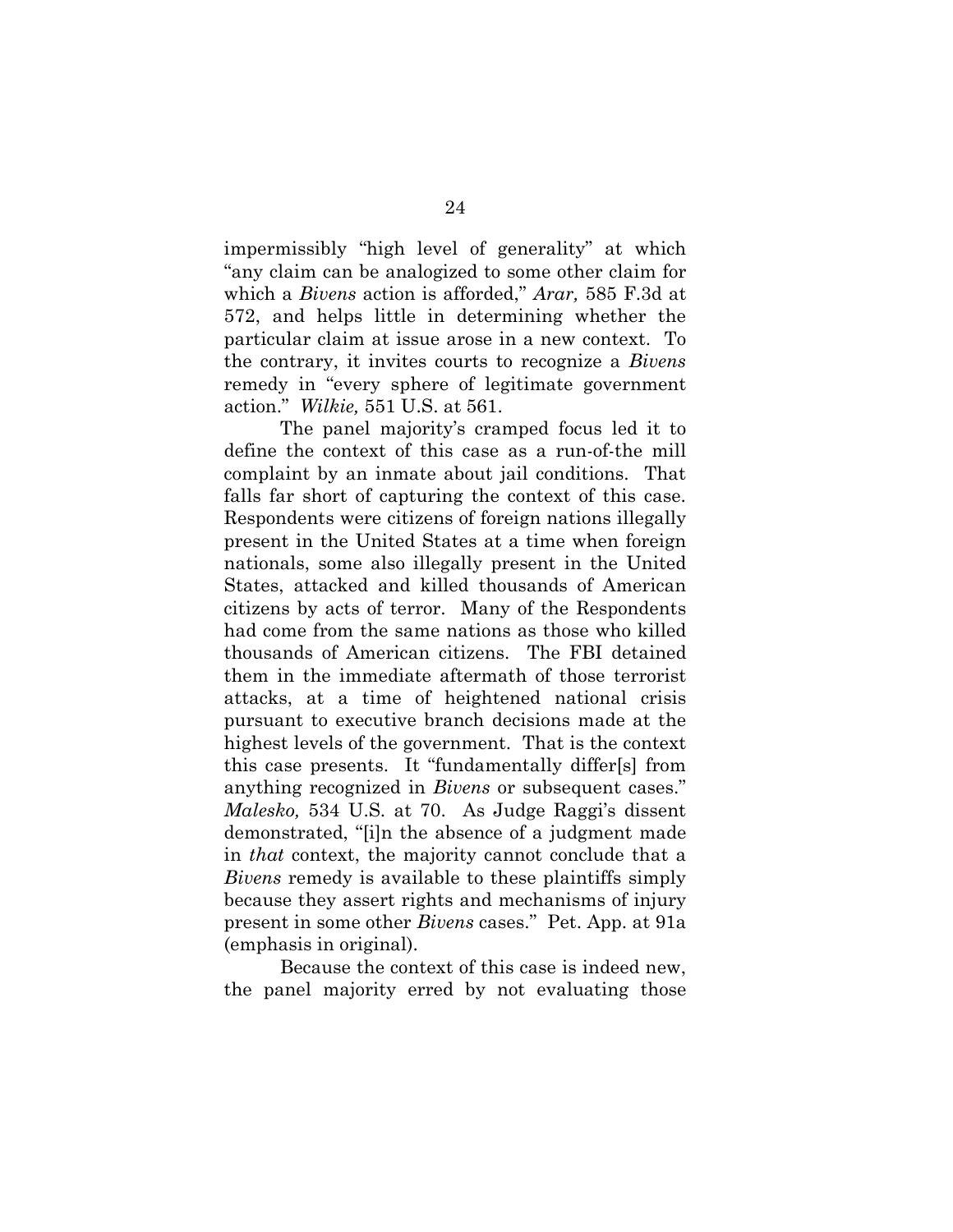powerful special factors that here compel the court to deny a *Bivens* remedy: (1) Respondents challenge executive branch policy made at the highest level. Extending *Bivens* to "challenges [to] policies promulgated and pursued by the executive branch, [and] not simply [to] isolated actions of individual federal employees" would be "without precedent and implicate[s] questions of separation of powers as well as sovereign immunity." *Arar,* 585 F.3d at 578. (2) The question whether a *Bivens* remedy is the best way to vindicate the rights of aliens illegally in the country raises issues bound up with the immigration authority of the executive and legislative branches. The Nation's " 'policy toward aliens is vitally and intricately interwoven with contemporaneous policies in regard to the conduct of foreign relations, the war power, and the maintenance of a republican form of government,' " and these " 'matters are so exclusively entrusted to the political branches of government as to be largely immune from judicial inquiry or interference.' " *Arar,* 585 F.3d at 570 (quoting *Harisiades v. Shaughnessy,* 342 U.S. 580, 588–589 (1952)). The special circumstances surrounding the immediate aftermath of 9/11 mandate extra caution in this regard. (3) Respondents seek to challenge the executive branch's exercise of its authority in the arena of national security, an arena in which courts have little expertise or experience, and which lies at the core of the executive's authority and competence.

Congress's failure to afford these Respondents a damages remedy also counsels against extending *Bivens.* In the thirteen years since this case was filed, Congress has repeatedly demonstrated its awareness that persons detained in connection with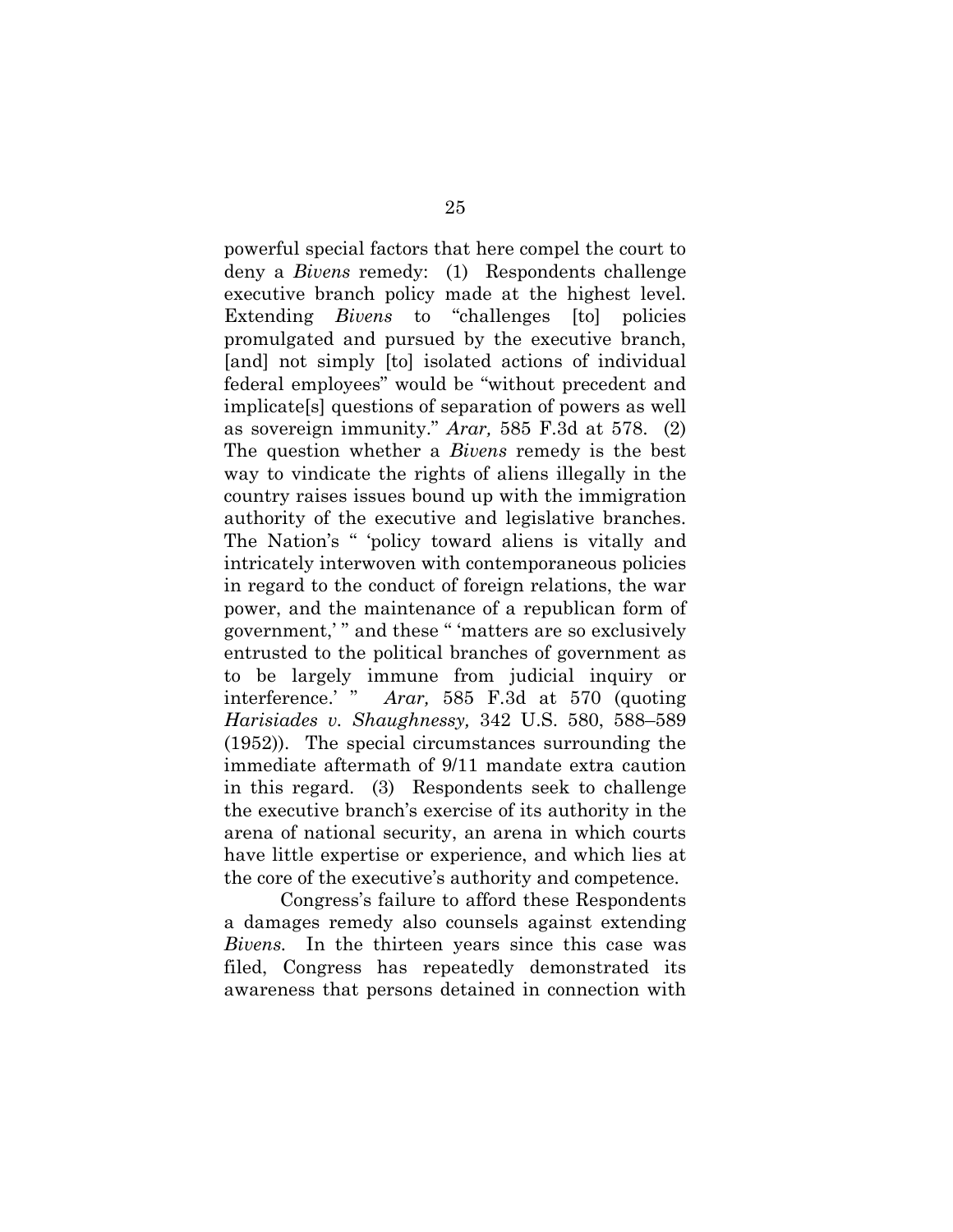9/11 have alleged that the government violated their constitutional rights. But Congress has never provided those persons, Respondents included, a damages remedy. Pet. App. at 109a-113a. This congressional inaction cannot be seen as anything other than intentional, and it strongly counsels against recognizing a new cause of action. *Lebron v. Rumsfeld,* 670 F.3d at 551-552. For this reason, as well, the Court of Appeals erred in recognizing a *Bivens* remedy in this case.

<span id="page-36-0"></span>By narrowly focusing on "rights injured" and the "mechanism of injury" the Court of Appeals bypassed the special factors enquiry entirely. There can be little doubt that any court examining the special factors present here would conclude that they strongly disfavor an extension of *Bivens* to Respondents' underlying claims. An analysis that permits a court to avoid this enquiry altogether in circumstances where the special factors weigh so strongly against recognizing a *Bivens* remedy is a strong indicator that the court has defined "context" at too abstract a level.

This Court's decisions in *Davis v. Passman*  and *Chappell v. Wallace* illustrate how sharply the Court of Appeals' approach in this case conflicts with this Court's *Bivens* jurisprudence. In *Davis,* the Court recognized a *Bivens* cause of action for employment discrimination based on gender brought by a former congressional staff member against her employer, a congressman. *Chappell* also involved claims by public employees alleging employment discrimination, but this time the claims were brought by sailors in the U.S. Navy.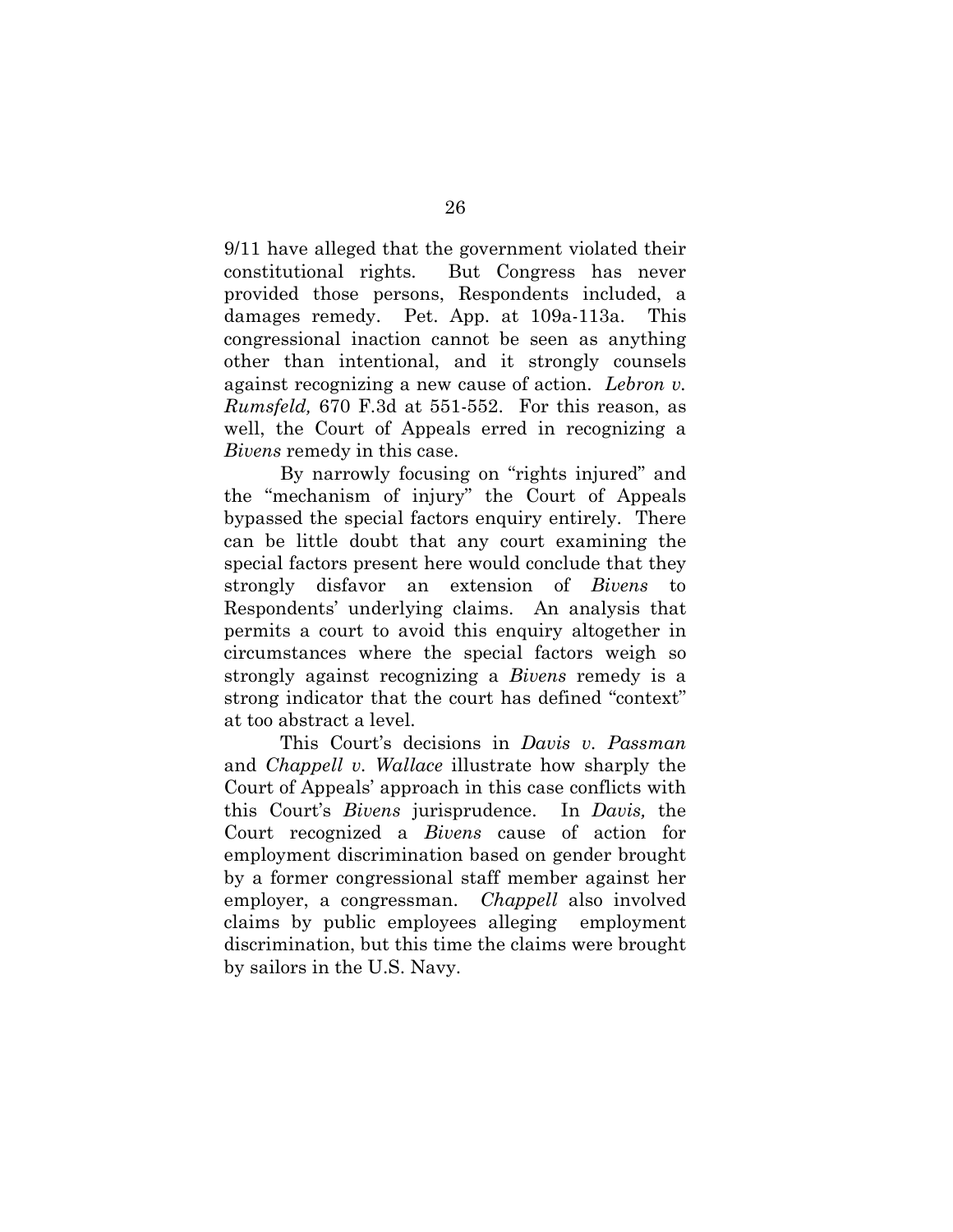Under the approach of the Court of Appeals in this case, *Chappell* would be found to have arisen in the same context as *Davis,* resulting in recognition of a *Bivens* claim. In those two cases, the right injured, the right to be free from discrimination under the Fifth Amendment, and the mechanism of injury, employment discrimination, were the same.

But to the contrary, this Court declined to recognize a *Bivens* remedy in *Chappell.* It found that because *Chappell* arose in a military context, it was fraught with special factors that did not exist in *Davis,* including the need for military discipline, the special constitutional power of Congress and the President in military matters, the specialized nature of the judgments made about military service members as opposed to civilian employees, and the existence of a separate system of justice in the military created by Congress. 462 U.S. at 298-304. All of these factors led this Court to deny a *Bivens*  remedy, despite the similarity with *Davis* on the two factors of "rights injured" and "mechanism of injury."

The panel decision conflicts with the decisions of a number of other Courts of Appeals, as well. In *Mirmehdi,* the Court of Appeals for the Ninth Circuit considered whether to recognize a *Bivens* claim for damages arising from unlawful detention in connection with deportation proceedings. The Ninth Circuit took a broader approach that the Court of Appeals did here, however, concluding that deportation proceedings indeed constituted a context "unique from other situations where an unlawful detention may arise." 689 F.3d at 981. It then found that Congress's failure to provide a damages remedy could not have been inadvertent, given the frequent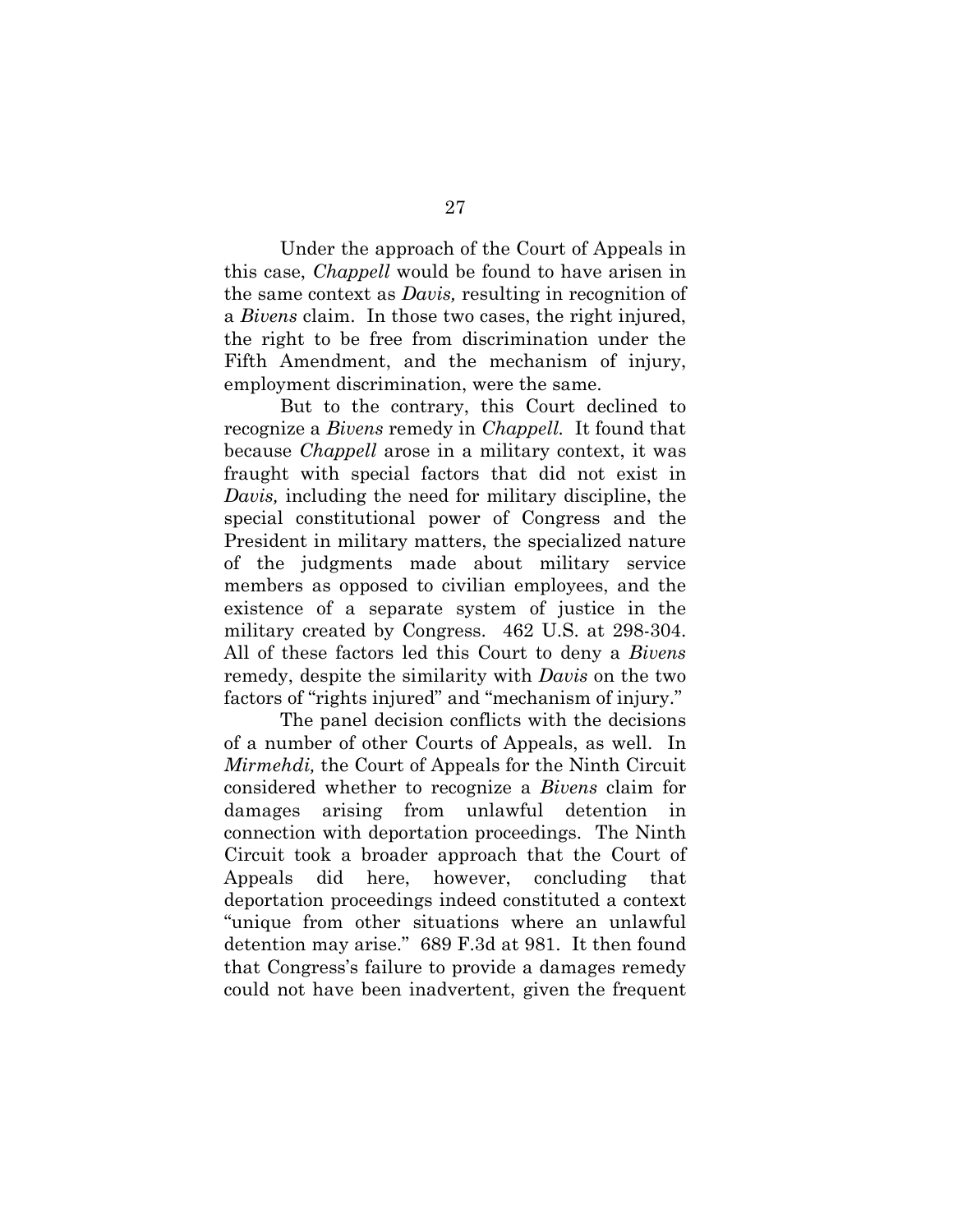and extensive changes it had made to the immigration laws and the availability of habeas corpus. *Id.* at 982.

Turning to "special factors," the Court of Appeals noted that "immigration issues 'have the natural tendency to affect diplomacy, foreign policy, and the security of the nation,' " and that these factors " 'counse[l] hesitation' in extending *Bivens.*" *Id.* at 982 (quoting *Arar,* 585 F.3d at 574). It noted that these concerns "always mitigate against 'subjecting the prosecutor's motives and decisionmaking to outside inquiry.' " *Id.* at 983 (quoting *Reno v. American-Arab Anti-Discrimination Comm.,* 525 U.S. 471, 490 (1999)). The court observed that such cases often result, not in the "mere 'disclosure of normal domestic lawenforcement priorities and techniques,' " but "often involve 'the disclosure of foreign-policy objectives and (as in this case) foreign-intelligence products.'" *Ibid.* (quoting *Reno,* 525 U.S. at 490-491. It accordingly held "the unique foreign policy considerations implicated in the immigration context" to be a particularly inappropriate setting to imply a remedy under *Bivens. Ibid.* 

<span id="page-38-0"></span>At least four other federal appellate decisions, cited in n. 6, above, also have refused to create a remedy under *Bivens* based on concerns for national security.

This case cries out with special factors that require that the federal courts refrain from implying a damages remedy. And it presents circumstances of "exceptional importance." This Court should grant certiorari to review and to correct this erroneous extension of *Bivens.*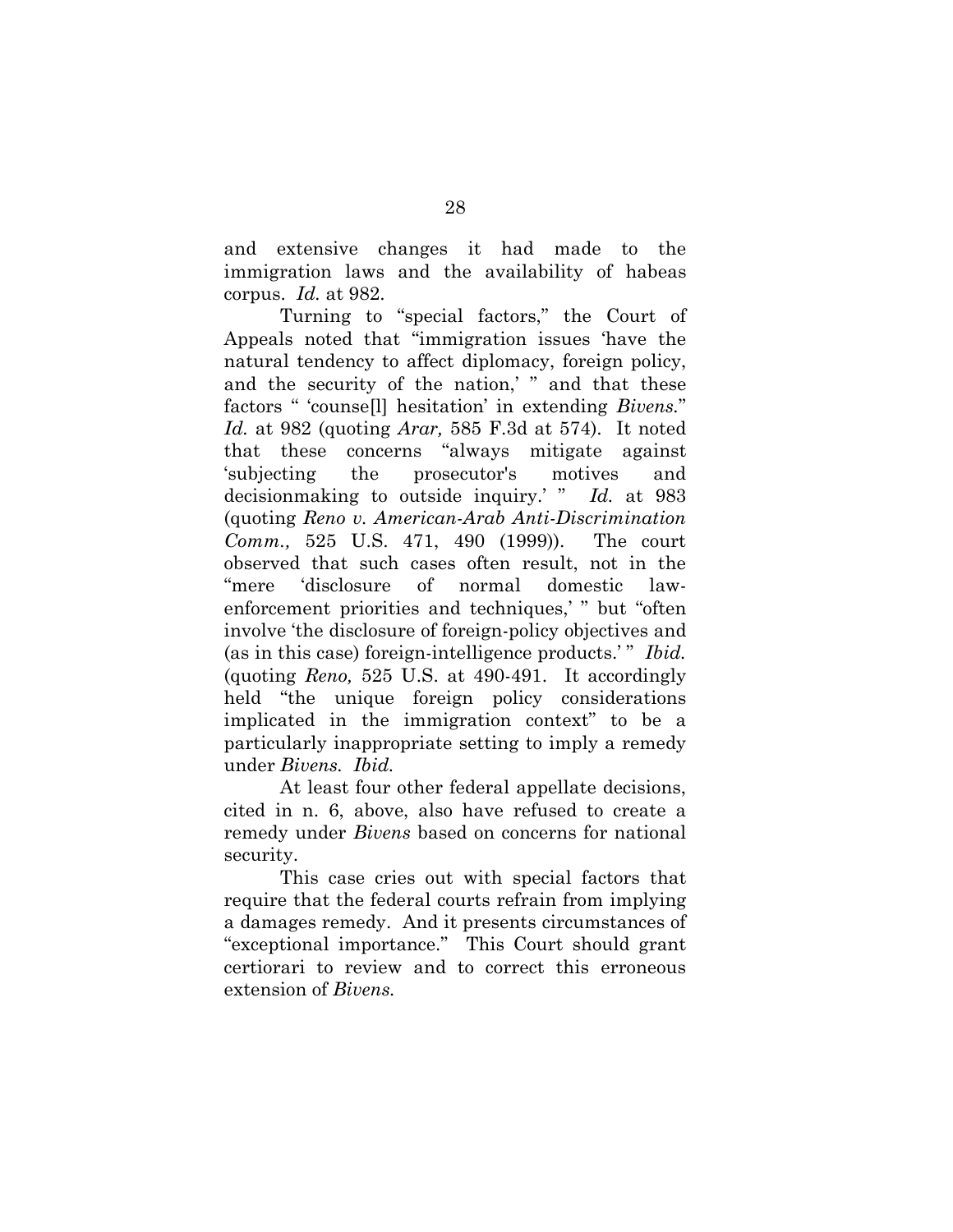# II. **THE DECISION OF THE COURT OF APPEALS CONTRADICTS THIS COURT'S DECISIONS REGARDING QUALIFIED IMMUNITY.**

The Court of Appeals rulings as to qualified immunity do not comport with this Court's qualified immunity decisions. *Wilson v. Lane,* 526 U.S. 603 (1999), held that the "right allegedly violated must be defined at the appropriate level of specificity before a court can determine if it was clearly established." *Id.* at 615. The "contours of the right must be sufficiently clear that a reasonable official would understand that what he is doing violates that right." *Anderson v. Creighton,* 483 U.S. 635, 640 (1987). The "unlawfulness must be apparent." *Ibid.*  For this reason, this Court has "repeatedly told courts . . . not to define clearly established rights at a high level of generality" for purposes of evaluating a claim of qualified immunity." *Ashcroft v. al-Kidd,*  563 U.S. 731, 742 (2011). "The general proposition, for example, that an unreasonable search or seizure violates the Fourth Amendment is of little help in determining whether the violative nature of particular conduct is clearly established." *Ibid.*

"Put simply, qualified immunity protects 'all but the plainly incompetent or those who knowingly violate the law.' " *Mullenix v. Luna,* 136 S.Ct. 305, 308 (2015). "The dispositive question is whether the violative nature of *particular* conduct is clearly established." *Ibid.* (quotation marks omitted). And "[t]his inquiry must be undertaken in light of the specific context of the case, not as a broad general proposition." *Ibid.* (quotation marks omitted).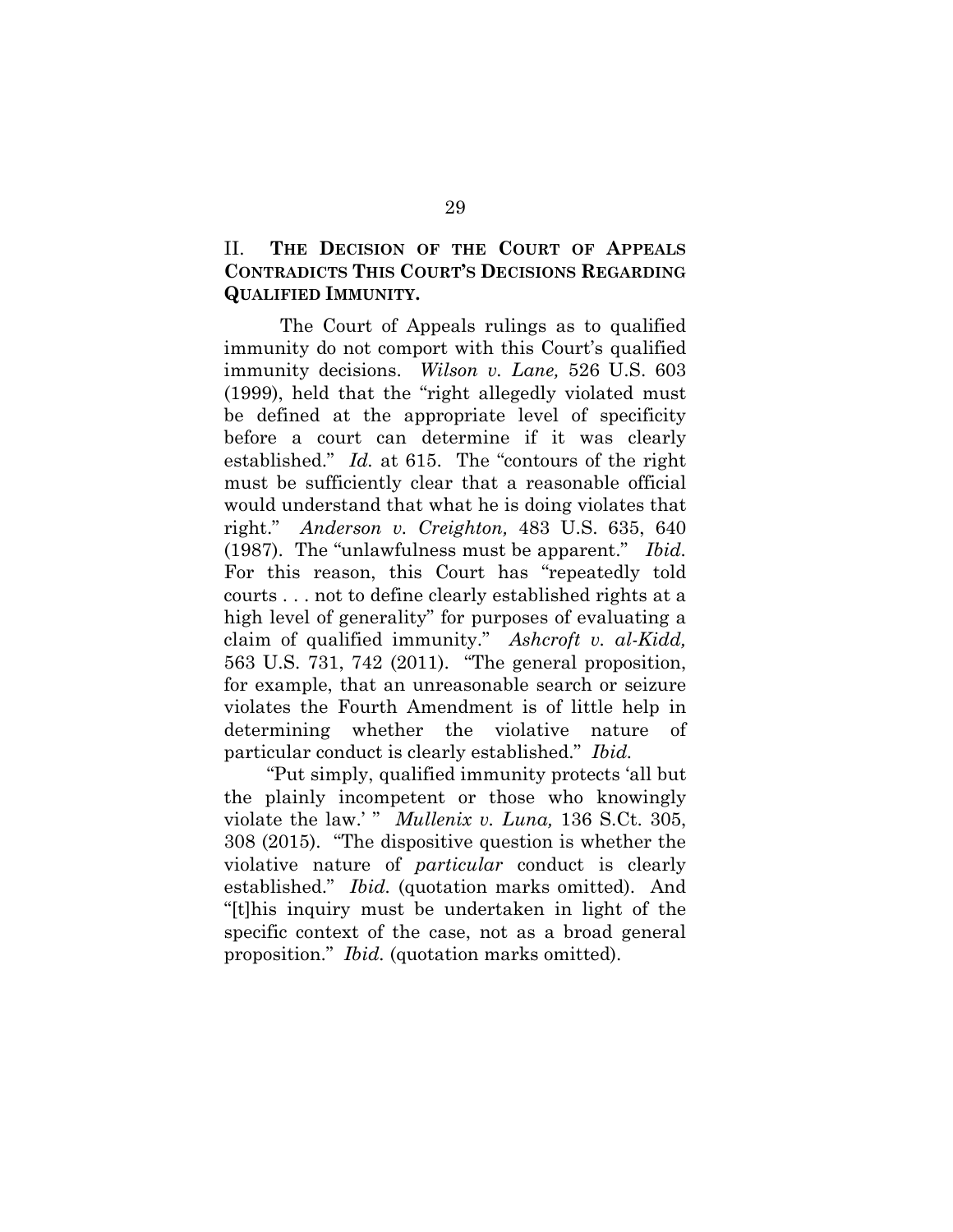The Court of Appeals here did not adhere to these admonitions. It defined the "established law" at the high level of generality that this Court has warned against. With regard to Respondents' substantive due process claim, the panel majority said that "*Wolfish* made clear that a particular condition or restriction of pretrial detention not reasonably related to a legitimate governmental objective is punishment in violation of the constitutional rights of detainees." Pet. App. at 47a. But it did not focus on the particular conduct of Ziglar in the specific circumstances of this case. The Court of Appeals should have asked whether, in the context of the specific circumstances relating to the national emergency of 9/11, a reasonable person in Ziglar's position would clearly have understood that persons illegally in the country, whom the FBI had arrested in connection with its investigation of 9/11, but whom the FBI had not yet linked to any terrorist activity, could not be detained in restrictive conditions until cleared of any possible link to terrorism by the FBI.

That understanding of the law was not clearly established at the time of 9/11. The nation had never faced such a situation in its entire history. The DOJ Defendants were faced with the need to act quickly. They were faced with the imperative not to make a catastrophic mistake that could result in more deaths, for example, by prematurely releasing from restrictive custody a person who— like many of the 9/11 hijackers—was not a citizen and not legally in the country, whom the FBI had arrested in its 9/11 investigation, and whose links to terrorism might be too covert for ready discovery, the DOJ Defendants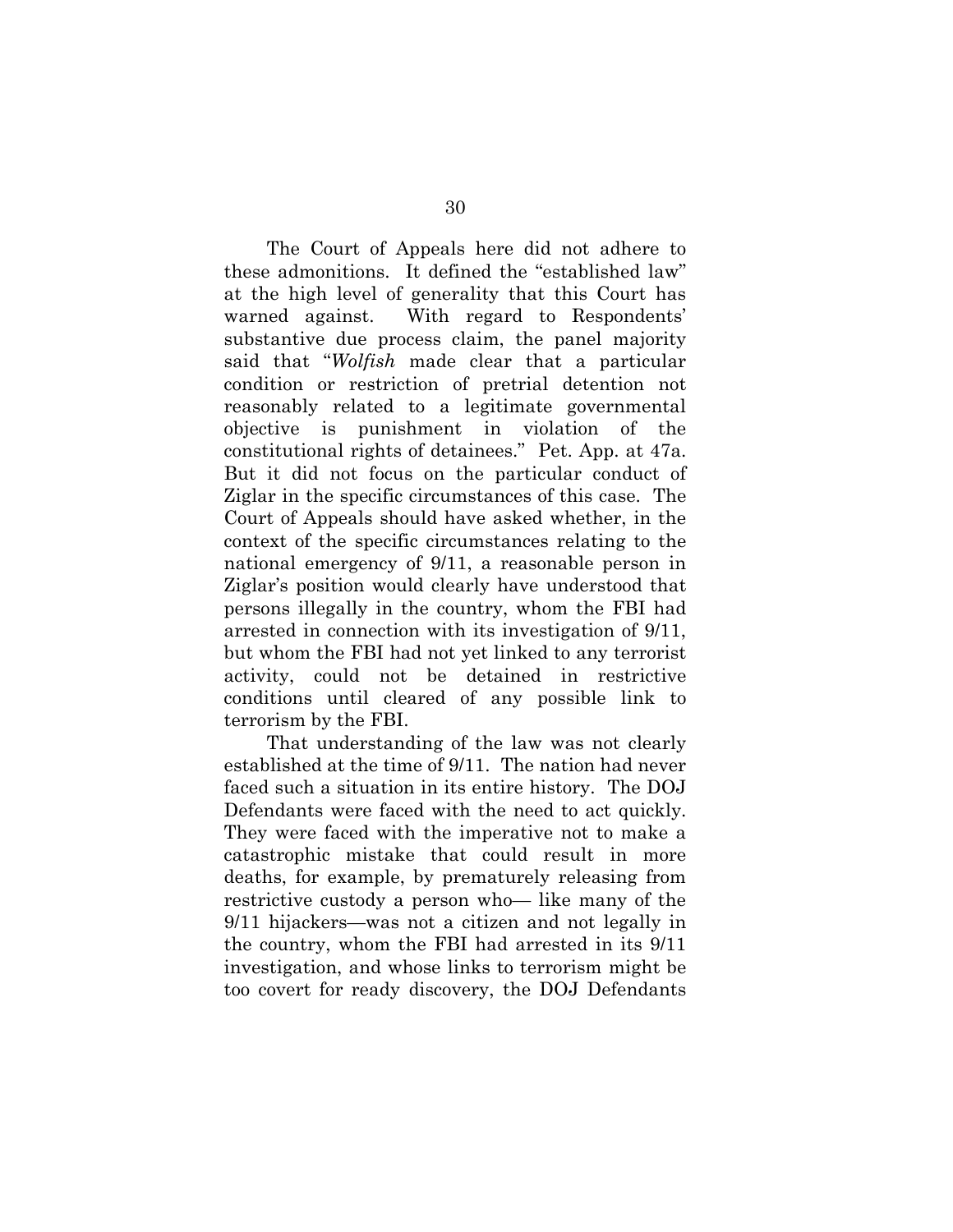reasonably could have taken the view that in the circumstances it was legally appropriate for them to detain such a person in restrictive custody until the FBI could clear him.

In taking such a view, they were neither "plainly incompetent" nor "knowingly violat[ing] the law." And as such, they are entitled to qualified immunity from a suit against them for money damages arising from these actions.

So, too, the Court of Appeals defined the law too abstractly with regard to Respondents' equal protection claim. It said that the DOJ Defendants reasonably understood that "it was illegal to hold individuals in harsh conditions of confinement and otherwise target them for mistreatment because of their race, ethnicity, religion, and/or national origin." Pet. App. at 71a. Stated as an abstract principle of the law, that statement raises no concerns. But it does not put the focus on the particular conduct of the DOJ Defendants in the circumstances they faced in the immediate aftermath of 9/11. The question rather is whether a reasonable officer in the particular position of the DOJ Defendants would have known that it was plainly illegal to detain Respondents in restrictive confinement until cleared by the FBI. For the reasons stated above, the answer to that question is no.

The Court of Appeals also erred in its analysis of this issue with regard to Respondents' § 1985(3) claims. It recognized that there had been no definitive ruling within the jurisdiction of the Second Circuit as to whether § 1985(3) even applied to federal officials such as the DOJ Defendants. But it held that for purposes of qualified immunity, the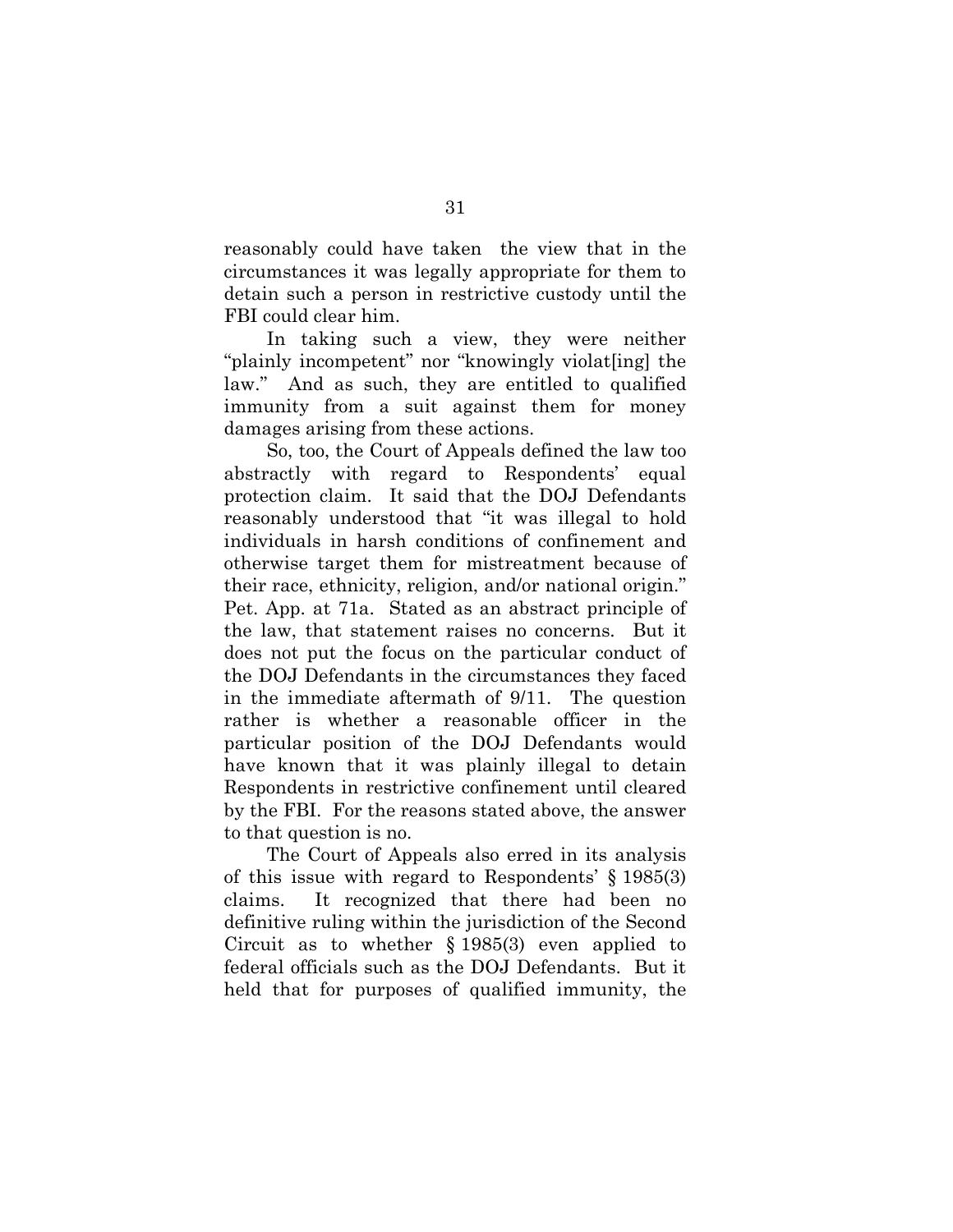issue was not whether the DOJ Defendants reasonably knew their conduct violated § 1985(3), but whether they more generally " 'could have reasonably believed that it was legally permissible for them to conspire with other federal officials to deprive a person of the equal protection of the laws.' " *Id.* at 81a (quoting *Iqbal v. Hasty,* 490 F.2d at 177).

In *Davis v. Scheuer,* 468 U.S. 183 (1984), this Court held that the defendants had an entitlement to immunity because the claims against them were based on due process and § 1983, which did not clearly prohibit the alleged misconduct, though that conduct clearly violated a regulation. This Court held that "officials sued for violations of rights conferred by a statute or regulation, like officials sued for violation of constitutional rights, do not forfeit their immunity by violating some other statute or regulation." *Id.* at 194 n.12.

Given the uncertainty whether § 1985(3) applies to the acts of federal officials, it cannot be said that it was clearly established that anything the DOJ Defendants did violated that statute. Therefore, the DOJ Defendants are entitled to qualified immunity for suits brought under § 1985(3). They do not lose that immunity because they allegedly violated some other clearly established law, such as, in this case, the Fifth Amendment's equal protection clause. This Court clearly so held in *Davis,* and the Court of Appeals' decision flatly contradicts that ruling.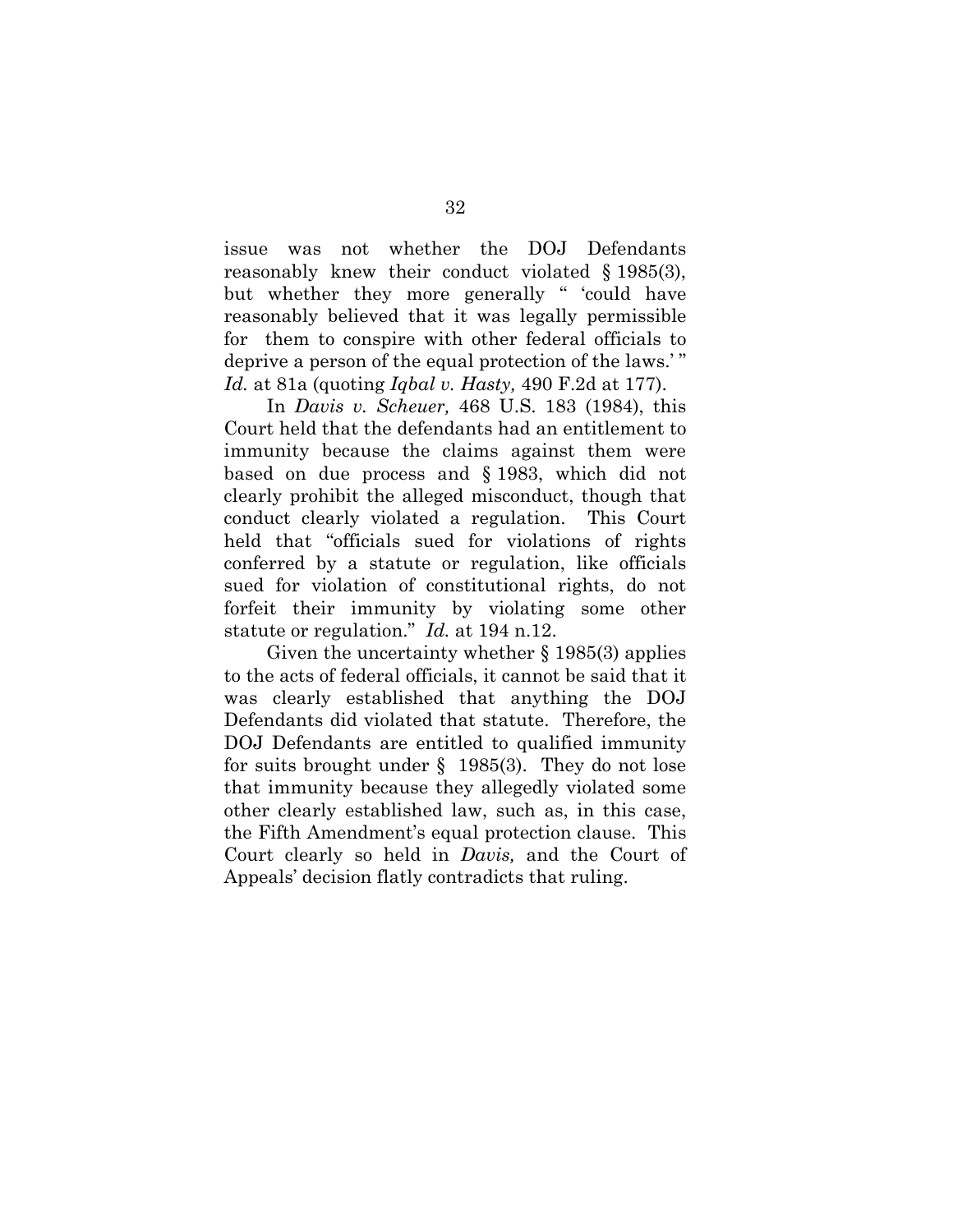# **III. THE COURT OF APPEALS ERRED IN FINDING THE VAGUE AND CONCLUSIONAL ALLEGATIONS OF THE FOURTH AMENDED COMPLAINT SUFFICIENT UNDER** *IQBAL* **TO STATE A CLAIM FOR RELIEF.**

The panel majority sustained Respondents' FAC on a theory of liability that Respondents had never advanced in the thirteen-year history of this litigation, the "list-merger" theory. The panel majority found that Respondents had plausibly pleaded that Ashcroft made the decision to merge that list with the INS national list, thereby ensuring that those detainees on the New York FBI list who were held at the MDC "would continue to be confined in punitive conditions," and that Ziglar and Mueller condoned that act. Pet. App. at 41.

The FAC's allegations in this regard "are plainly not based on [Respondents'] personal knowledge." Pet. App. at 120a. And nothing in the OIG Reports so much as "indicates that [the list- ]merger decision was ever ordered or endorsed by [Ashcroft, Mueller, or Ziglar], or even communicated to them." *Id.* at 120a. To the contrary, the OIG Report "states quite clearly that it was Associate Deputy Attorney General Stuart Levey," and not Ashcroft, not Mueller, and most certainly not Ziglar who "decided that all the detainees on the New York list would be added to the INS Custody List and held without bond." *Ibid.* (quotation marks omitted). This contradiction on the fundamental point of the merger of the two lists of detainees renders Respondents' claims against the DOJ Defendants implausible. *E.g., Beauvoir v. Israel,* 794 F.3d 244, 248 n.4 (C.A. 2 2015) ("It is well established that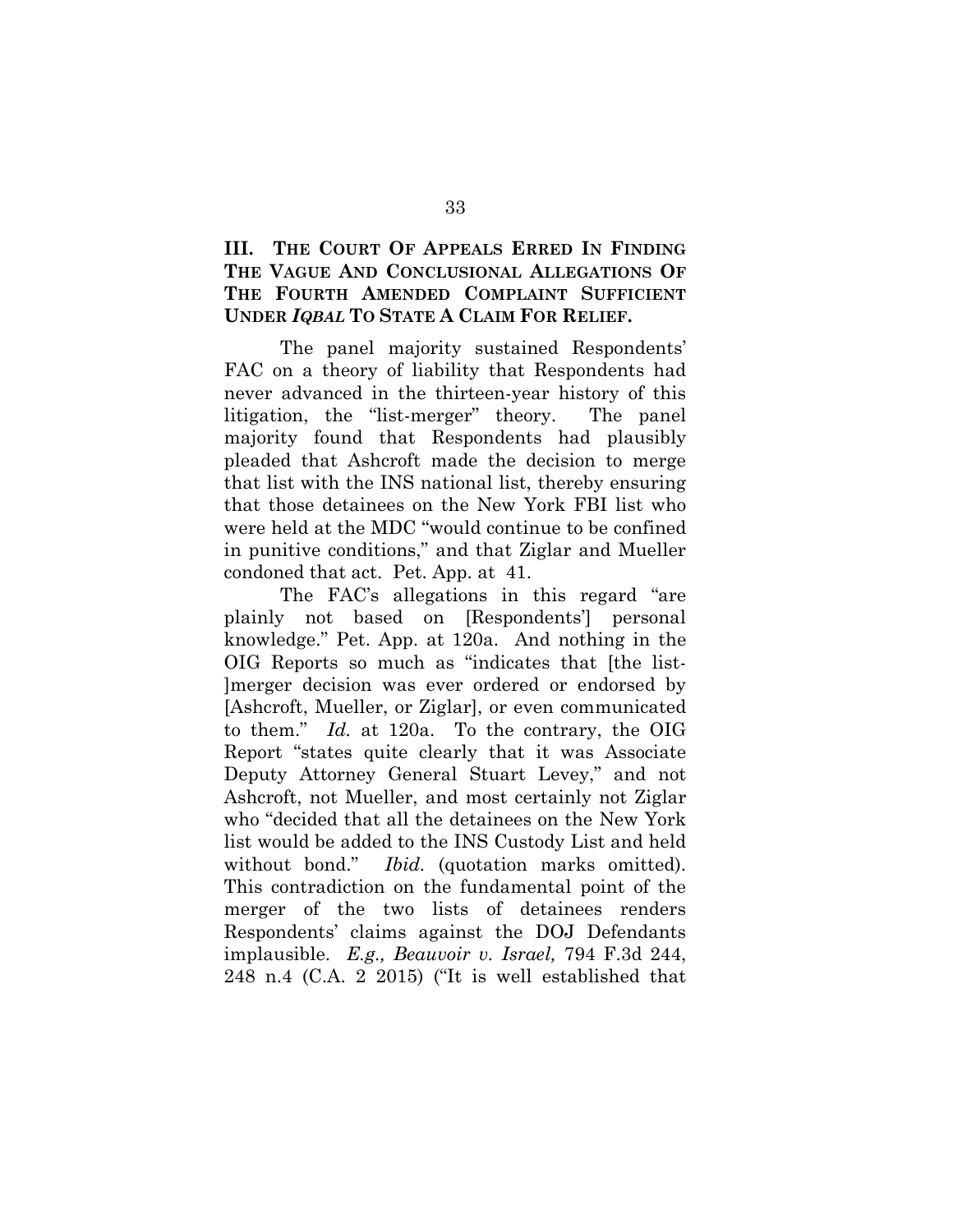documents that are attached to the complaint or incorporated in it by reference are deemed part of the pleading." (Citation and quotation marks omitted)). In such cases, "the document controls and the allegation is not accepted as true." *Amidax Trading Group v. S.W.I.F.T. SCRL*, 671 F.3d 140, 147 (C.A. 2. 2011), *cert. denied,* 133 S.Ct. 1586 (2013)(FED. RULE CIV. Pro.  $12(b)(1)$ .

As the rehearing dissent noted, the "majority's hypotheses as to possible involvement of" the DOJ Defendants "in [the] challenged detentions are actually belied by record facts." Pet. App. at 238a n.14. (1) Respondents pleaded no facts showing that Ziglar intended for them to be held in restrictive custody, *id.* at 125a; (2) Respondents never alleged that Ziglar was "even aware" of the restrictive conditions of confinement, *id.* at 126a (quotation marks omitted); (3) Respondents failed sufficiently to plead that he acted " 'because of,' not merely 'in spite of' the action's adverse effects," *id.* at 130a (quoting *Iqbal,* 556 U.S. at 681); (4) Respondents failed plausibly to allege that their restrictive confinement was arbitrary or purposeless to any legitimate objective such that Ziglar's intent must have been punitive, *id.* at 117a; and (5) "the pleadings provide no factual basis to conclude that anyone made the merger decision *because* it would keep [Respondents] in restrictive confinement." *Id.* at 130a (emphasis in original). *See id.* at 117a-139a.

The FAC "relies only on hypothesized possibilities, or on conclusory assumptions or insinuations of discriminatory purpose that [this] Court has already rejected" in *Ashcroft v. Iqbal*. *Id.*  at 238. Its allegations as to Petitioner Ziglar are not